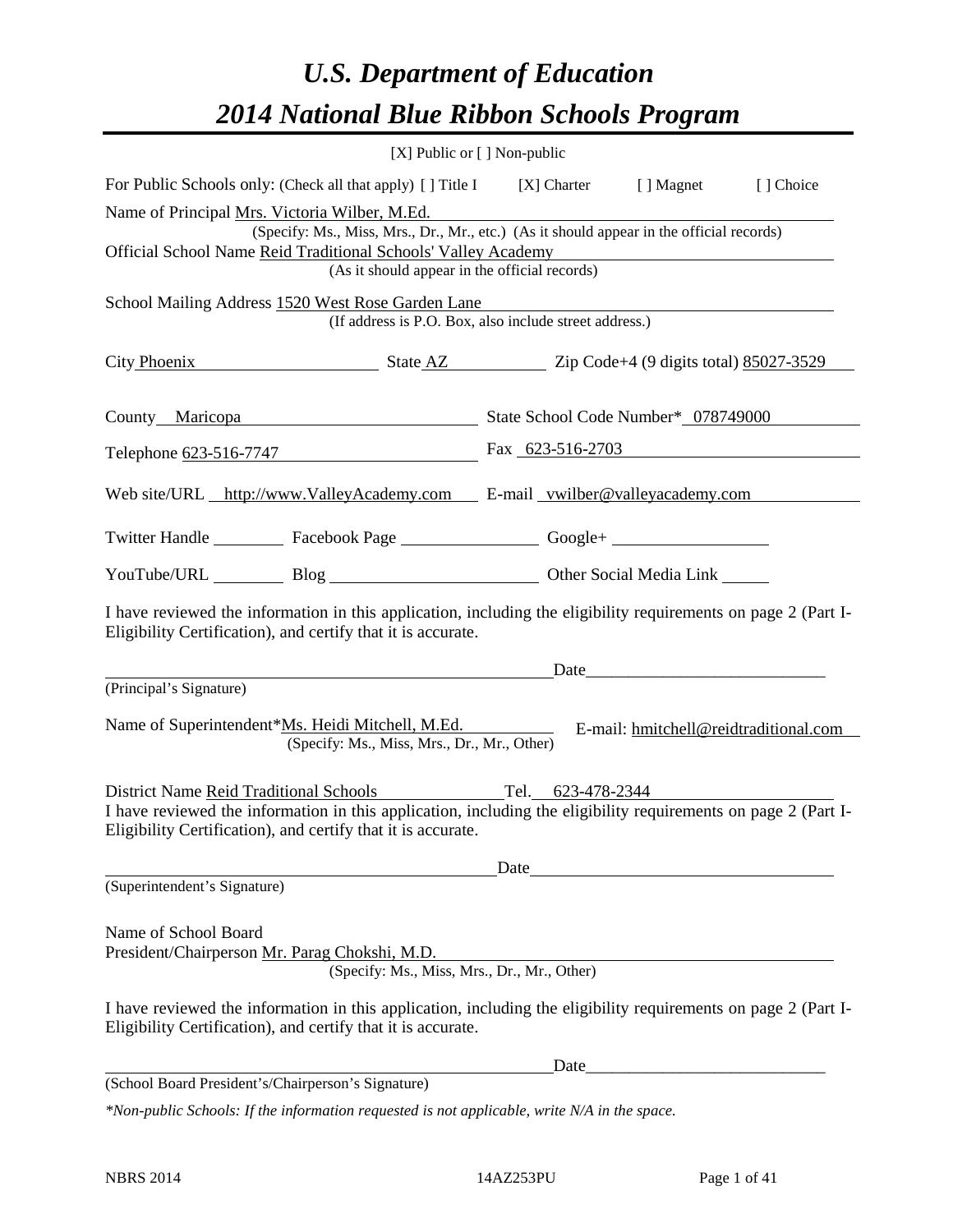#### **Include this page in the school's application as page 2.**

The signatures on the first page of this application (cover page) certify that each of the statements below concerning the school's eligibility and compliance with U.S. Department of Education, Office for Civil Rights (OCR) requirements is true and correct.

- 1. The school configuration includes one or more of grades K-12. (Schools on the same campus with one principal, even a K-12 school, must apply as an entire school.)
- 2. The school has made its Annual Measurable Objectives (AMOs) or Adequate Yearly Progress (AYP) each year for the past two years and has not been identified by the state as "persistently dangerous" within the last two years.
- 3. To meet final eligibility, a public school must meet the state's AMOs or AYP requirements in the 2013-2014 school year and be certified by the state representative. Any status appeals must be resolved at least two weeks before the awards ceremony for the school to receive the award.
- 4. If the school includes grades 7 or higher, the school must have foreign language as a part of its curriculum.
- 5. The school has been in existence for five full years, that is, from at least September 2008 and each tested grade must have been part of the school for the past three years.
- 6. The nominated school has not received the National Blue Ribbon Schools award in the past five years: 2009, 2010, 2011, 2012, or 2013.
- 7. The nominated school has no history of testing irregularities, nor have charges of irregularities been brought against the school at the time of nomination. The U.S. Department of Education reserves the right to disqualify a school's application and/or rescind a school's award if irregularities are later discovered and proven by the state.
- 8. The nominated school or district is not refusing Office of Civil Rights (OCR) access to information necessary to investigate a civil rights complaint or to conduct a district-wide compliance review.
- 9. The OCR has not issued a violation letter of findings to the school district concluding that the nominated school or the district as a whole has violated one or more of the civil rights statutes. A violation letter of findings will not be considered outstanding if OCR has accepted a corrective action plan from the district to remedy the violation.
- 10. The U.S. Department of Justice does not have a pending suit alleging that the nominated school or the school district as a whole has violated one or more of the civil rights statutes or the Constitution's equal protection clause.
- 11. There are no findings of violations of the Individuals with Disabilities Education Act in a U.S. Department of Education monitoring report that apply to the school or school district in question; or if there are such findings, the state or district has corrected, or agreed to correct, the findings.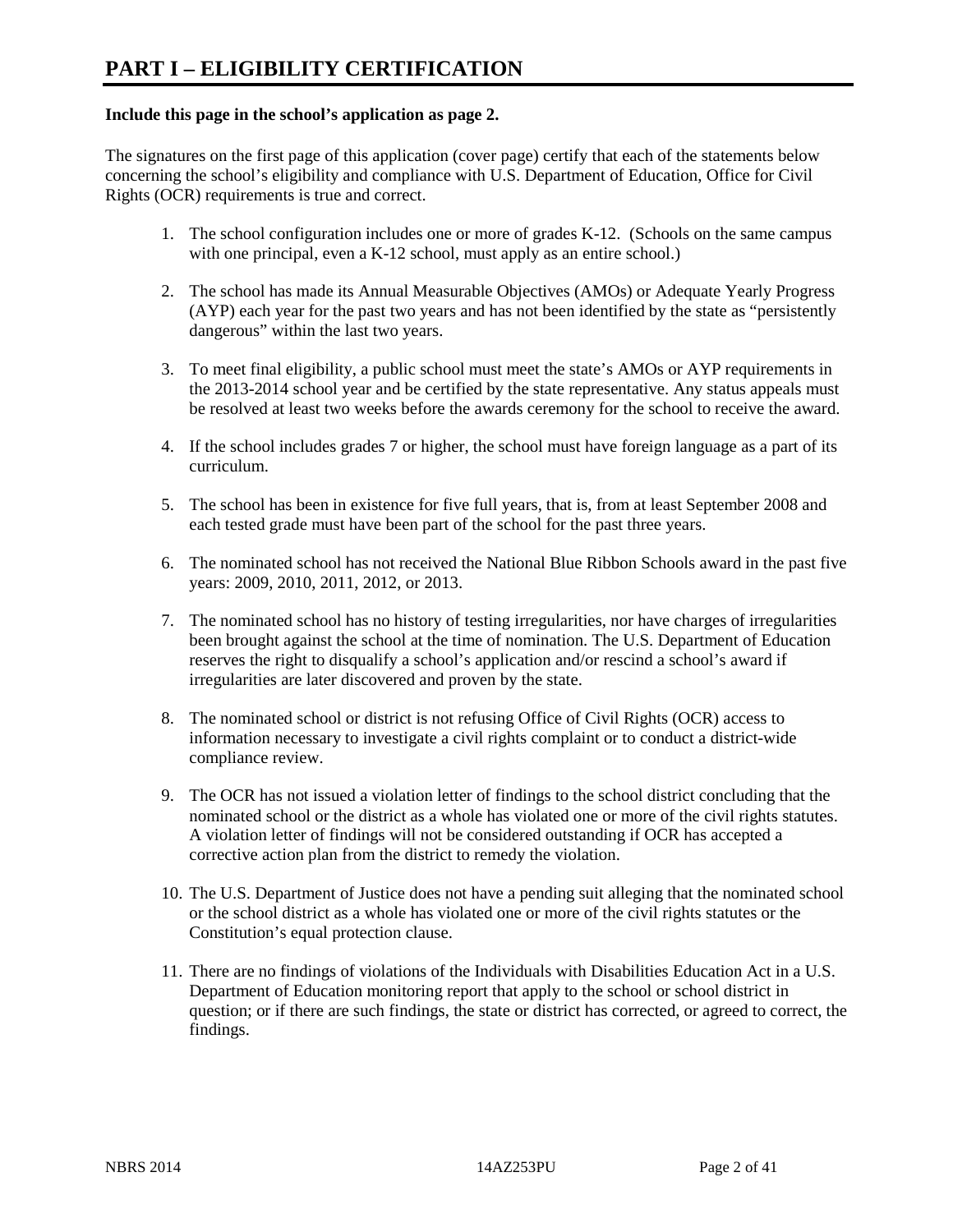### **PART II - DEMOGRAPHIC DATA**

#### **All data are the most recent year available.**

**DISTRICT** (Question 1 is not applicable to non-public schools)

| $\perp$ . | Number of schools in the district<br>(per district designation): | $\perp$ Elementary schools (includes K-8)<br>0 Middle/Junior high schools |
|-----------|------------------------------------------------------------------|---------------------------------------------------------------------------|
|           |                                                                  | 0 High schools<br>$0 K-12$ schools                                        |
|           |                                                                  |                                                                           |

1 TOTAL

**SCHOOL** (To be completed by all schools)

- 2. Category that best describes the area where the school is located:
	- [] Urban or large central city
	- [ ] Suburban with characteristics typical of an urban area
	- [X] Suburban
	- [ ] Small city or town in a rural area
	- [ ] Rural
- 3.  $\frac{4}{3}$  Number of years the principal has been in her/his position at this school.
- 4. Number of students as of October 1 enrolled at each grade level or its equivalent in applying school:

| Grade                           | # of         | # of Females | <b>Grade Total</b> |
|---------------------------------|--------------|--------------|--------------------|
|                                 | <b>Males</b> |              |                    |
| <b>PreK</b>                     | 0            | 0            | 0                  |
| K                               | 59           | 43           | 102                |
| $\mathbf{1}$                    | 50           | 56           | 106                |
| $\overline{2}$                  | 58           | 48           | 106                |
| 3                               | 51           | 53           | 104                |
| 4                               | 46           | 54           | 100                |
| 5                               | 28           | 47           | 75                 |
| 6                               | 31           | 35           | 66                 |
| 7                               | 26           | 30           | 56                 |
| 8                               | 20           | 25           | 45                 |
| 9                               | 0            | 0            | $\theta$           |
| 10                              | $\theta$     | $\theta$     | 0                  |
| 11                              | 0            | 0            | 0                  |
| 12                              | 0            | 0            | 0                  |
| <b>Total</b><br><b>Students</b> | 369          | 391          | 760                |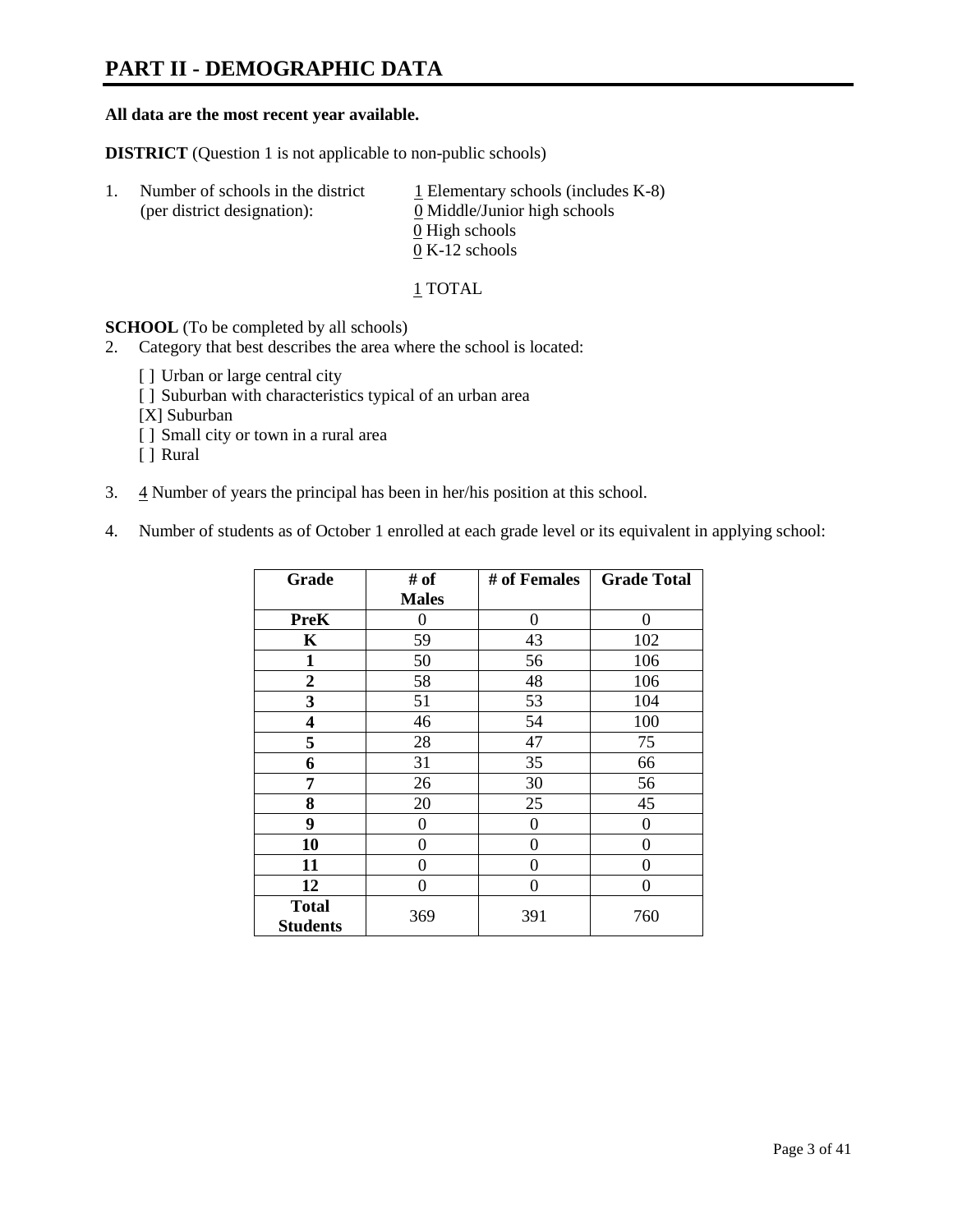the school: 38 % Asian

5. Racial/ethnic composition of 1 % American Indian or Alaska Native 2 % Black or African American 8 % Hispanic or Latino 1 % Native Hawaiian or Other Pacific Islander 50 % White 0 % Two or more races **100 % Total** 

(Only these seven standard categories should be used to report the racial/ethnic composition of your school. The Final Guidance on Maintaining, Collecting, and Reporting Racial and Ethnic Data to the U.S. Department of Education published in the October 19, 2007 *Federal Register* provides definitions for each of the seven categories.)

6. Student turnover, or mobility rate, during the  $2012 - 2013$  year:  $8\%$ 

This rate should be calculated using the grid below. The answer to (6) is the mobility rate.

| <b>Steps For Determining Mobility Rate</b>    | Answer |
|-----------------------------------------------|--------|
| (1) Number of students who transferred to     |        |
| the school after October 1, 2012 until the    | 25     |
| end of the school year                        |        |
| (2) Number of students who transferred        |        |
| from the school after October 1, 2012 until   | 35     |
| the end of the 2012-2013 school year          |        |
| (3) Total of all transferred students [sum of | 60     |
| rows $(1)$ and $(2)$ ]                        |        |
| (4) Total number of students in the school as | 760    |
| of October 1                                  |        |
| $(5)$ Total transferred students in row $(3)$ | 0.079  |
| divided by total students in row (4)          |        |
| $(6)$ Amount in row $(5)$ multiplied by 100   | 8      |

7. English Language Learners (ELL) in the school:  $4\%$ 

30 Total number ELL

Number of non-English languages represented: 30 Specify non-English languages: Ararbic, Bengali, Cantonese, Filipino, Finnish, French, Hindi, Madarin, Polish, Punjabi, Romanian, Russian, Serbo-Croatian, Spanish, Urdu, Vietnamese, Aramaic, Assyrian, Bulgarian, Gujarati, Kannada, Konkani, Malayalam, Marathi, Oriya, Sourashira, Tagalog, Tamil, Telugu, Visayan

8. Students eligible for free/reduced-priced meals: 34 %

Total number students who qualify: 258

If this method is not an accurate estimate of the percentage of students from low-income families, or the school does not participate in the free and reduced-priced school meals program, supply an accurate estimate and explain how the school calculated this estimate.

The school does not participate in the free and reduced-price meals program.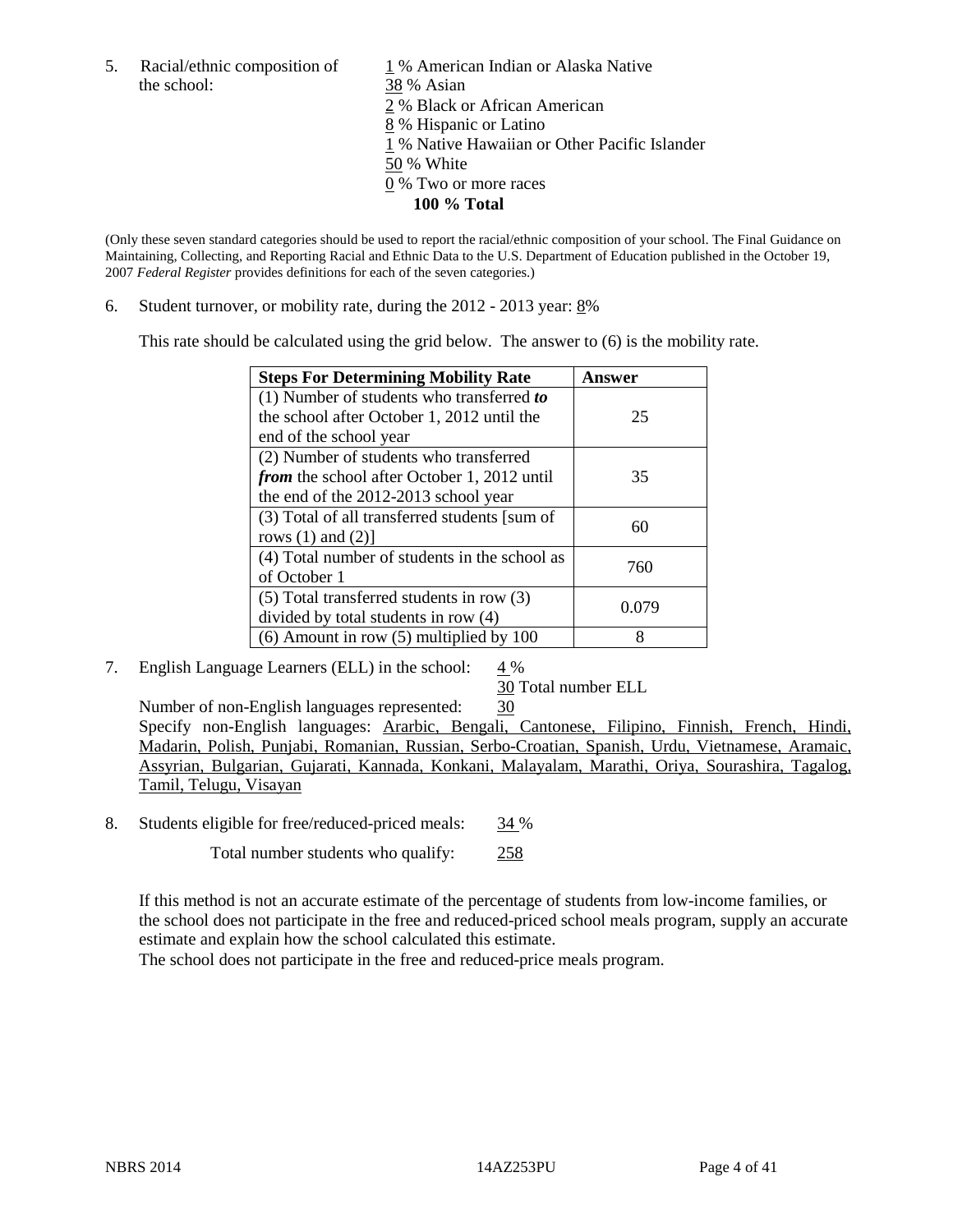46 Total number of students served

Indicate below the number of students with disabilities according to conditions designated in the Individuals with Disabilities Education Act. Do not add additional categories.

| 1 Autism                | 0 Orthopedic Impairment                 |
|-------------------------|-----------------------------------------|
| 0 Deafness              | 6 Other Health Impaired                 |
| 0 Deaf-Blindness        | 5 Specific Learning Disability          |
| 0 Emotional Disturbance | 33 Speech or Language Impairment        |
| 1 Hearing Impairment    | 0 Traumatic Brain Injury                |
| 0 Mental Retardation    | 0 Visual Impairment Including Blindness |
| 0 Multiple Disabilities | 0 Developmentally Delayed               |
|                         |                                         |

10. Use Full-Time Equivalents (FTEs), rounded to nearest whole numeral, to indicate the number of personnel in each of the categories below:

|                                       | <b>Number of Staff</b> |
|---------------------------------------|------------------------|
| Administrators                        |                        |
| Classroom teachers                    | 32                     |
| Resource teachers/specialists         |                        |
| e.g., reading, math, science, special | 9                      |
| education, enrichment, technology,    |                        |
| art, music, physical education, etc.  |                        |
| Paraprofessionals                     | 9                      |
| Student support personnel             |                        |
| e.g., guidance counselors, behavior   |                        |
| interventionists, mental/physical     |                        |
| health service providers,             |                        |
| psychologists, family engagement      |                        |
| liaisons, career/college attainment   |                        |
| coaches, etc.                         |                        |
|                                       |                        |

11. Average student-classroom teacher ratio, that is, the number of students in the school divided by the FTE of classroom teachers, e.g.,  $22:1$   $24:1$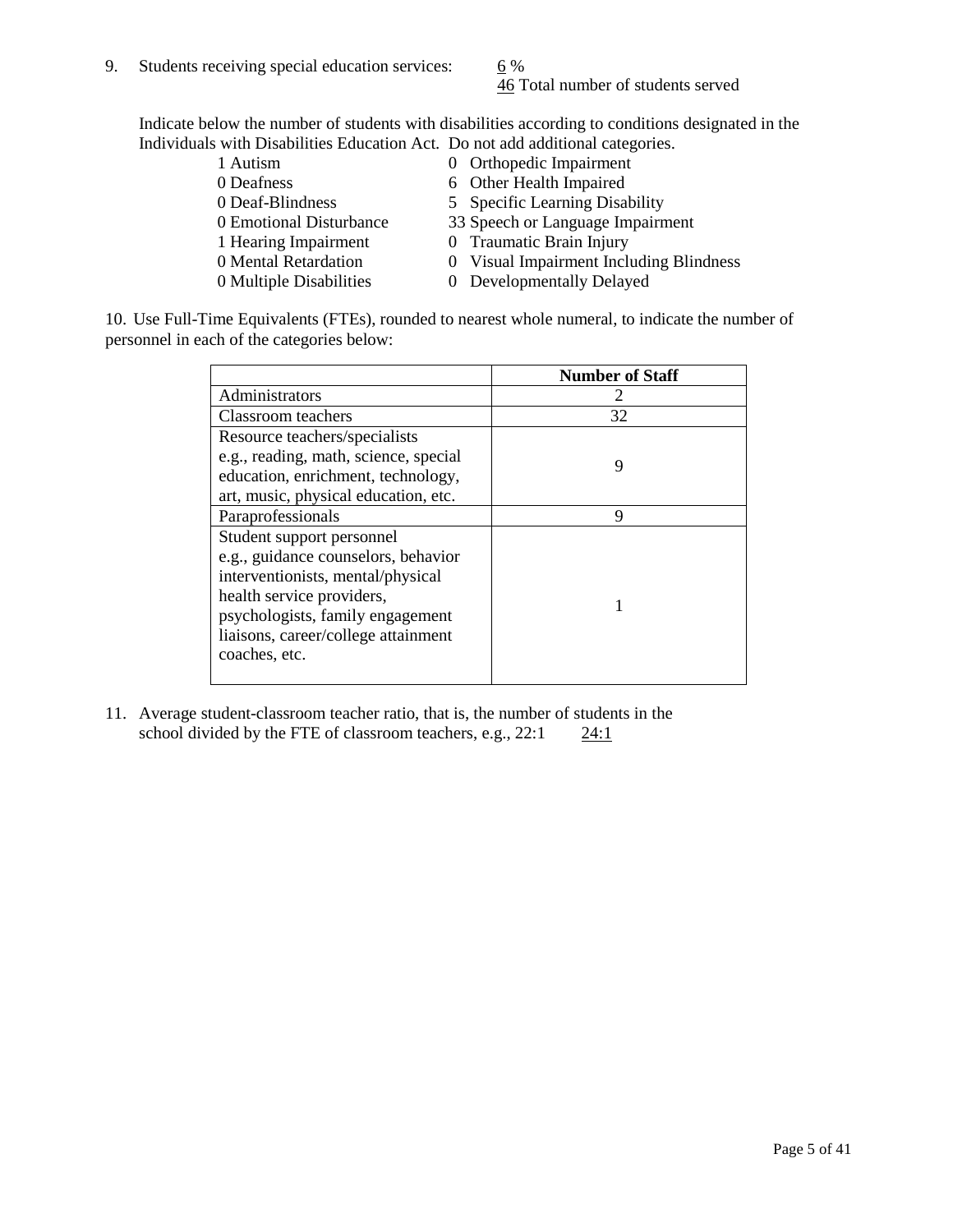12. Show daily student attendance rates. Only high schools need to supply yearly graduation rates.

| <b>Required Information</b> | 2012-2013 | 2011-2012 | 2010-2011 | 2009-2010 | 2008-2009 |
|-----------------------------|-----------|-----------|-----------|-----------|-----------|
| Daily student attendance    | 96%       | 96%       | 96%       | 96%       | 96%       |
| High school graduation rate | 0%        | 9%        | 0%        | 0%        | 0%        |

#### 13. **For schools ending in grade 12 (high schools)**

Show percentages to indicate the post-secondary status of students who graduated in Spring 2013

| <b>Post-Secondary Status</b>                  |    |
|-----------------------------------------------|----|
| Graduating class size                         |    |
| Enrolled in a 4-year college or university    | 0% |
| Enrolled in a community college               | 0% |
| Enrolled in career/technical training program | 0% |
| Found employment                              | 0% |
| Joined the military or other public service   | 0% |
| <b>Other</b>                                  | 2% |

14. Indicate whether your school has previously received a National Blue Ribbon Schools award. Yes  $No \underline{X}$ 

If yes, select the year in which your school received the award.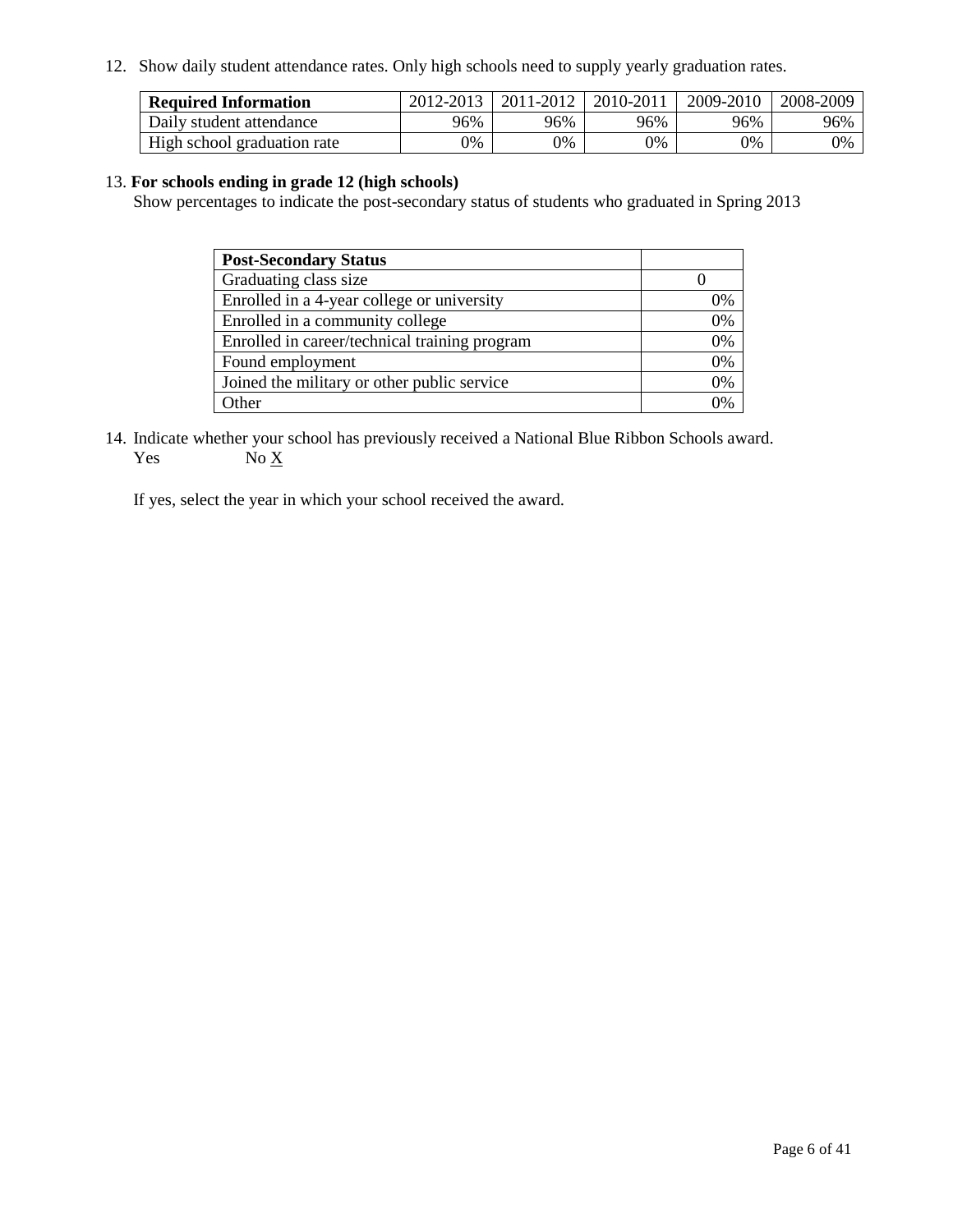### **PART III – SUMMARY**

Reid Traditional Schools' Valley Academy is one of the first charter schools established in Arizona. Since 1995, RTS Valley Academy has offered a back-to-basics, traditional education for students in grades K-8. Throughout all these years, the school has consistently earned the best possible annual school rating from the Arizona Department of Education.

The mission statement of Reid Traditional Schools' Valley Academy is to offer back-to-basics, traditional education by providing a challenging, sequential, teacher-directed, standards-based, textbook-driven curriculum supported by individual accountability and high academic and behavioral standards. This mission has not substantially changed since it was first written in 1995, and the students, parents, and staff proudly maintain the schools' tradition of excellence.

RTS Valley Academy has received recognitions throughout the years, including three awards from the Arizona Charter Schools Association: 2011 Arizona Charter School of the Year; 2010 Business Leader of the Year; and 2008 Charter School Teacher of the Year. The school achieved Spalding accreditation in March 2004 and has maintained the status in subsequent years.

The school's years of experience have allowed continuous evaluation and refinement of the curriculum, while always staying true to traditional teaching philosophies. The core curriculum is classic, orderly and sequential. As a Spalding certified school, RTS Valley Academy's Language Arts studies are centered on the scientifically-based Spalding phonics program. Correct spelling, grammar, and punctuation are required across the curriculum. Students read and analyze classical literature, study Greek and Latin word roots, and recite prose and poetry from memory. Mathematics studies include an accelerated Saxon math program. Memorization of basic math facts begins in kindergarten and is mastered by third grade. Students in grades 7 and 8 study algebraic concepts and are well prepared for high school. Science studies stress the logical applications of basic scientific methods. The science laboratory and laboratory kits provide hands-on experience. The curriculum includes collaborative efforts with local institutes such as the Arizona Science Museum. Social Studies courses include geography, history, government, civics, and current events. Teachers relate the curriculum to literature studies. Patriotism is enhanced with the use of significant historical documents and memorization of U.S. presidents, states and capitals. The academic core is supplemented by art, music, physical education, Spanish, and computer training. This classic curriculum is taught by highly qualified teachers in a stable, friendly learning environment.

One of the cornerstones of RTS Valley Academy is strong parental involvement and input in their children's education. The staff respects the role of parents and values their participation. This was made evident recently during architectural programming for a new building. VAPO, the Valley Academy Parent Organization, expressed the need for a place to meet, store materials, and care for young children while working on school-related projects. The school built a VAPO workroom on campus, complete with meeting area, computer, and see-through wall to view the adjacent toddler play area. VAPO members, in turn, are strong supporters of the school. Each year they coordinate numerous major school events, log over 13,000 hours of volunteer time and raise over \$30,000 annually.

Students at RTS Valley Academy are held to a high standard of behavior. From the first day of kindergarten, students learn in a nurturing and caring environment that includes the ever-present underlying expectation that the school environment will be orderly and respectful. School uniforms help unite the student body. There is a continual emphasis on academic achievement, and students earn self-esteem through genuine, individual achievement.

RTS Valley Academy has maintained substantial waiting and interest lists since 1996. The student body consists of approximately 800 students and is quite varied. Students come from 41 different zip codes and speak 30 different languages. There are a substantial number of students from other countries who enrich the school community by sharing their culture. The student body is 49% White; 39% Asian; 8% Hispanic or Latino; 2% Black; and 2% other. The school is located in suburban Phoenix. Any student residing in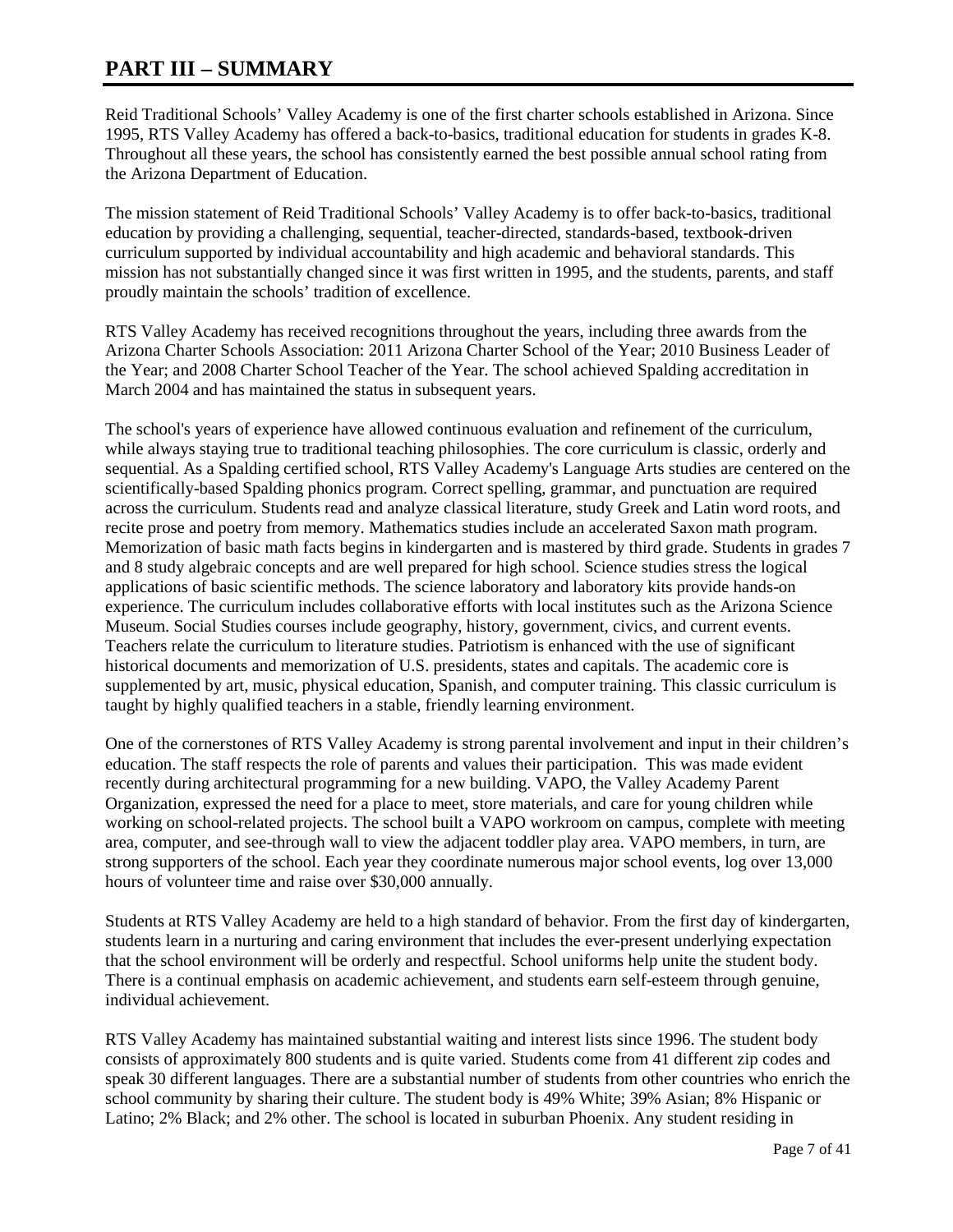Arizona is eligible for enrollment. If a grade level is oversubscribed, the applicants are placed on a waiting list in an order determined by a random lottery. As spaces become available, students are admitted based upon their lottery number. Siblings of current students have priority enrollment. No child is denied enrollment because of special need, race, or religion, and the school does not charge any enrollment-related fees.

As one of Arizona's first charter schools, RTS Valley Academy has been instrumental in creating and building strong supports for all charter schools. The founders of the school signed the Arizona Charter Schools Association corporate documents in 1996, and the school has consistently supported the Association throughout the subsequent years, strengthening the charter school industry and assisting students and teachers throughout Arizona. The school freely shares its knowledge and expertise in order to improve academic achievement for all children.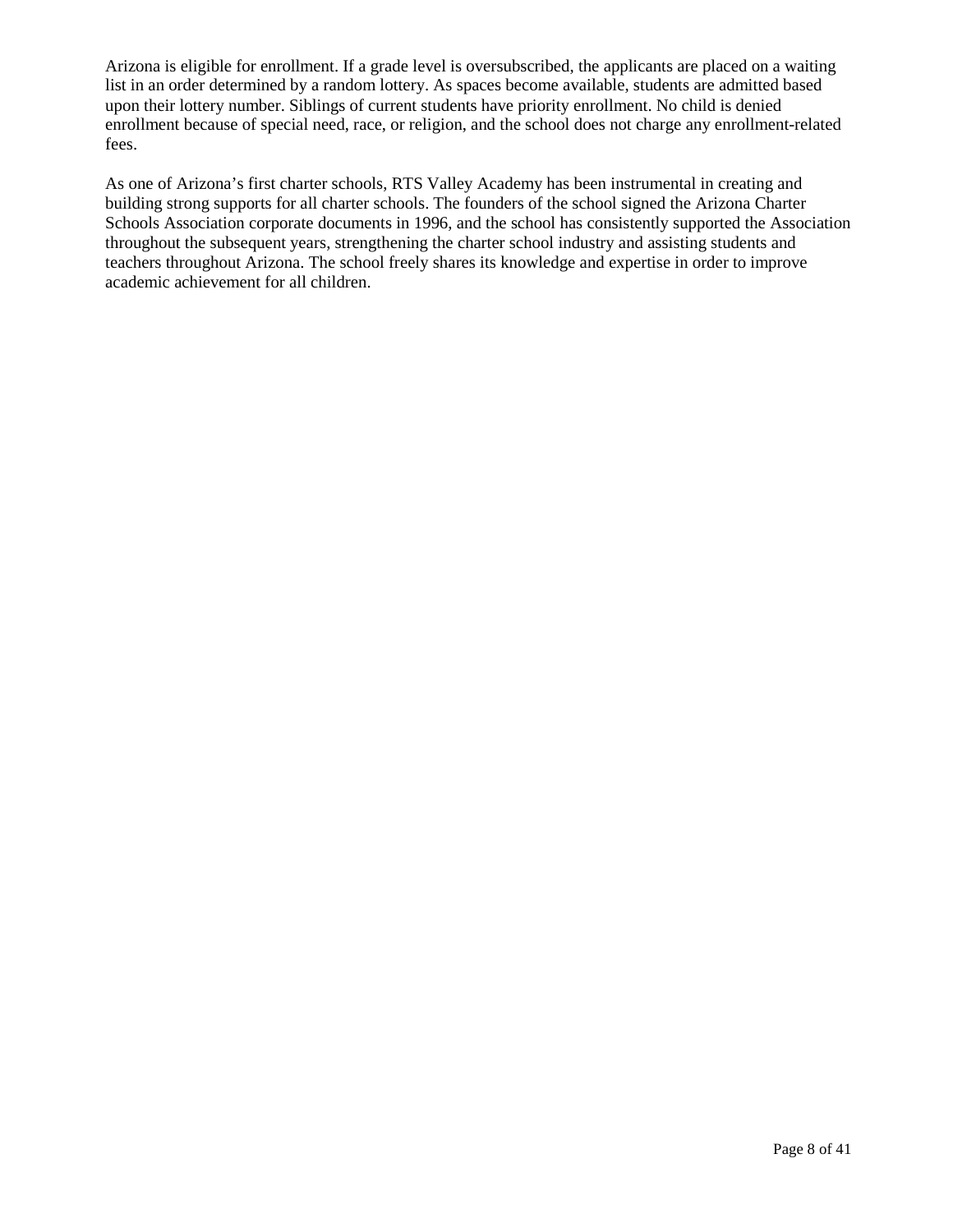#### **1. Assessment Results:**

a) Arizona's Instrument to Measure Standards (AIMS) is the current standards-based assessment used in Arizona. The assessment results are reported at four levels: Exceeds, Meets, Approaches, and Falls Far Below. Scores falling in the Meets and Exceeds ranges are considered passing. Scores in the Approaches and Falls Far Below ranges are considered failing. The results of this annual assessment are reviewed and analyzed at the individual student level, classroom level, grade level, and school wide level. The Principal analyzes results with individual teachers and grade level teams. RTS Valley Academy's Board of Directors analyzes the results in depth with administration, comparing current year data to past trends, statewide results, and other schools' results. A subject area in any grade that falls below 90% meets/exceeds is considered unacceptable and in need of improvement.

Additionally, Arizona has an A –F letter grade accountability system for schools. These letter grades are designed to place equal value on current year achievement and longitudinal academic growth, specifically the growth of all students as well as the school's lowest achieving students. Arizona's school grades are assigned annually with A being the best and F the worst. RTS Valley Academy has always achieved an A rating.

Academic progress is monitored throughout the year with the assistance of Galileo benchmark testing. The school administration analyzes gaps and trends and focuses faculty training on any areas in need of improvement. Grade level teams analyze student-level data and remediate students individually or using small group tutoring. Administrators discuss progress on improvement strategies with the Board of Directors during regularly scheduled board meetings.

At the individual student level, all students are expected to achieve the "meets" level for the standardized assessment and are remediated if they do not achieve that level of performance. Teachers have been trained to identify the standards and strands with which a child is struggling and make good data driven decisions in remediation and lesson planning.

b) An analysis of AIMS reading scores over the five year period show that every grade level achieved the school goal of passing 90% or more of the students without fail. We attribute this success to our phonicsbased reading curriculum and strong adherence to our teaching methods and philosophy.

There are only two subgroups large enough to be statistically relevant at RTS Valley Academy, and those subgroups show minimal achievement gaps in reading. In 2009, 5th grade reading scores showed a subgroup achievement gap, but that gap was closed when the students tested in 6th grade in 2010. In 2011 there was an achievement gap in 3rd grade reading, but that gap was closed by the time the students were assessed in 4th grade in 2012. Also in 2012, there was a 12.5% difference between subgroups in 8th grade, but one subgroup had only 5 students and the other had 40 students.

In math, these subgroups had no statistically relevant gap in 2009. In 2010, there was a gap in 4th, 6th and 7th grades. The 6th grade gap persisted into 2011 but was resolved by 2012. In 2012 and 2013, there was greater than 10% achievement gap between the subgroups in 5th grade. As noted below, the 5th grade team has focused on math this year, with additional training and a strong focus on targeting strands and objectives that have not been met.

An analysis of all math scores over the five year period show that some grade levels failed to achieve the school goal of passing 90% of more of the students. Specifically, in 2010 grade 6 passed only 83% and grade 8 passed only 86% of students. Despite remediation and professional development efforts, an analysis of cross-level grade trends shows that the 2011 7th grade passing rates remained approximately the same. Math scores from 2011 showed 87% passing in 3rd grade and 89% passing in 5th grade, but a cross-level analysis shows the passing rate raised to 92% the next year. In 2013, the 5th grade passing rate was 85%, so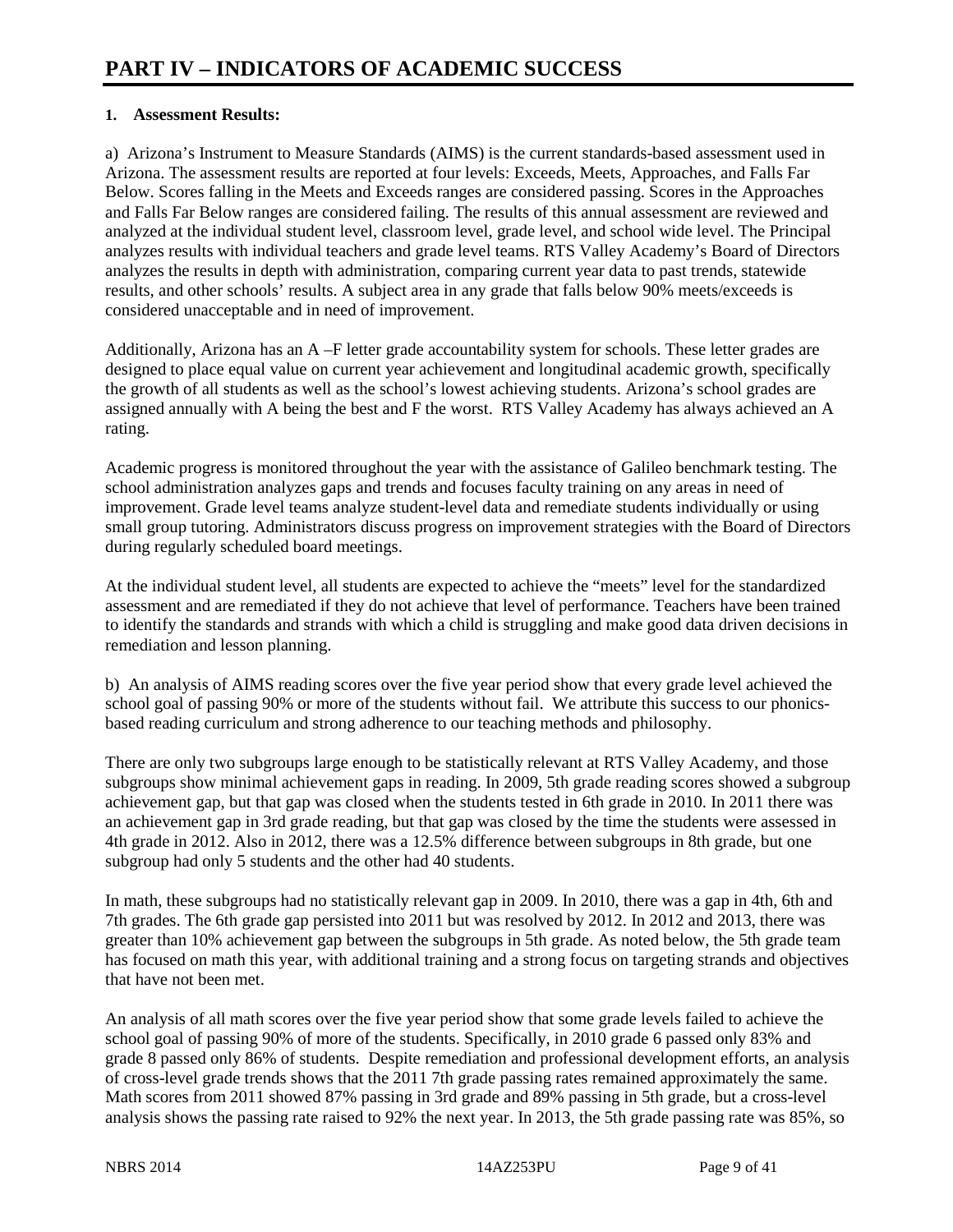that team has focused this year on math performance and the 6th grade team is watching for trends and remediation needs.

Although the school goal of a 90% passing rate has not been met with 100% success and although the passing rate has on occasion dropped to the low to mid 80% range, RTS students and staff have achieved a high level of academic success. That success is attributed to the strong curriculum, strong leadership, and unwavering commitment to our mission and core beliefs.

#### **2. Using Assessment Results:**

Reid Traditional Schools' Valley Academy uses a variety of assessment data to constantly measure academic progress. At the classroom level, teachers use formative assessments such as quizzes, problem sets, and concept quizzes to improve student learning and adjust the curriculum or pacing. Classroom lessons are reinforced with nightly homework, and homework grades give teachers additional insight into student performance. Formative tests are used to challenge students to meet individual goals such as specific math learning objectives, then achievement is celebrated and the student's bar is raised. Summative assessments include chapter tests, final exams, final projects, and portfolios. The results of summative assessments provide students and teachers with measurements with which to judge the student's ability. The parents are kept informed of student achievement in a variety of ways, including daily review of homework; daily signature in student's planner; signed review of any assessment with a grade less than 80%; calls or emails to discuss any concerns or successes; awards at parent-attended assemblies; honor roll ceremonies; progress reports; report cards; and parent-teacher conferences. Maintaining strong parent-teacher communication helps the teacher connect with the student.

Academic data drives the grade level teams. The Principal meets with grade level chairs each month, then meets with grade level teams. Together, they analyze the results of teacher-created assessments, schoolcreated quarterly assessments, and Galileo assessments to ensure that all teachers in a grade level are meeting objectives, analyzing performance issues, looking for trends, and receiving support when in need of assistance.

The Galileo pre-test gives us a baseline to measure student growth. The first and second benchmarks show which standards are in need of attention and gives insight to remediate individual students. The team analyzes data to see if lesson plans are aligned with standards tested, and check the mechanics or vocabulary of the test. Students are assigned individualized work based on their particular needs. The Galileo post-test provides the means to measure student growth, and thus assess teacher and curriculum effectiveness.

Analysis of whole-school performance takes place regularly. Academic committees of faculty members work to improve student and teacher skills in writing and math. Grade levels meet not only horizontally but vertically, ensuring that no gaps exist within or between grades. The principal meets with the entire faculty each month to monitor progress toward goals, reward achievements, and discuss concerns. By maintaining open and honest communication, the team bonds and continuously focuses on the school's mission.

Assessment results are reviewed and discussed regularly at meetings with the Board of Directors. Together with administrators, board members analyze Galileo and AIMS results. Any subject matter in any grade that falls below 90% mastery is discussed and an improvement plan is put in place. For instance, the percent of students meeting and/or exceeding the AIMS writing assessment dropped below 90% and the principal contracted with a writing coach and scheduled a workshop for the grade level.

When we communicate assessment results with parents and other stakeholders, we tie the results back to our school goal and mission.

#### **3. Sharing Lessons Learned:**

RTS Valley Academy was instrumental in creating the Arizona Charter Schools Association in 1996, and the school has consistently supported the Association and the education industry throughout the subsequent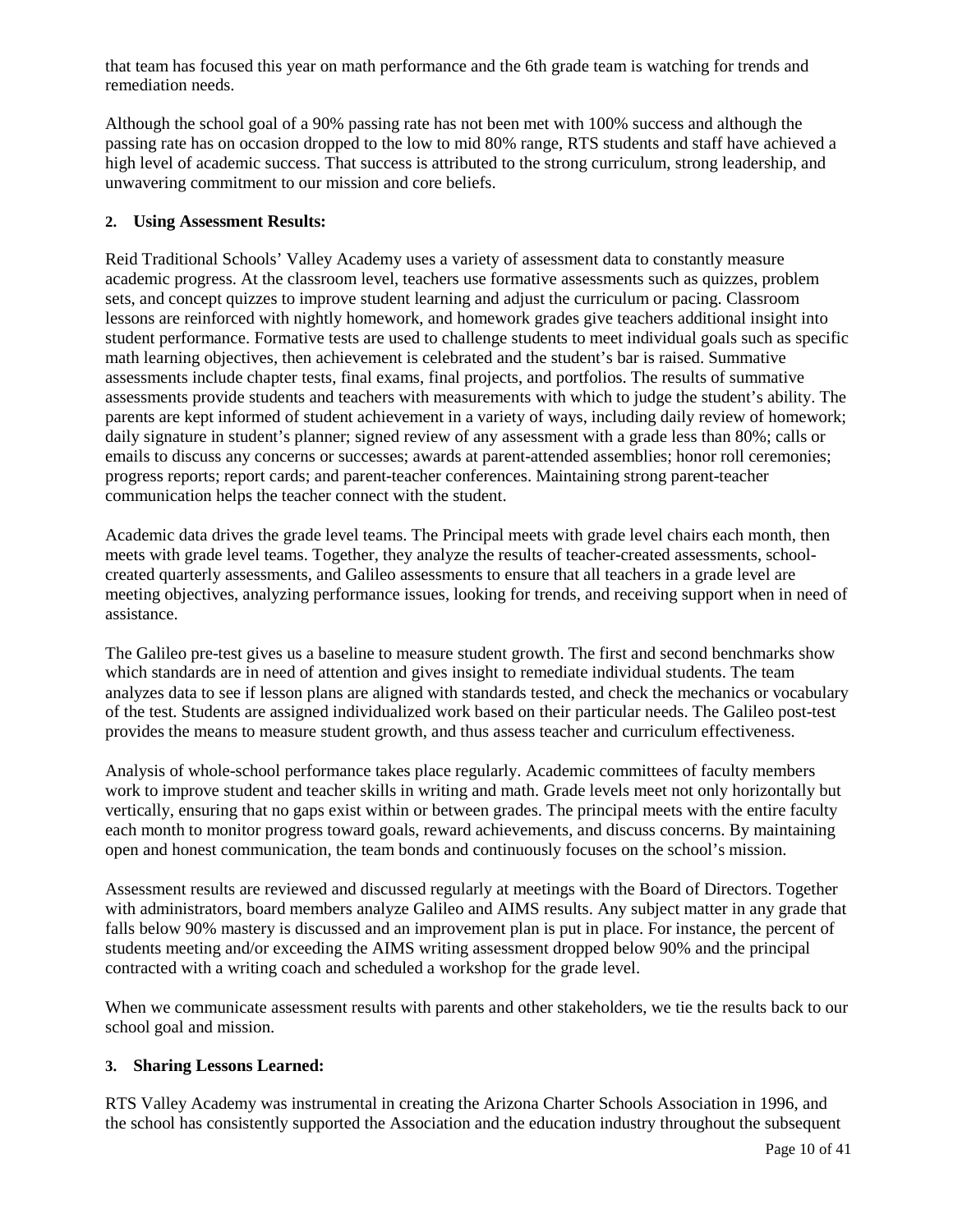years. School administrators have mentored new charter operators, presented operational and educational topics at state conferences, served on various review panels for the State Association and the Arizona State Board for Charter Schools, and assisted struggling charter operators when possible.

Academically, the school principal is an Executive Trainer with Spalding International, RTS Valley Academy's phonics-based integrated reading program. This is an elite group of Master-level instructors that travel to train teachers in other schools, states and countries. The school has worked closely with the Spalding program in order to share this time-tested program with all students. The school participated in the field test of reading comprehension materials and also participated in a 3-year long study of the integrated language arts program in conjunction with Arizona State University. This helped in revising and updating the Spalding curriculum and provided reliability data to ensure Spalding meets the needs of children.

From 2003 to 2005, the school was granted a \$300,000 Federal CSP Grant to disseminate its phonics program to a consortium of six schools. This consortium included schools with high Hispanic and American Indian student count, under-performing schools, rural schools, charter schools, and district schools. The grant trained parents so they could assist in their child's learning process. The grant trained school administrators, a key to implementing any successful program. And the grant trained teachers to train teachers, thus ensuring continued exponential growth of this program, and associated student success, long after grant funding expired.

In 2012, the RTS Valley Academy staff shared lesson plans and trained its new sister school, RTS Painted Rock Academy. The RTS Valley Academy faculty dedicated a great deal of time and effort to mentor the new staff and share best practices, helping RTS Painted Rock Academy earn an "A" rating in its first year.

#### **4. Engaging Families and Community:**

RTS Valley Academy is a school that was created by parents. From its inception, strong parent involvement and input in their child's education was a cornerstone. Parents and faculty work together to create the caring, supportive environment in which students learn. RTS Valley Academy encouraged parents to form VAPO, the Valley Academy Parent Organization, which operates with the full support of the administration. Together with the faculty group, the parent group has a permanent place on the Board of Directors agenda, ensuring open lines of communication. The balanced relationship between VAPO and the school is a model of what parent-school cooperation can and should be.

The staff respects the role of parents and values their participation. This was made evident recently during architectural programming for a new building. When it was their chance to meet with the architect, VAPO, the Valley Academy Parent Organization, expressed the need for a place to meet, store materials, and care for young children while working on school-related projects. In response to these needs, the school built a VAPO workroom on campus, complete with meeting area, computer, and see-through wall to view the adjacent toddler play area. VAPO members, in turn, are strong supporters of the school. Each year they log over 13,000 hours of volunteer time and raise over \$30,000. The success of the parent/school partnership is further evidenced by the fact that most new enrollees apply to the school because they have been referred by existing Valley parents.

VAPO assists school administration in reviewing new curriculum and reading materials. They help honor and support academic achievement by coordinating high school visitation night, honor roll celebrations and promotion ceremonies. VAPO organizes most school community events, including spring carnivals, book fairs, fall festivals, and family event nights. Whether the parents are working on academic-related tasks or community events, their contribution to our school is evident in the strong sense of community and engaged children on campus.

RTS Valley Academy connects with the community in general as well. The school hosts an annual Read-In, inviting community leaders, television personalities, legislators, policemen, firemen, authors, and members from other professions to our school. These individuals discuss their professions with the students and then read a book to the class.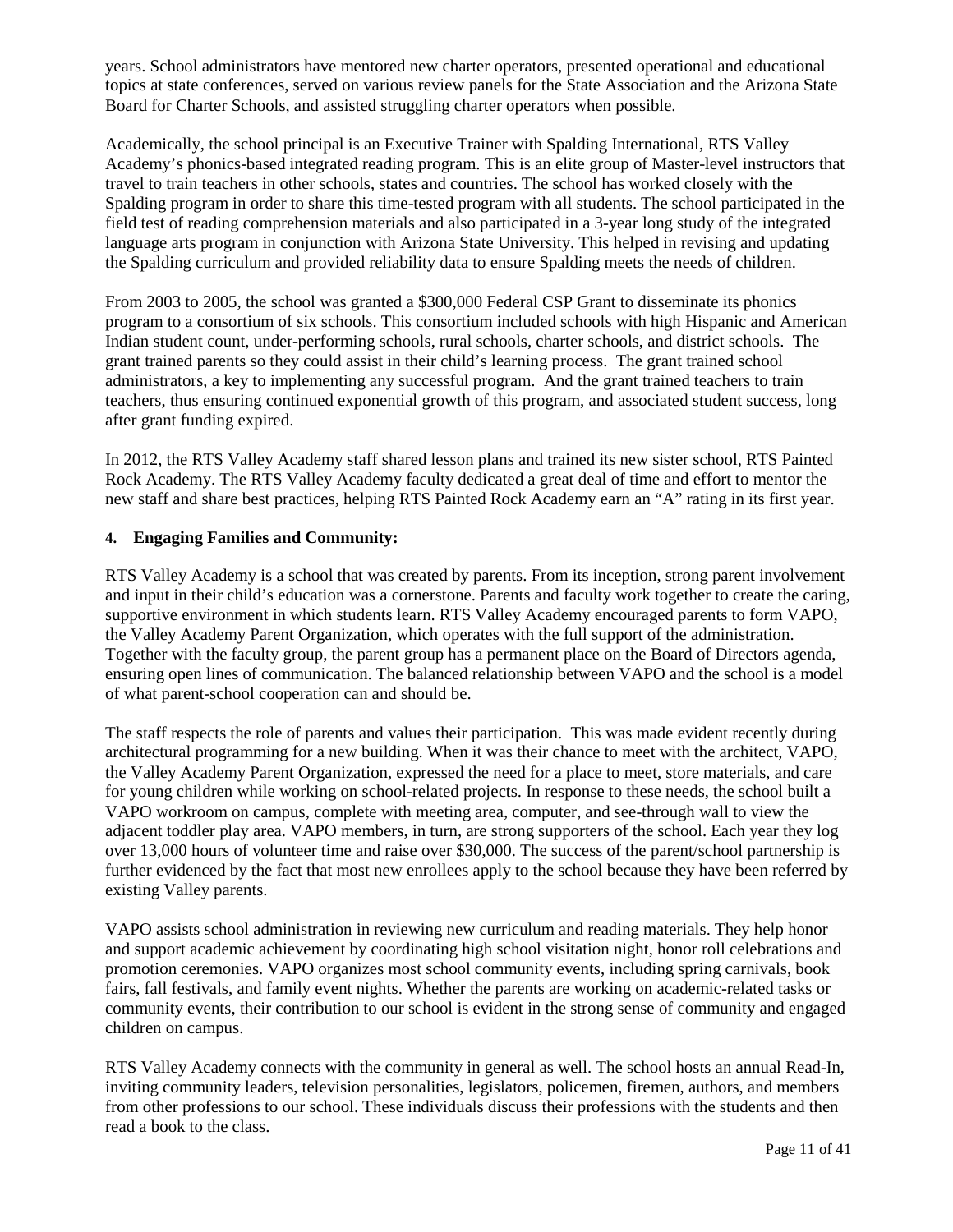Each year, the school principal teaches a nighttime 10-week Spalding training course design specifically for parents, so that they will be to assist their child with homework. Many parents take the course, surrounding the child with knowledgeable, trained adults to help on the road to reading.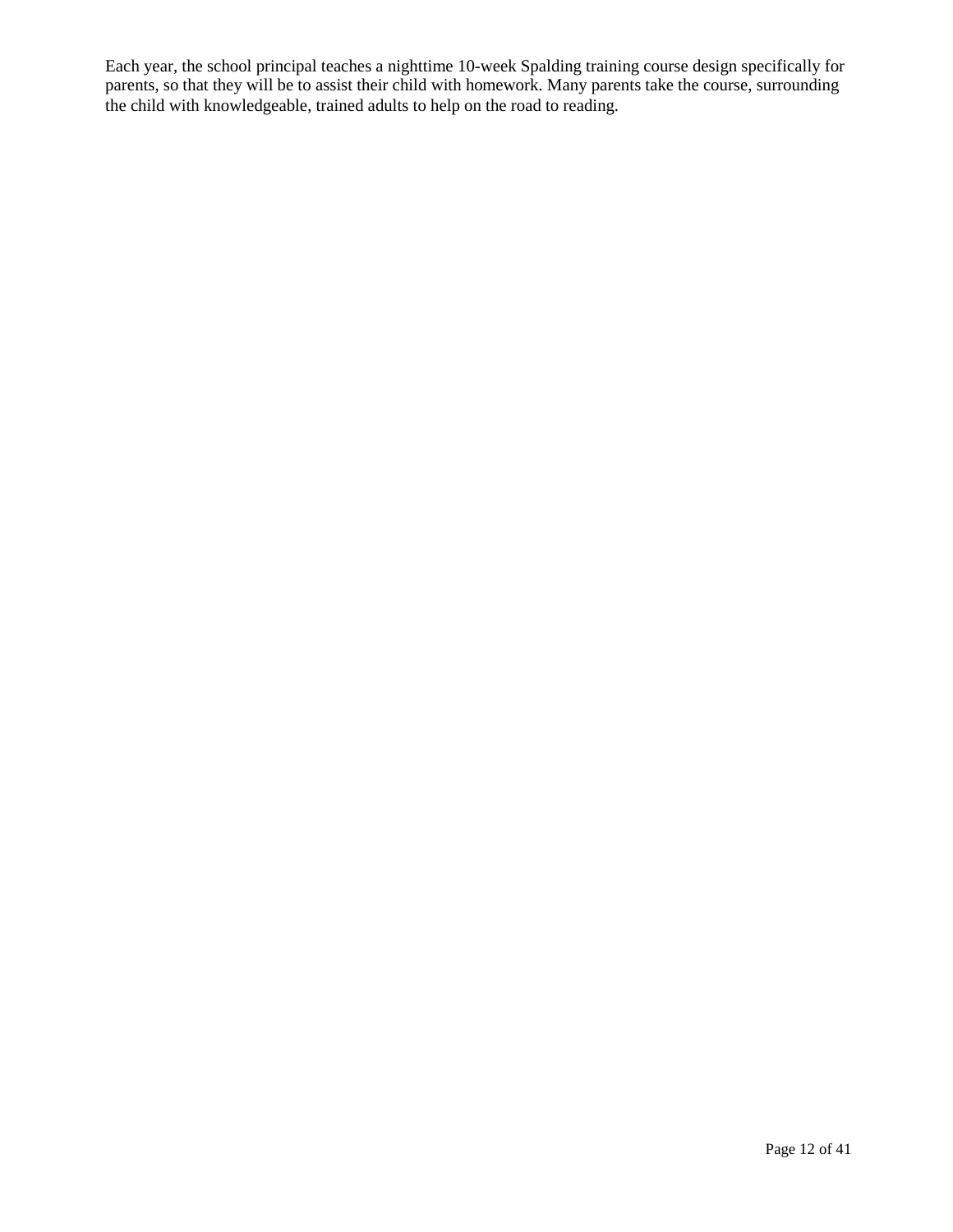### **1. Curriculum:**

The core curriculum is classic, orderly, sequential and aligned to state standards. RTS Valley Academy teachers are highly qualified professionals who teach in a stable, friendly learning environment. The school's regular homework policy, personal accountability, and high expectations help students to develop the work ethic needed to succeed in future studies and careers.

Language Arts studies begin in kindergarten with Spalding phonics. Our phonics based language arts approach provides explicit, sequential, multi-sensory instruction in spelling, writing and listening/reading comprehension. The focus is on phoneme awareness and is aligned to standards. Students do not progress to the next grade level without achieving appropriate reading skills. As students move through the grades, they gain the tools that all good readers need through reading age-appropriate classical and meritorious literature. Students learn sentence structure, grammar, punctuation, composition and, in middle school, study of Greek and Latin word roots. Correct spelling, grammar, and punctuation are required across the curriculum. Classical literature is analyzed, and students gain an early introduction to public speaking by memorizing and publicly reciting prose and poetry in the classroom.

Mathematics studies include an accelerated Saxon math program which is aligned to standards. The math program is designed to be sequential and spiraling, reintroducing skills at regular intervals to reinforce previous lessons. The memorization of basic math facts begins in kindergarten and is mastered by third grade. An early introduction to multiplication, division, fractions and geometry helps students excel. In addition to computation skills, students gain a thorough understanding of decimals, basic geometry concepts, integers, consumer math, ratios and percentages in the middle grades. Algebraic concepts are introduced with increasing difficulty as students move through the grades

Science studies stress the logical applications of basic scientific methods. The science laboratory and laboratory kits provide hands-on experience. The curriculum is aligned with state standards and includes collaborative efforts with local institutes such as the Arizona Science Museum.

Social Studies courses include geography, history, government, civics, and current events. Teachers relate the curriculum to literature studies. Patriotism is enhanced by memorization of U.S. presidents, states and capitals, and portions of significant historical documents.

Spanish students learn basic communication skills with a focus on conversational Spanish. They develop an appreciation for the cultural differences in Spanish-speaking countries. The curriculum begins with simple vocabulary such as numbers and phrases. As students progress through the grades, reading, writing, verb conjugation, and listening comprehension are added to the course of study.

Art courses have two main purposes: to instill a love of the creative process and to impart an appreciation of great works of art and art history. Like the great masters, students acquire skills by studying techniques of other artists. They employ a variety of media, including pencils, pastels, pottery, and acrylic and watercolor paints. Direct instruction in technique and style teaches the importance of vision, perspective, and motivation. Through art history studies, students identify many great masterpieces and artists.

Technology courses begin technology in third grade. Students first learn proper keyboarding techniques, then word processing and file manipulation. Later they master spreadsheet and database usage and move on to desktop publishing using graphic arts and digital photographs. In the upper grades, students begin to design multimedia presentations, explore basic programming concepts, and learn about designing and creating web pages. Computer lab time is coordinated with classroom assignments so the students can apply their knowledge in real-world applications.

The music curriculum is designed to help students acquire knowledge about a diverse range of musical styles. They are taught to critique music independently and with others. They learn to read and notate music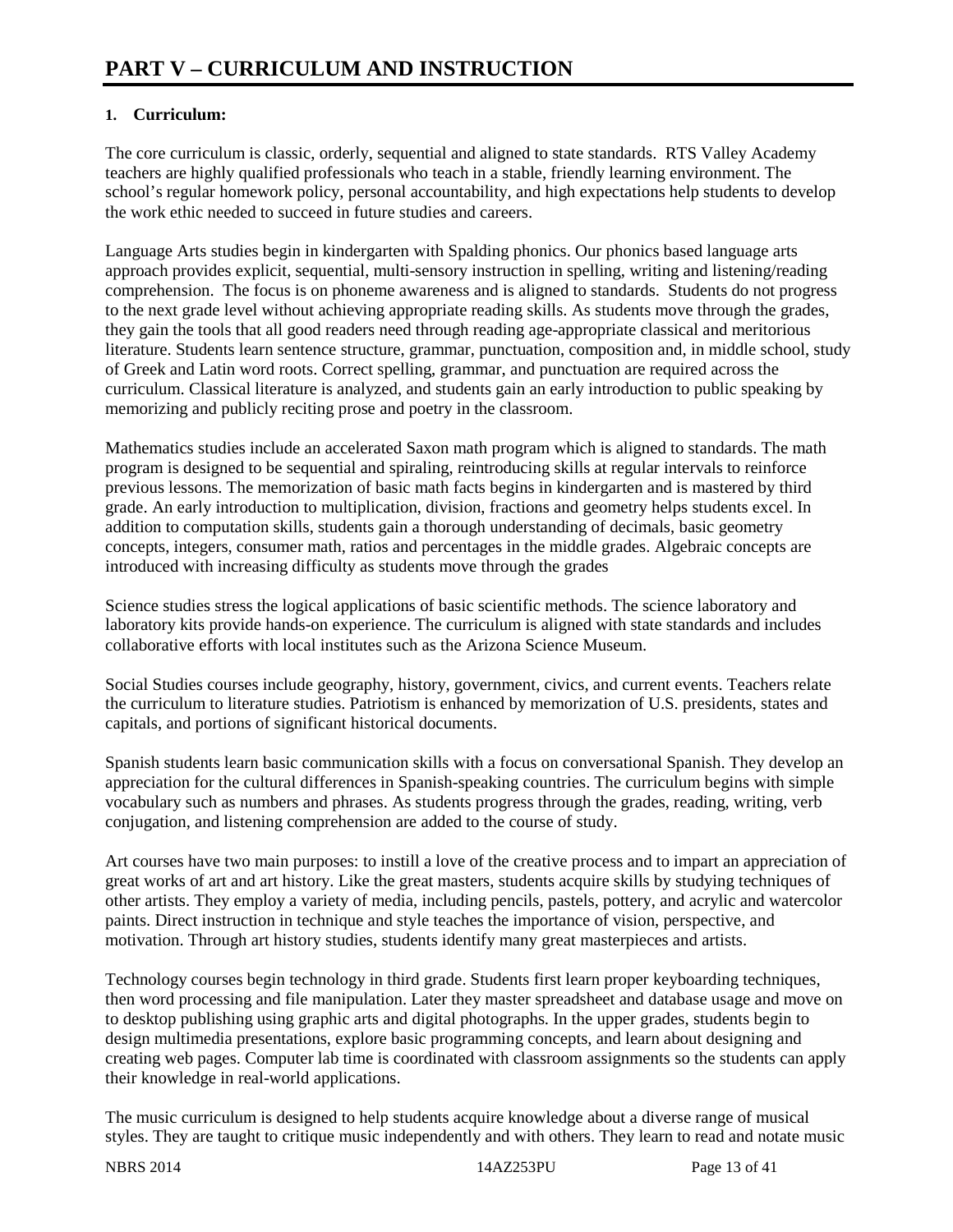and put this knowledge to use by composing short pieces of music. Students also gain public performance experience by singing and playing instruments at school-wide concerts. For students interested in further instrumental or vocal instruction, RTS Valley Academy offers band and chorus outside of the regular school day.

The major goals of the physical education curriculum are to develop personal activity and fitness habits and to enhance motor skills. Students learn skills and rules to play basketball, volleyball, softball, and flag football. They participate in the Presidential Fitness Contest, run a timed mile, and enjoy a track and field day each year.

### **2. Reading/English:**

RTS Valley Academy uses the Spalding Method, an integrated total language arts program. This method was founded in 1957 as an adaptation of a program designed to teach dyslexic and other children with disabilities. It soon became apparent that the program is effective with all students. This program is research-based and shows a well-established record of continuous success. It is explicit, sequential, multisensory and diagnostic. The RTS reading curriculum develops higher-level thinking. It teaches students to reason as they learn how the language works.

Reading lesson objectives include literary appreciation, text fluency, text structure, and listening and reading comprehension strategies. Kindergarten students master all 70 phonograms in both written and oral practice and are able to read short chapter books before progressing to first grade. The understanding of phonograms lays the foundation to spelling and reading. Our students expand their vocabulary by creating quality oral sentences. Spelling tests begin in the second quarter, and the skill of sentence dictation is added in the fourth quarter. The Spalding Method also includes clear instruction for handwriting.

Students are constantly assessed through classroom assignments, written work, verbal reading skills, and formal DIBELS (diagnostic reading) assessments. Struggling students are assigned small group or individualized tutoring sessions with either the classroom Aide, Academic Tutor, or classroom teacher. Advanced students are easily challenged with higher level reading books. By the end of the school year, Valley Academy kindergarten students can read. By the third quarter, students read weekly books in class, with a home reading program required in the fourth quarter. They begin learning to distinguish fact from fiction, as well as to identify character, setting, plot, problems, and resolutions.

One of the keys to Spalding success is specific, specialized training of explicit, exact teaching techniques. This training includes extensive instruction and personal follow-up by administration that includes classroom monitoring, lesson review and instructional refinement.

Many parents attend the 10-week Spalding parent training course in order to be able to assist their child with homework, surrounding the child with knowledgeable, trained adults to help on the road to reading.

#### **3. Mathematics:**

Reid Traditional Schools' Valley Academy uses Saxon Math as the primary math curriculum, and teachers supplement with Singapore Math. This time-tested curriculum has been well researched during the past 30 years and is used by many top-scoring schools in the country. The RTS Math curriculum is designed to support long-term mastery and applications. Incremental concepts are taught in small, approachable progressions. Distributed increments are spread throughout the year, building in complexity, so that by the end of the year students have reached deep understanding and fluency. Cumulative practice and assessments include concepts from the most recent lessons as well as from earlier in the year, ensuring students retain all concepts and can make connections between them. This spiraling curriculum easily enables teachers to challenge top-performing students, and the cumulative practice helps bring up struggling students. Students in need of additional assistance work individually or in small groups with the Academic Tutor or the classroom teacher during scheduled tutoring sessions.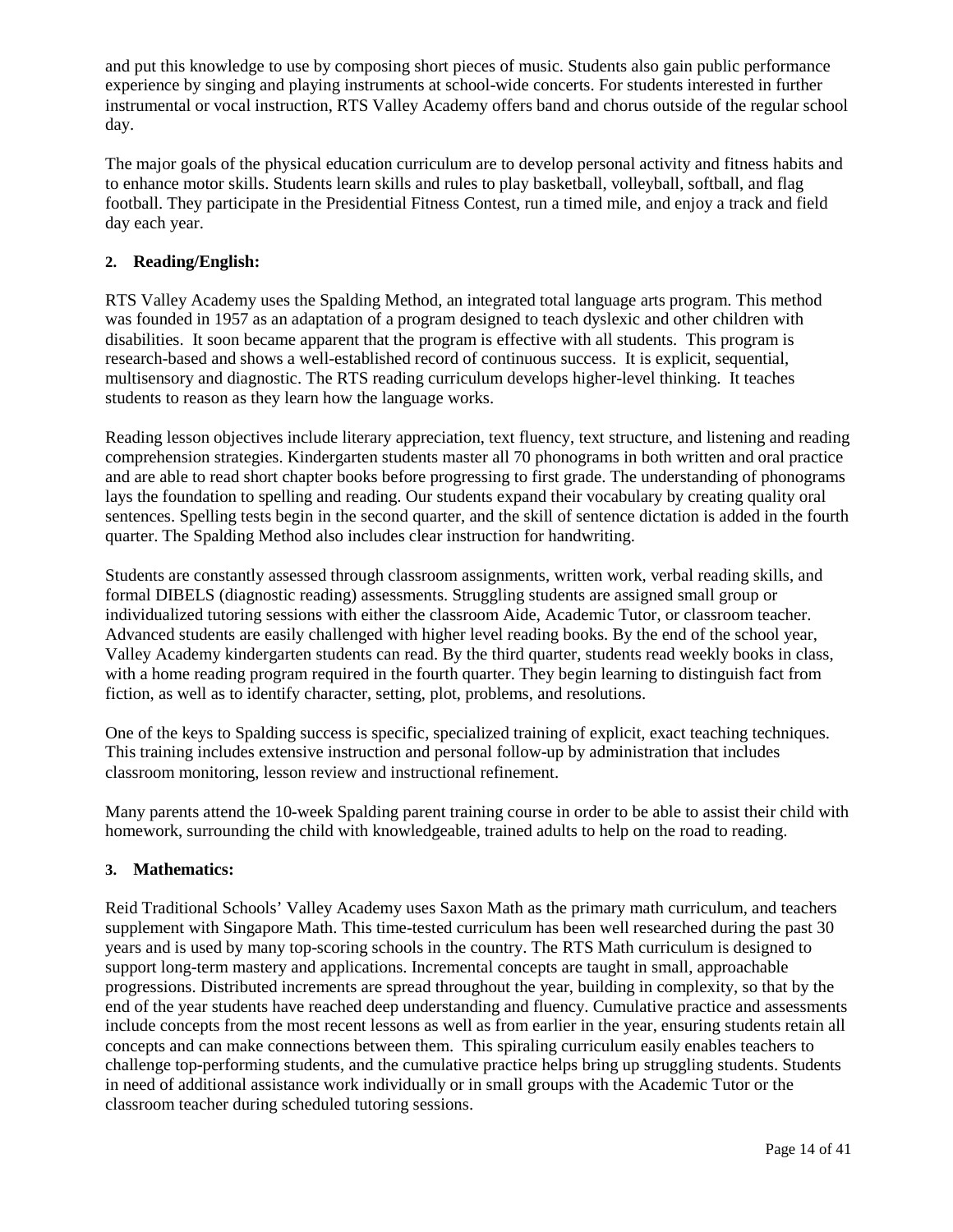The math program begins in kindergarten with supportive manipulatives and moves on to concepts and skills with sufficient practice and understanding. Students can count and write to 100 by ones, twos, fives, and tens. They become familiar with the addition and subtraction combinations to 10 and the concepts of halves and symmetry. They are introduced to basic geometry, measuring time, length, and weight. Kindergarteners practice patterning, ordinals, and become accustomed to story problems for mental math. All this is achieved through repetitive practice and kind corrections in a nurturing, gentle environment.

As the students move through the primary grades, emphasis is placed on the memorization of basic math facts in the early grades. Timed tests of addition and subtraction math facts are used to track student progress. With the help of manipulatives and assessments, students also learn about time and money. An early introduction to multiplication, division, fractions, and geometry skills helps our students excel.

In the middle and upper grades, students gain a thorough understanding of fractions, decimals, basic geometry concepts, integers, consumer math, ratios, and percentages. Algebraic concepts are introduced, and periodic timed tests in basic math ensure retention. Previous lessons are reinforced by regular review, and students learn algebraic concepts such as operations with signed numbers, uses of formulas, inequalities, linear and quadratic equations and graphing, complex algebraic fractions, and algebraic word problems involving uniform motion and mixtures.

#### **4. Additional Curriculum Area:**

The mission of Reid Traditional Schools is to offer back-to-basics, traditional education by providing a challenging, sequential curriculum featuring high academic standards. The study of history and social studies provides students with an overarching framework which is used to analyze and connect the movements, trends, and styles they learn about in their other classes. Our faculty works in concert to integrate lessons throughout the entire school curriculum. For instance, in history students may learn the facts and geography related to World War II and the Holocaust. In literature, the class may read the Diary of Ann Frank. Writing prompts during that period will relate to topics about the Holocaust. This immersive technique brings history alive for students.

In the early grades, students are introduced to Mesopotamia, Egypt, Three World Regions, Mexico, and Early Civilizations of the Americas. They learn the history of the United States beginning with early explorers and settlers and progressing to the colonies, independence, and exploring the West. Arizona history and mapping skills are introduced. Proven historical facts and geographic knowledge lay a traditional foundation for the understanding of our nation.

In the middle grades, the social studies curriculum (history and geography) is designed to enhance students' understanding of the world and provide students with valuable tools for future studies. Proven historical fact and geographic knowledge lay a traditional foundation for the understanding of the world. Students memorize and recite all the Presidents of the United States in order. They also memorize all 50 U.S. states and capitals. Lessons in Arizona, American, and world history are brought alive with special curriculum additions including projects based on the countries of students' ancestors.

Upper grade students enjoy high school level instruction in world history, American history, Arizona history, civics, and world geography. Students learn in a dynamic classroom environment that places emphasis on higher-level cognitive development. They have the opportunity to test their knowledge in the annual National Geographic Geography Bee, where RTS Valley Academy students routinely compete at the state level.

#### **5. Instructional Methods:**

Reid Traditional Schools' Valley Academy uses direct instruction as the primary instructional method. This method is skills-oriented and teacher directed, with the teacher imparting knowledge to the students. Teachers use carefully articulated lessons in which cognitive skills are broken down into small units, sequenced deliberately, and taught explicitly. Teachers in a grade level meet regularly to ensure pacing and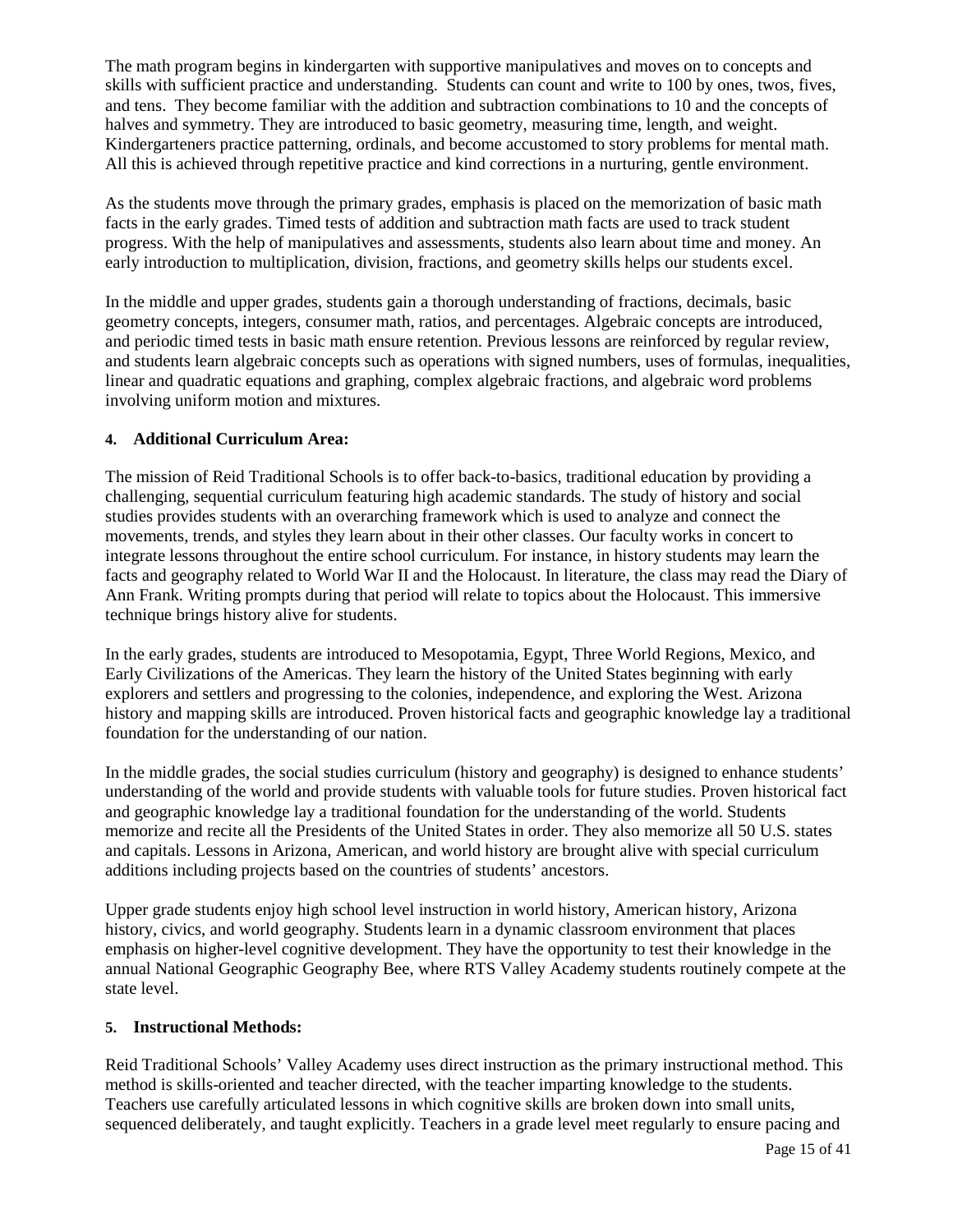instructional methods are uniform across the grade level, and the principal monitors the pacing and teaching methods.

Lessons are purposefully organized and sequenced into a series of lessons designed to move students toward stronger understanding and achievement of specific goals. Students are provided with clear explanations and objectives to help them meet learning goals. Teachers regularly ask questions to ensure that students have understood what is taught.

Each classroom at RTS Valley Academy is equipped with a document camera and projector, enabling teachers to bring lessons to life with the use of technology. Common uses of these tools include projecting maps and documents and reviewing math homework via the projector, saving the academic time it would otherwise have taken for the student to write his work on the chalkboard.

RTS Valley Academy teaches generally in whole group settings with lessons aimed at the mid to high range of academic achievement. Whole group instruction is not the only method, however. Small group instruction, scaffolding, and differentiation techniques are also used in the classroom. For example, a teacher may use whole group direct instruction to prepare for an activity, and then instruct students to work collaboratively in group projects with guidance from the teacher.

Struggling students are assisted in a variety of ways. One method is to pre-teach concepts to students, enabling the students to be introduced to the lesson multiple times for increased comprehension. This preteaching may happen during tutoring sessions or before or after school. Teachers also differentiate instruction and assignments based on individual needs. High achieving students may receive additional assignments designed to challenge them, or the lesson may be adjusted to suit their academic level. For instance, students may be asked critical thinking questions instead of direct fact questions.

#### **6. Professional Development:**

Reid Traditional Schools' Valley Academy has a comprehensive approach to professional development. For the past three years, the school has partnered with the Arizona Charter Schools Association's Center for Student Achievement to train the faculty to compile and analyze student data using the Galileo system to monitor achievement toward standards. Galileo is a standards-based, research supported assessment system that assists educators and administrators in tracking student progress toward achieving each standard. This focused approach to data analysis has given teachers and administrators the tools needed to ensure all students are achieving to their full potential.

In year one of the program, teachers learned the basics about the testing system and how to analyze data and use it in the classroom. These lessons were reinforced with regular professional development sessions in which the faculty learned the technology in whole group sessions, small groups, and individually. Year two of this partnership provided onsite professional development, coaching and support to continuously refine and implement these practices. This professional development focused on using student data to evaluate the impact of instruction on student learning, evaluate the alignment of the curriculum and assessments, and monitor the effectiveness of interventions and enrichments. The principal has received support in analyzing academic performance at the classroom and grade level.

The data collected by these professional development sessions have helped teachers become reflective about their own professional development needs. Together, teachers have analyzed projected needs and requested professional development sessions based on their findings. This has strengthened the faculty and the sessions are more effective because teachers have more buy-in.

The school adapts to changes and employees keep abreast of new technology and trends, but one of the keys to the school's past and future success is the adherence to the school's mission, curriculum and high expectations. Each professional development session is tailored to conform to our methods and curriculum. This adherence to our philosophy has helped minimize staff turnover and has helped us developed a seasoned, knowledgeable faculty.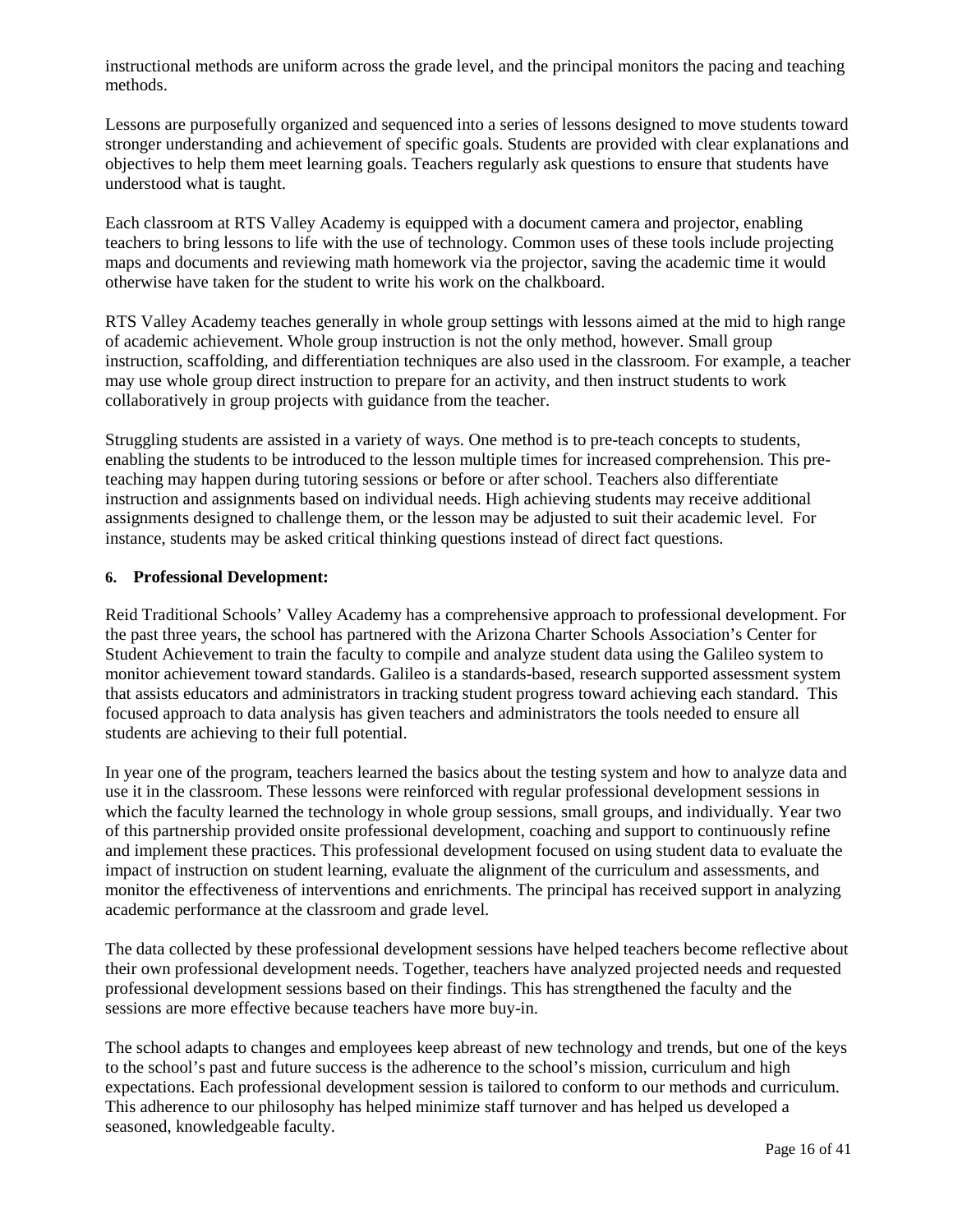#### **7. School Leadership**

In keeping with RTS Valley Academy's mission and overarching philosophy, the leadership has high expectations for staff performance. Throughout the organization, there is a strong commitment to the mission and philosophy of the school and this unwavering belief in excellence must be consistent in both the students and the staff. This commitment starts with focused leadership.

The Principal and Assistant Principal form the administrative team on campus. Each grade level has a grade level chairperson who organizes its team and represents the team at grade level meetings. There are specialized teams to support learning such as the writing team, and there are committees that support community needs such as the employee morale committee and volunteer appreciation committee.

There is strong accountability at RTS Valley Academy, but the working and learning environment is loving, nurturing, and team-oriented. The leadership team works to ensure that opportunities exist in which employees can develop relationships with peers on campus. Grade level teams meet weekly and the faculty meets together as a whole group each month. Class schedules are organized in order to provide group planning time. Teams that know each other work better together.

The team concept is further supported with segmented teams such as writing groups or lead teachers. These teams meet regularly and share their knowledge or leadership skills in a professional learning community which focuses on learning rather than teaching and on working collaboratively to improve student achievement.

The staff and Principal hold the shared mission of the school. This solid structure, which includes welldefined roles, helps the entire team maintain appropriate focus. For instance, the Valley Academy Parent Organization recently asked to contract with a company for a two-week P.E. morale booster and fundraiser. This exciting event was enticing, but the school leadership held true to the philosophy and minimized the length and classroom disruption of this event. The leadership allowed for some fun, but did not contradict the core belief of structure, uniformity, and unwavering commitment to academic achievement.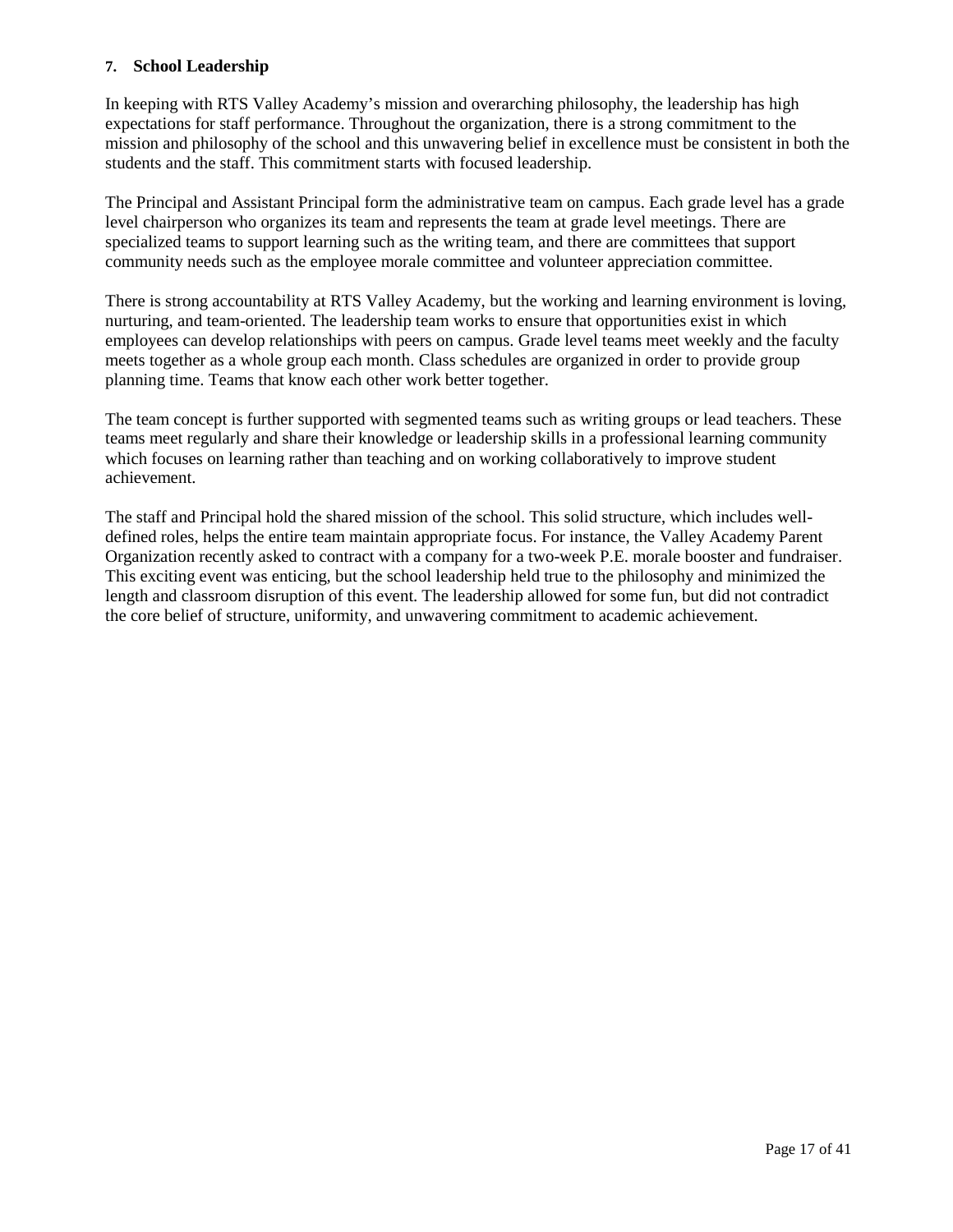**Subject:** Math **Test:** Arizona's Instrument to Measure **Standards All Students Tested/Grade:** 3 **Edition/Publication Year:** 2013

**Publisher:** 

| School Year                      | 2012-2013      | 2011-2012        | 2010-2011      | 2009-2010      | 2008-2009    |
|----------------------------------|----------------|------------------|----------------|----------------|--------------|
| Testing month                    | Apr            | Apr              | Apr            | Apr            | Apr          |
| <b>SCHOOL SCORES*</b>            |                |                  |                |                |              |
| % Meets % Exceeds                | 96             | 93               | 87             | 91             | 98           |
| % Exceeds                        | 48             | 51               | 45             | 39             | 38           |
| Number of students tested        | 103            | 105              | 103            | 99             | 100          |
| Percent of total students tested | 100            | 100              | 100            | 99             | 100          |
| Number of students tested with   | $\overline{0}$ | $\boldsymbol{0}$ | $\overline{0}$ | $\overline{0}$ | $\mathbf{0}$ |
| alternative assessment           |                |                  |                |                |              |
| % of students tested with        | $\theta$       | $\overline{0}$   | $\overline{0}$ | $\overline{0}$ | $\mathbf{0}$ |
| alternative assessment           |                |                  |                |                |              |
| <b>SUBGROUP SCORES</b>           |                |                  |                |                |              |
| 1. Free and Reduced-Price        |                |                  |                |                |              |
| Meals/Socio-Economic/            |                |                  |                |                |              |
| <b>Disadvantaged Students</b>    |                |                  |                |                |              |
| % Meets % Exceeds                |                |                  |                |                |              |
| % Exceeds                        |                |                  |                |                |              |
| Number of students tested        |                |                  |                |                |              |
| 2. Students receiving Special    |                |                  |                |                |              |
| <b>Education</b>                 |                |                  |                |                |              |
| % Meets % Exceeds                |                |                  |                |                |              |
| % Exceeds                        |                |                  |                |                |              |
| Number of students tested        |                |                  |                |                |              |
| 3. English Language Learner      |                |                  |                |                |              |
| <b>Students</b>                  |                |                  |                |                |              |
| % Meets % Exceeds                |                |                  |                |                |              |
| % Exceeds                        |                |                  |                |                |              |
| Number of students tested        |                |                  |                |                |              |
| 4. Hispanic or Latino            |                |                  |                |                |              |
| <b>Students</b>                  |                |                  |                |                |              |
| % Meets % Exceeds                |                |                  |                |                |              |
| % Exceeds                        |                |                  |                |                |              |
| Number of students tested        |                |                  |                |                |              |
| 5. African-American              |                |                  |                |                |              |
| <b>Students</b>                  |                |                  |                |                |              |
| % Meets % Exceeds                |                |                  |                |                |              |
| % Exceeds                        |                |                  |                |                |              |
| Number of students tested        |                |                  |                |                |              |
| <b>6. Asian Students</b>         |                |                  |                |                |              |
| % Meets % Exceeds                | 98             | 90               | 91             | 97             | 100          |
| % Exceeds                        | 57             | 53               | 54             | 55             | 55           |
| Number of students tested        | 47             | 40               | 35             | 31             | 29           |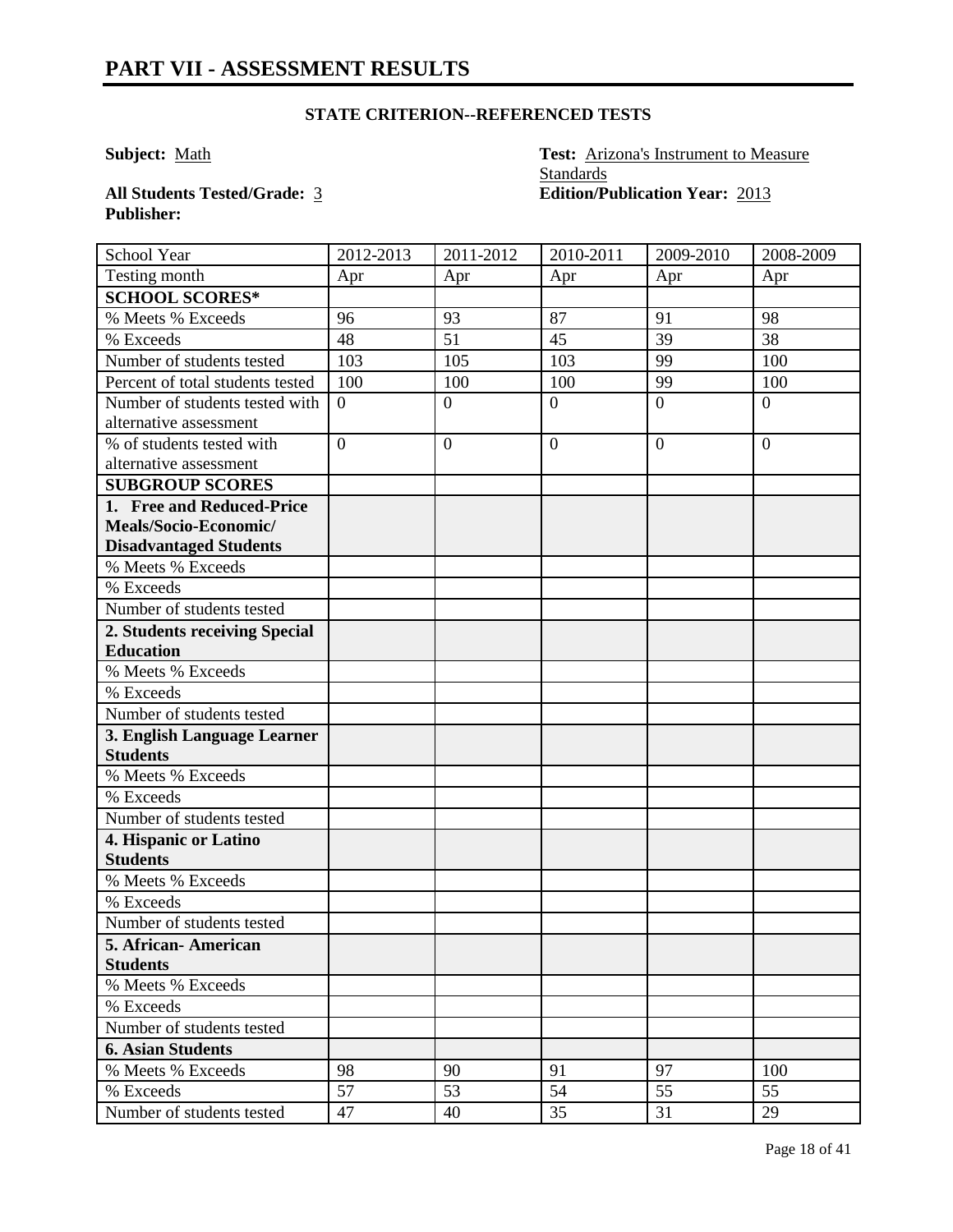| 7. American Indian or                                           |    |    |    |    |    |
|-----------------------------------------------------------------|----|----|----|----|----|
| <b>Alaska Native Students</b>                                   |    |    |    |    |    |
| % Meets % Exceeds                                               |    |    |    |    |    |
| % Exceeds                                                       |    |    |    |    |    |
| Number of students tested                                       |    |    |    |    |    |
| 8. Native Hawaiian or other<br><b>Pacific Islander Students</b> |    |    |    |    |    |
| % Meets % Exceeds                                               |    |    |    |    |    |
| % Exceeds                                                       |    |    |    |    |    |
| Number of students tested                                       |    |    |    |    |    |
| 9. White Students                                               |    |    |    |    |    |
| % Meets % Exceeds                                               | 94 | 97 | 85 | 88 | 97 |
| % Exceeds                                                       | 39 | 53 | 38 | 31 | 32 |
| Number of students tested                                       | 54 | 60 | 68 | 65 | 68 |
| 10. Two or More Races                                           |    |    |    |    |    |
| identified Students                                             |    |    |    |    |    |
| % Meets % Exceeds                                               |    |    |    |    |    |
| % Exceeds                                                       |    |    |    |    |    |
| Number of students tested                                       |    |    |    |    |    |
| 11. Other 1: Other 1                                            |    |    |    |    |    |
| % Meets % Exceeds                                               |    |    |    |    |    |
| % Exceeds                                                       |    |    |    |    |    |
| Number of students tested                                       |    |    |    |    |    |
| 12. Other 2: Other 2                                            |    |    |    |    |    |
| % Meets % Exceeds                                               |    |    |    |    |    |
| % Exceeds                                                       |    |    |    |    |    |
| Number of students tested                                       |    |    |    |    |    |
| 13. Other 3: Other 3                                            |    |    |    |    |    |
| % Meets % Exceeds                                               |    |    |    |    |    |
| % Exceeds                                                       |    |    |    |    |    |
| Number of students tested                                       |    |    |    |    |    |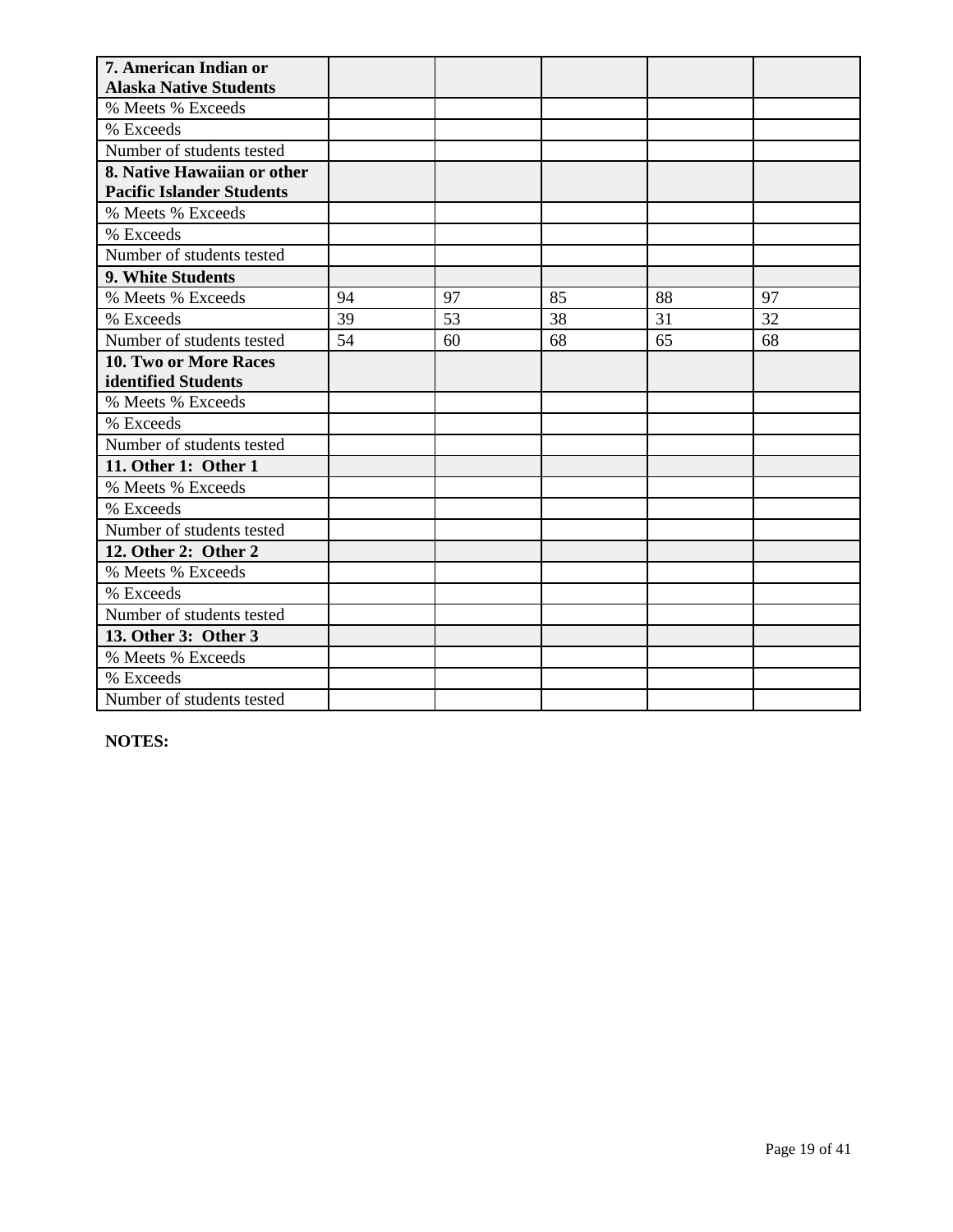# **Publisher:**

### **Subject:** Math **Test:** Arizona's Instrument to Measure Standards (AIMS) **All Students Tested/Grade:** 4 **Edition/Publication Year:** 2013

| School Year                      | 2012-2013      | 2011-2012        | 2010-2011      | 2009-2010      | 2008-2009        |
|----------------------------------|----------------|------------------|----------------|----------------|------------------|
| Testing month                    | Apr            | Apr              | Apr            | Apr            | Apr              |
| <b>SCHOOL SCORES*</b>            |                |                  |                |                |                  |
| % Meets % Exceeds                | 93             | 92               | 94             | 93             | 95               |
| % Exceeds                        | 49             | 56               | 62             | 55             | 59               |
| Number of students tested        | 104            | 107              | 99             | 96             | 85               |
| Percent of total students tested | 100            | 100              | 100            | 100            | 100              |
| Number of students tested with   | $\overline{0}$ | $\boldsymbol{0}$ | $\overline{0}$ | $\overline{0}$ | $\boldsymbol{0}$ |
| alternative assessment           |                |                  |                |                |                  |
| % of students tested with        | $\overline{0}$ | $\overline{0}$   | $\overline{0}$ | $\overline{0}$ | $\overline{0}$   |
| alternative assessment           |                |                  |                |                |                  |
| <b>SUBGROUP SCORES</b>           |                |                  |                |                |                  |
| 1. Free and Reduced-Price        |                |                  |                |                |                  |
| Meals/Socio-Economic/            |                |                  |                |                |                  |
| <b>Disadvantaged Students</b>    |                |                  |                |                |                  |
| % Meets % Exceeds                |                |                  |                |                |                  |
| % Exceeds                        |                |                  |                |                |                  |
| Number of students tested        |                |                  |                |                |                  |
| 2. Students receiving Special    |                |                  |                |                |                  |
| <b>Education</b>                 |                |                  |                |                |                  |
| % Meets % Exceeds                |                |                  |                |                |                  |
| % Exceeds                        |                |                  |                |                |                  |
| Number of students tested        |                |                  |                |                |                  |
| 3. English Language Learner      |                |                  |                |                |                  |
| <b>Students</b>                  |                |                  |                |                |                  |
| % Meets % Exceeds                |                |                  |                |                |                  |
| % Exceeds                        |                |                  |                |                |                  |
| Number of students tested        |                |                  |                |                |                  |
| 4. Hispanic or Latino            |                |                  |                |                |                  |
| <b>Students</b>                  |                |                  |                |                |                  |
| % Meets % Exceeds                |                |                  |                |                |                  |
| % Exceeds                        |                |                  |                |                |                  |
| Number of students tested        |                |                  |                |                |                  |
| 5. African-American              |                |                  |                |                |                  |
| <b>Students</b>                  |                |                  |                |                |                  |
| % Meets % Exceeds                |                |                  |                |                |                  |
| % Exceeds                        |                |                  |                |                |                  |
| Number of students tested        |                |                  |                |                |                  |
| <b>6. Asian Students</b>         |                |                  |                |                |                  |
| % Meets % Exceeds                | 95             | 97               | 100            | 100            | 100              |
| % Exceeds                        | 71             | 71               | 82             | 71             | 100              |
| Number of students tested        | 38             | 35               | 33             | 31             | 11               |
| 7. American Indian or            |                |                  |                |                |                  |
| <b>Alaska Native Students</b>    |                |                  |                |                |                  |
| % Meets % Exceeds                |                |                  |                |                |                  |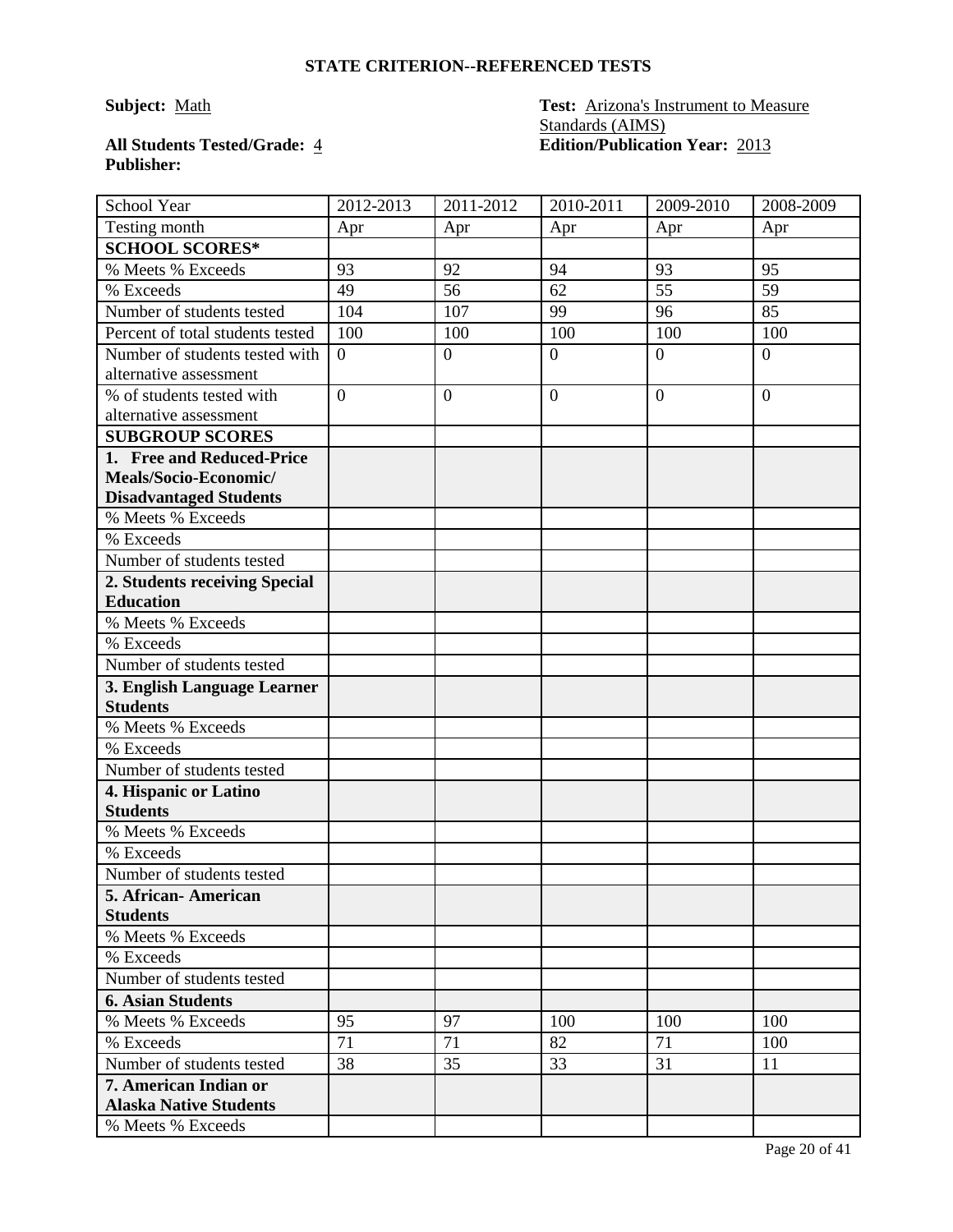| % Exceeds                        |    |    |    |    |    |
|----------------------------------|----|----|----|----|----|
| Number of students tested        |    |    |    |    |    |
| 8. Native Hawaiian or other      |    |    |    |    |    |
| <b>Pacific Islander Students</b> |    |    |    |    |    |
| % Meets % Exceeds                |    |    |    |    |    |
| % Exceeds                        |    |    |    |    |    |
| Number of students tested        |    |    |    |    |    |
| 9. White Students                |    |    |    |    |    |
| % Meets % Exceeds                | 92 | 89 | 90 | 89 | 96 |
| % Exceeds                        | 36 | 49 | 49 | 48 | 53 |
| Number of students tested        | 61 | 71 | 63 | 62 | 72 |
| <b>10. Two or More Races</b>     |    |    |    |    |    |
| identified Students              |    |    |    |    |    |
| % Meets % Exceeds                |    |    |    |    |    |
| % Exceeds                        |    |    |    |    |    |
| Number of students tested        |    |    |    |    |    |
| 11. Other 1: Other 1             |    |    |    |    |    |
| % Meets % Exceeds                |    |    |    |    |    |
| % Exceeds                        |    |    |    |    |    |
| Number of students tested        |    |    |    |    |    |
| 12. Other 2: Other 2             |    |    |    |    |    |
| % Meets % Exceeds                |    |    |    |    |    |
| % Exceeds                        |    |    |    |    |    |
| Number of students tested        |    |    |    |    |    |
| 13. Other 3: Other 3             |    |    |    |    |    |
| % Meets % Exceeds                |    |    |    |    |    |
| % Exceeds                        |    |    |    |    |    |
| Number of students tested        |    |    |    |    |    |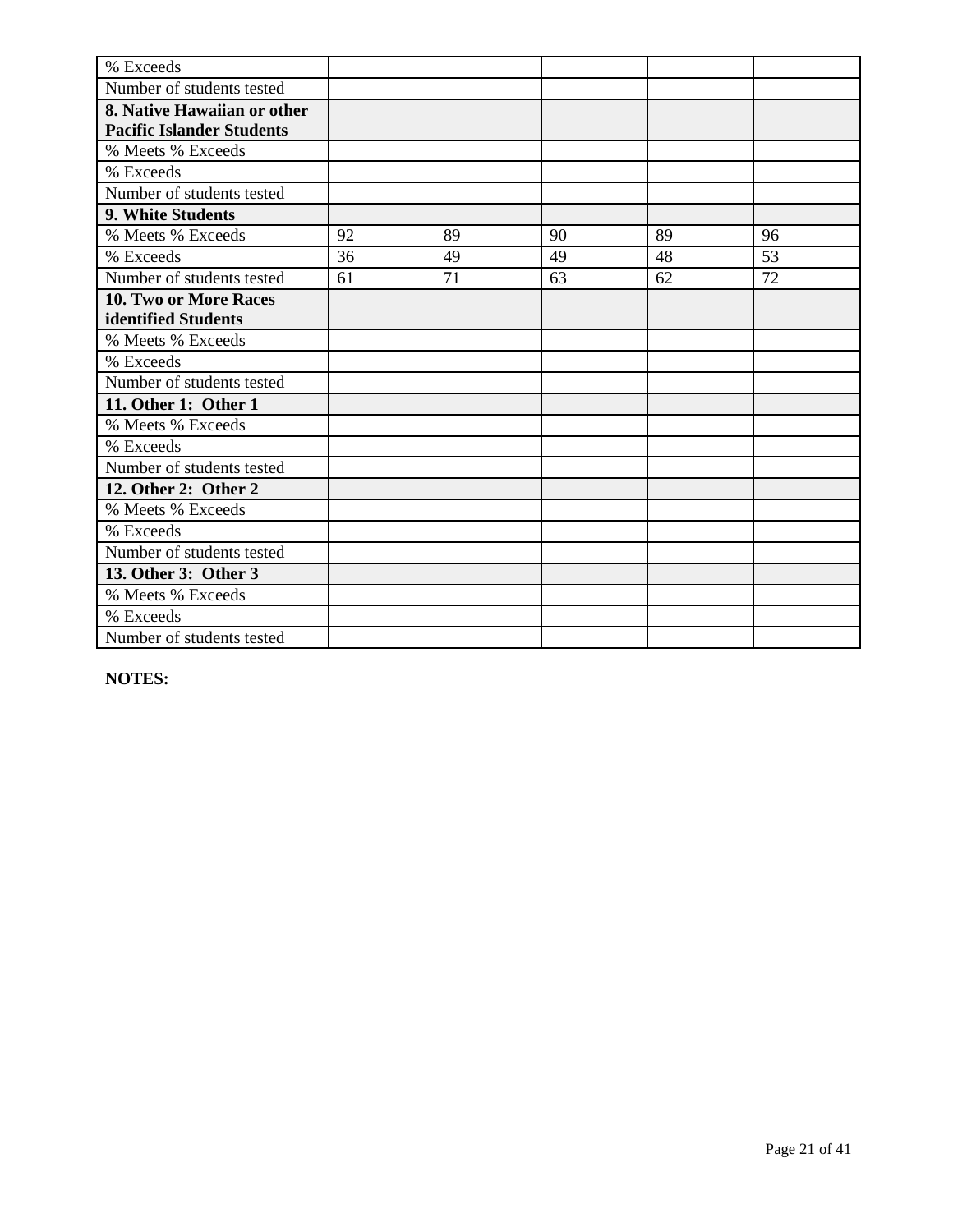# **Publisher:**

**Subject:** Math **Test:** Arizona's Instrument to Measure Standards (AIMS) **All Students Tested/Grade:** 5 **Edition/Publication Year:** 2013

| School Year                      | 2012-2013      | 2011-2012        | 2010-2011      | 2009-2010      | 2008-2009        |
|----------------------------------|----------------|------------------|----------------|----------------|------------------|
| Testing month                    | Apr            | Apr              | Apr            | Apr            | Apr              |
| <b>SCHOOL SCORES*</b>            |                |                  |                |                |                  |
| % Meets % Exceeds                | 85             | 92               | 89             | 94             | 95               |
| % Exceeds                        | 43             | 42               | 40             | 43             | 42               |
| Number of students tested        | 75             | 85               | 83             | 83             | 78               |
| Percent of total students tested | 100            | 100              | 100            | 100            | 100              |
| Number of students tested with   | $\overline{0}$ | $\boldsymbol{0}$ | $\overline{0}$ | $\overline{0}$ | $\boldsymbol{0}$ |
| alternative assessment           |                |                  |                |                |                  |
| % of students tested with        | $\overline{0}$ | $\overline{0}$   | $\overline{0}$ | $\overline{0}$ | $\overline{0}$   |
| alternative assessment           |                |                  |                |                |                  |
| <b>SUBGROUP SCORES</b>           |                |                  |                |                |                  |
| 1. Free and Reduced-Price        |                |                  |                |                |                  |
| Meals/Socio-Economic/            |                |                  |                |                |                  |
| <b>Disadvantaged Students</b>    |                |                  |                |                |                  |
| % Meets % Exceeds                |                |                  |                |                |                  |
| % Exceeds                        |                |                  |                |                |                  |
| Number of students tested        |                |                  |                |                |                  |
| 2. Students receiving Special    |                |                  |                |                |                  |
| <b>Education</b>                 |                |                  |                |                |                  |
| % Meets % Exceeds                |                |                  |                |                |                  |
| % Exceeds                        |                |                  |                |                |                  |
| Number of students tested        |                |                  |                |                |                  |
| 3. English Language Learner      |                |                  |                |                |                  |
| <b>Students</b>                  |                |                  |                |                |                  |
| % Meets % Exceeds                |                |                  |                |                |                  |
| % Exceeds                        |                |                  |                |                |                  |
| Number of students tested        |                |                  |                |                |                  |
| 4. Hispanic or Latino            |                |                  |                |                |                  |
| <b>Students</b>                  |                |                  |                |                |                  |
| % Meets % Exceeds                |                |                  |                |                |                  |
| % Exceeds                        |                |                  |                |                |                  |
| Number of students tested        |                |                  |                |                |                  |
| 5. African- American             |                |                  |                |                |                  |
| <b>Students</b>                  |                |                  |                |                |                  |
| % Meets % Exceeds                |                |                  |                |                |                  |
| % Exceeds                        |                |                  |                |                |                  |
| Number of students tested        |                |                  |                |                |                  |
| <b>6. Asian Students</b>         |                |                  |                |                |                  |
| % Meets % Exceeds                | 100            | 100              | 100            | 100            | 100              |
| % Exceeds                        | 78             | 53               | 39             | 70             | 94               |
| Number of students tested        | 9              | 15               | 23             | 10             | 17               |
| 7. American Indian or            |                |                  |                |                |                  |
| <b>Alaska Native Students</b>    |                |                  |                |                |                  |
| % Meets % Exceeds                |                |                  |                |                |                  |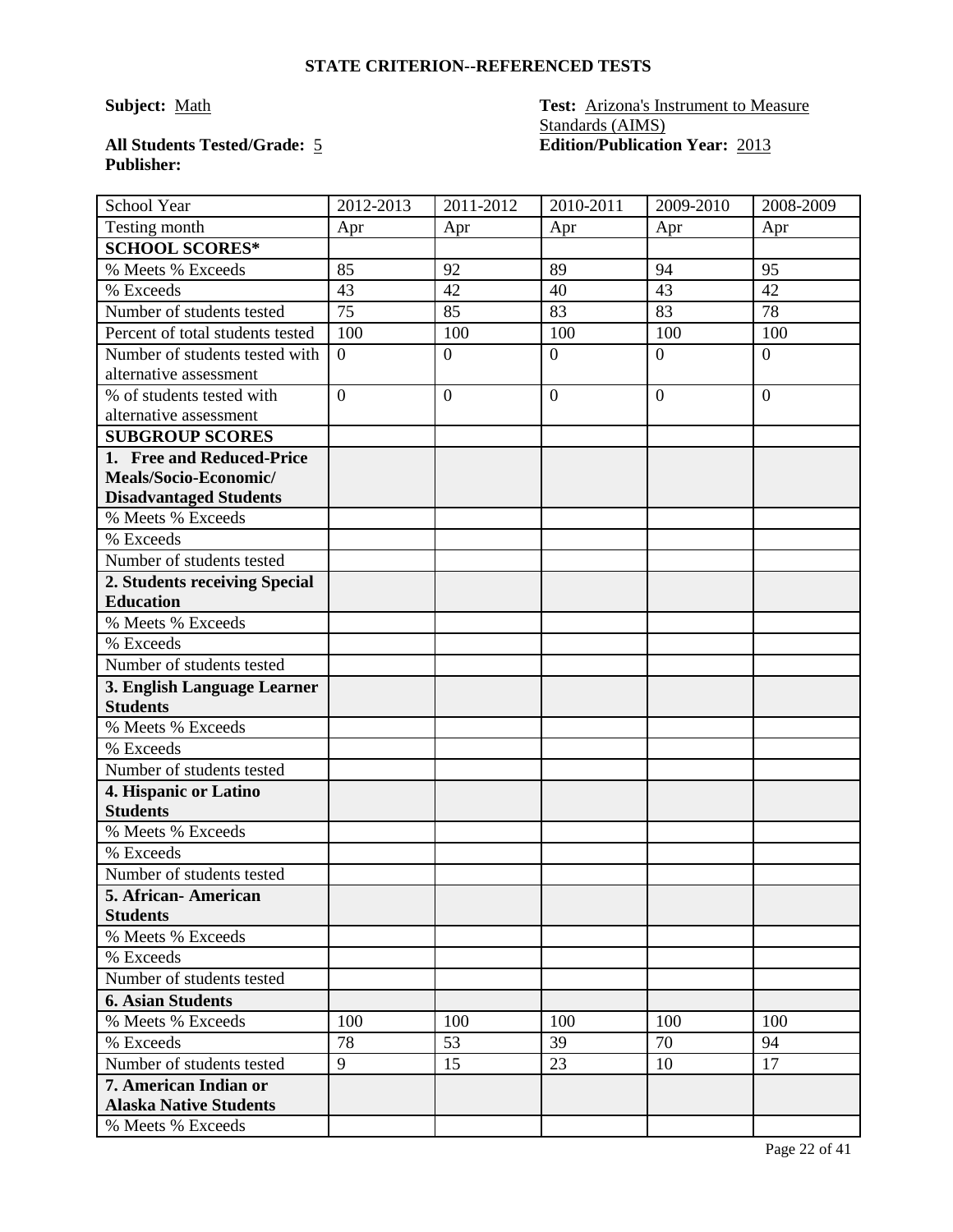| % Exceeds                        |    |    |    |    |    |
|----------------------------------|----|----|----|----|----|
| Number of students tested        |    |    |    |    |    |
| 8. Native Hawaiian or other      |    |    |    |    |    |
| <b>Pacific Islander Students</b> |    |    |    |    |    |
| % Meets % Exceeds                |    |    |    |    |    |
| % Exceeds                        |    |    |    |    |    |
| Number of students tested        |    |    |    |    |    |
| 9. White Students                |    |    |    |    |    |
| % Meets % Exceeds                | 84 | 89 | 86 | 94 | 93 |
| % Exceeds                        | 39 | 40 | 41 | 41 | 25 |
| Number of students tested        | 64 | 65 | 58 | 71 | 56 |
| <b>10. Two or More Races</b>     |    |    |    |    |    |
| identified Students              |    |    |    |    |    |
| % Meets % Exceeds                |    |    |    |    |    |
| % Exceeds                        |    |    |    |    |    |
| Number of students tested        |    |    |    |    |    |
| 11. Other 1: Other 1             |    |    |    |    |    |
| % Meets % Exceeds                |    |    |    |    |    |
| % Exceeds                        |    |    |    |    |    |
| Number of students tested        |    |    |    |    |    |
| 12. Other 2: Other 2             |    |    |    |    |    |
| % Meets % Exceeds                |    |    |    |    |    |
| % Exceeds                        |    |    |    |    |    |
| Number of students tested        |    |    |    |    |    |
| 13. Other 3: Other 3             |    |    |    |    |    |
| % Meets % Exceeds                |    |    |    |    |    |
| % Exceeds                        |    |    |    |    |    |
| Number of students tested        |    |    |    |    |    |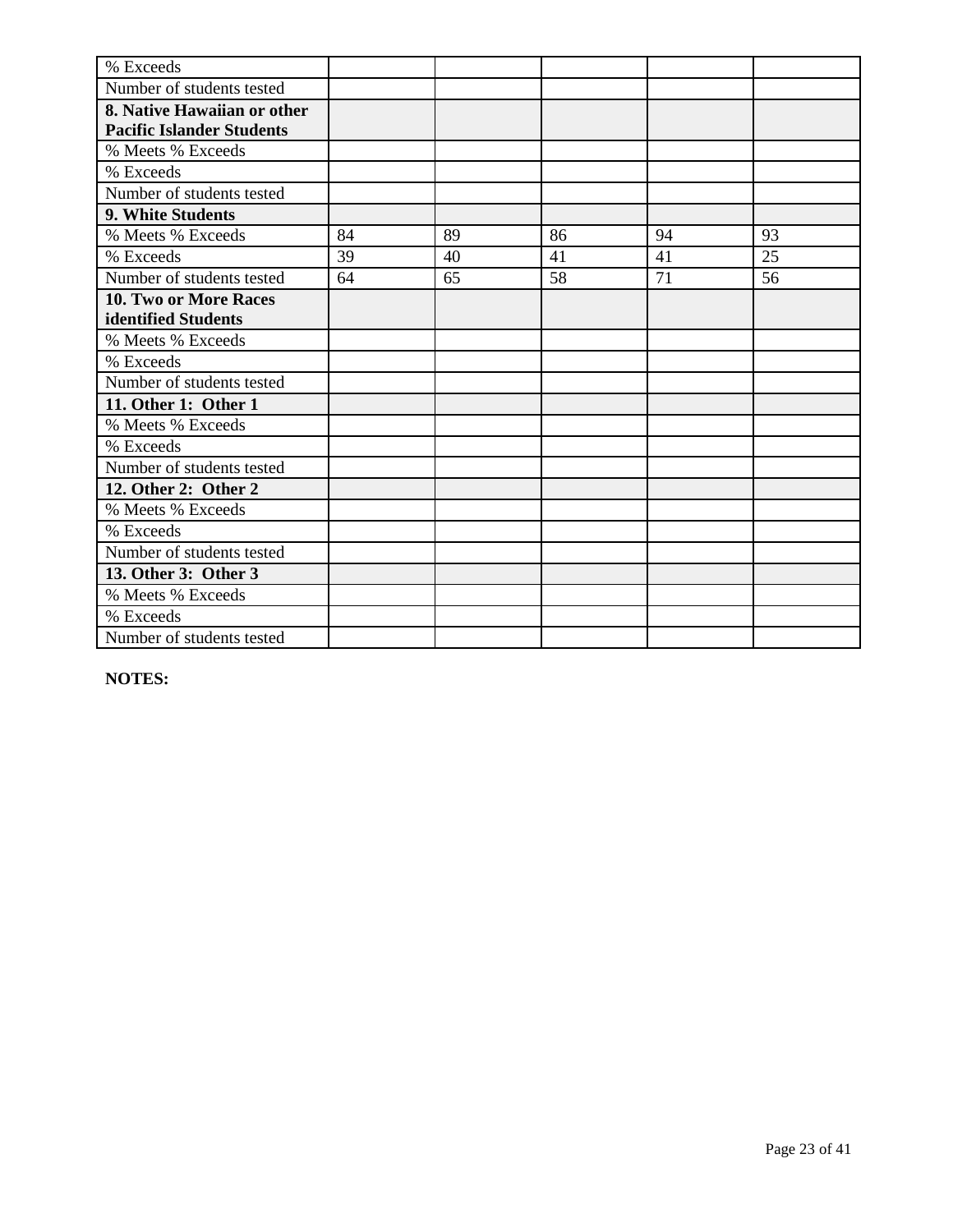# **Publisher:**

**Subject:** Math **Test:** Arizona's Instrument to Measure Standards (AIMS) **All Students Tested/Grade:** 6 **Edition/Publication Year:** 2013

| School Year                                            | 2012-2013        | 2011-2012        | 2010-2011      | 2009-2010      | 2008-2009        |
|--------------------------------------------------------|------------------|------------------|----------------|----------------|------------------|
| Testing month                                          | Apr              | Apr              | Apr            | Apr            | Apr              |
| <b>SCHOOL SCORES*</b>                                  |                  |                  |                |                |                  |
| % Meets % Exceeds                                      | 91               | 92               | 95             | 83             | 94               |
| % Exceeds                                              | 38               | 58               | 53             | 37             | 57               |
| Number of students tested                              | 69               | 64               | 75             | 75             | 70               |
| Percent of total students tested                       | 100              | 100              | 100            | 100            | 100              |
| Number of students tested with                         | $\boldsymbol{0}$ | $\boldsymbol{0}$ | $\overline{0}$ | $\overline{0}$ | $\boldsymbol{0}$ |
| alternative assessment                                 |                  |                  |                |                |                  |
| % of students tested with                              | $\overline{0}$   | $\overline{0}$   | $\overline{0}$ | $\overline{0}$ | $\overline{0}$   |
| alternative assessment                                 |                  |                  |                |                |                  |
| <b>SUBGROUP SCORES</b>                                 |                  |                  |                |                |                  |
| 1. Free and Reduced-Price                              |                  |                  |                |                |                  |
| Meals/Socio-Economic/                                  |                  |                  |                |                |                  |
| <b>Disadvantaged Students</b>                          |                  |                  |                |                |                  |
| % Meets % Exceeds                                      |                  |                  |                |                |                  |
| % Exceeds                                              |                  |                  |                |                |                  |
| Number of students tested                              |                  |                  |                |                |                  |
| 2. Students receiving Special                          |                  |                  |                |                |                  |
| <b>Education</b>                                       |                  |                  |                |                |                  |
| % Meets % Exceeds                                      |                  |                  |                |                |                  |
| % Exceeds                                              |                  |                  |                |                |                  |
| Number of students tested                              |                  |                  |                |                |                  |
| 3. English Language Learner                            |                  |                  |                |                |                  |
| <b>Students</b>                                        |                  |                  |                |                |                  |
| % Meets % Exceeds                                      |                  |                  |                |                |                  |
| % Exceeds                                              |                  |                  |                |                |                  |
| Number of students tested                              |                  |                  |                |                |                  |
| 4. Hispanic or Latino                                  |                  |                  |                |                |                  |
| <b>Students</b>                                        |                  |                  |                |                |                  |
| % Meets % Exceeds                                      |                  |                  |                |                |                  |
| % Exceeds                                              |                  |                  |                |                |                  |
| Number of students tested                              |                  |                  |                |                |                  |
| 5. African- American                                   |                  |                  |                |                |                  |
| <b>Students</b>                                        |                  |                  |                |                |                  |
| % Meets % Exceeds                                      |                  |                  |                |                |                  |
| % Exceeds                                              |                  |                  |                |                |                  |
| Number of students tested                              |                  |                  |                |                |                  |
| <b>6. Asian Students</b>                               |                  |                  |                |                |                  |
| % Meets % Exceeds                                      | 100              | 100              | 100            | 100            | 100              |
| % Exceeds                                              | 50               | 88               | 80             | 78             | 61               |
| Number of students tested                              | 8                | 8                | 10             | 18             | 18               |
| 7. American Indian or<br><b>Alaska Native Students</b> |                  |                  |                |                |                  |
| % Meets % Exceeds                                      |                  |                  |                |                |                  |
|                                                        |                  |                  |                |                |                  |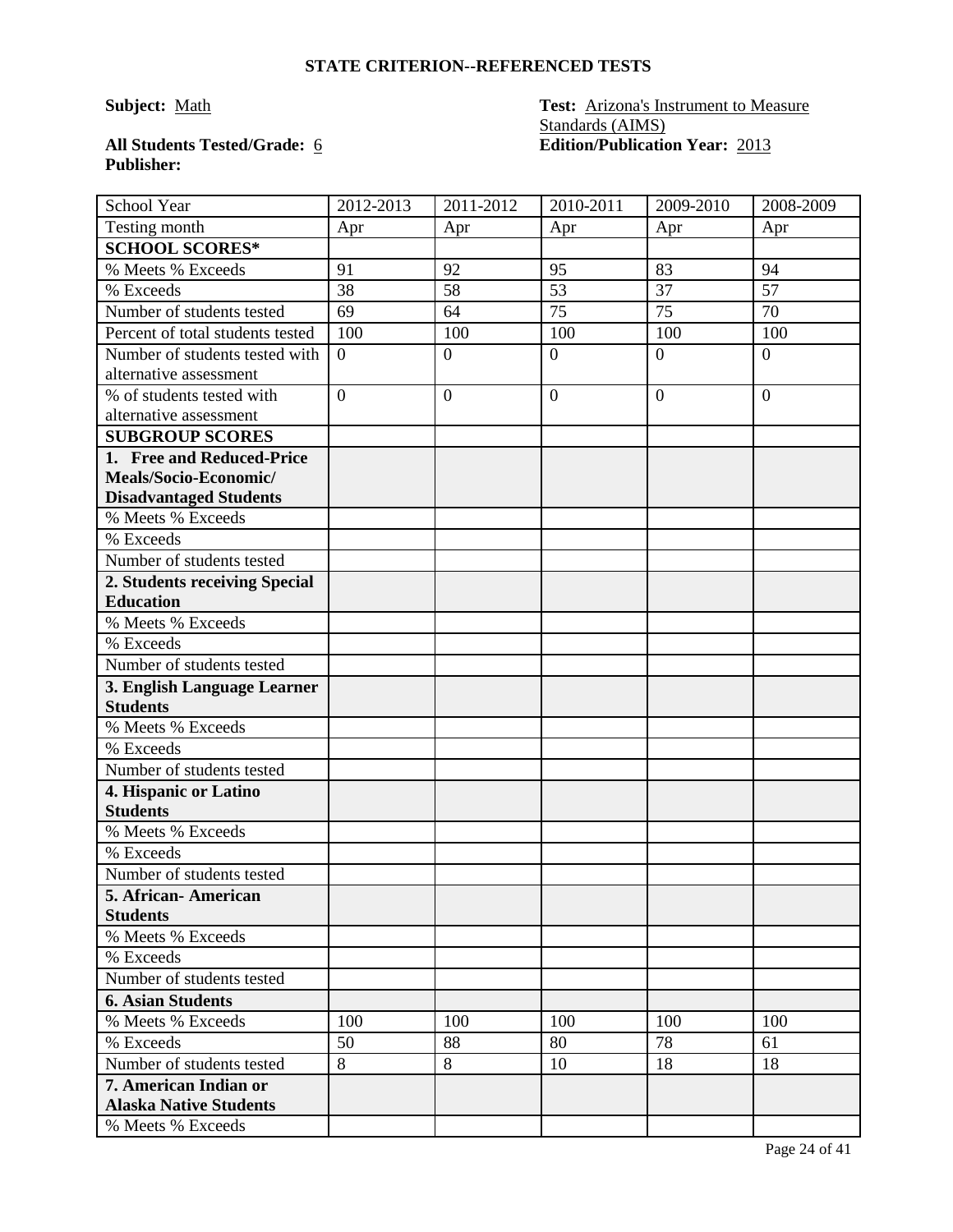| % Exceeds                        |    |    |    |    |    |
|----------------------------------|----|----|----|----|----|
| Number of students tested        |    |    |    |    |    |
| 8. Native Hawaiian or other      |    |    |    |    |    |
| <b>Pacific Islander Students</b> |    |    |    |    |    |
| % Meets % Exceeds                |    |    |    |    |    |
| % Exceeds                        |    |    |    |    |    |
| Number of students tested        |    |    |    |    |    |
| 9. White Students                |    |    |    |    |    |
| % Meets % Exceeds                | 90 | 93 | 94 | 75 | 93 |
| % Exceeds                        | 33 | 56 | 49 | 23 | 54 |
| Number of students tested        | 58 | 54 | 65 | 53 | 54 |
| 10. Two or More Races            |    |    |    |    |    |
| identified Students              |    |    |    |    |    |
| % Meets % Exceeds                |    |    |    |    |    |
| % Exceeds                        |    |    |    |    |    |
| Number of students tested        |    |    |    |    |    |
| 11. Other 1: Other 1             |    |    |    |    |    |
| % Meets % Exceeds                |    |    |    |    |    |
| % Exceeds                        |    |    |    |    |    |
| Number of students tested        |    |    |    |    |    |
| 12. Other 2: Other 2             |    |    |    |    |    |
| % Meets % Exceeds                |    |    |    |    |    |
| % Exceeds                        |    |    |    |    |    |
| Number of students tested        |    |    |    |    |    |
| 13. Other 3: Other 3             |    |    |    |    |    |
| % Meets % Exceeds                |    |    |    |    |    |
| % Exceeds                        |    |    |    |    |    |
| Number of students tested        |    |    |    |    |    |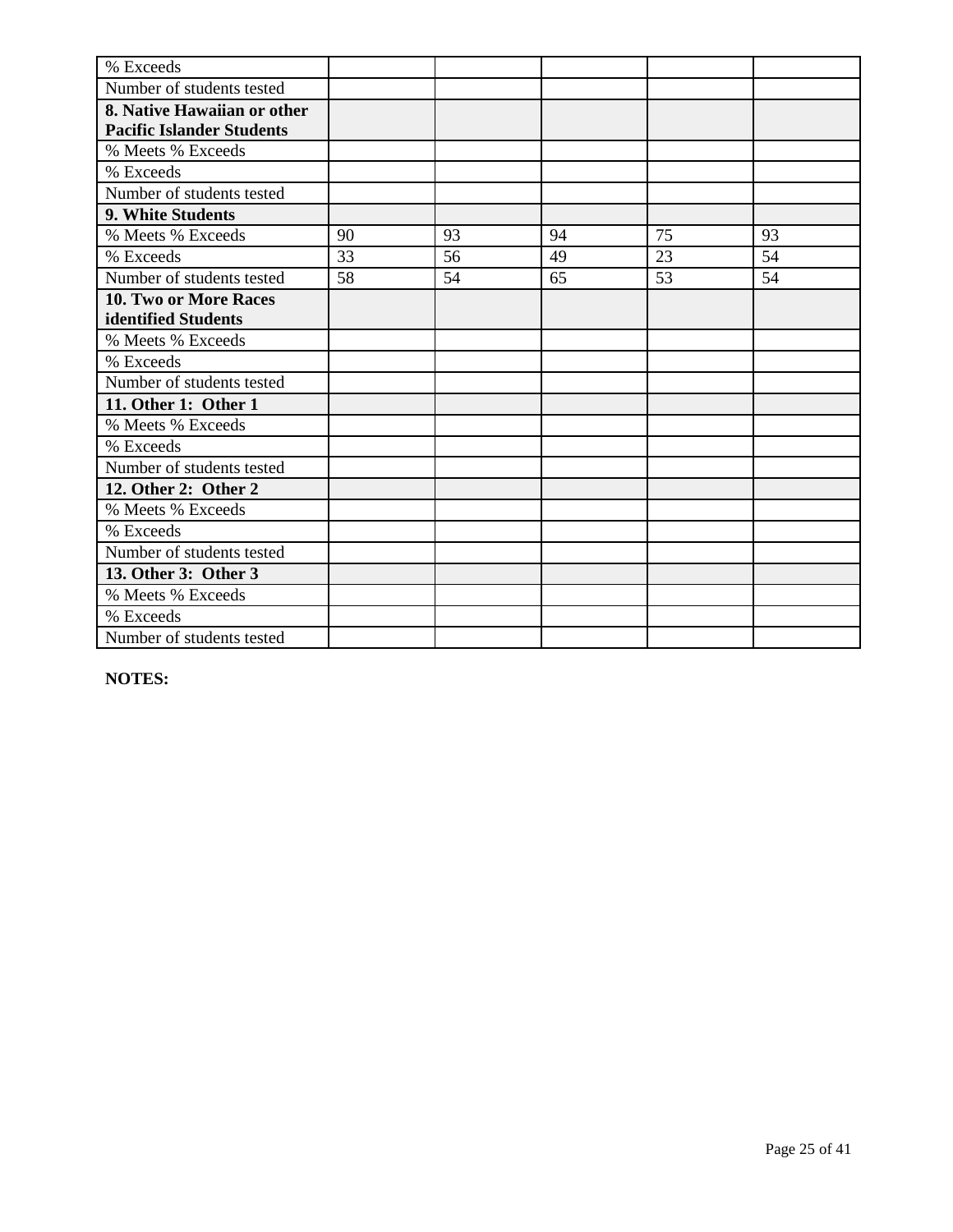# **Publisher:**

**Subject:** Math **Test:** Arizona's Instrument to Measure Standards (AIMS) **All Students Tested/Grade:** 7 **Edition/Publication Year:** 2013

| School Year                                            | 2012-2013        | 2011-2012        | 2010-2011      | 2009-2010      | 2008-2009        |
|--------------------------------------------------------|------------------|------------------|----------------|----------------|------------------|
| Testing month                                          | Apr              | Apr              | Apr            | Apr            | Apr              |
| <b>SCHOOL SCORES*</b>                                  |                  |                  |                |                |                  |
| % Meets % Exceeds                                      | 92               | 100              | 85             | 92             | 95               |
| % Exceeds                                              | 58               | 73               | 56             | 73             | 37               |
| Number of students tested                              | 52               | 66               | 54             | 59             | 60               |
| Percent of total students tested                       | 100              | 100              | 98             | 100            | 100              |
| Number of students tested with                         | $\boldsymbol{0}$ | $\boldsymbol{0}$ | $\overline{0}$ | $\overline{0}$ | $\boldsymbol{0}$ |
| alternative assessment                                 |                  |                  |                |                |                  |
| % of students tested with                              | $\overline{0}$   | $\overline{0}$   | $\overline{0}$ | $\overline{0}$ | $\overline{0}$   |
| alternative assessment                                 |                  |                  |                |                |                  |
| <b>SUBGROUP SCORES</b>                                 |                  |                  |                |                |                  |
| 1. Free and Reduced-Price                              |                  |                  |                |                |                  |
| Meals/Socio-Economic/                                  |                  |                  |                |                |                  |
| <b>Disadvantaged Students</b>                          |                  |                  |                |                |                  |
| % Meets % Exceeds                                      |                  |                  |                |                |                  |
| % Exceeds                                              |                  |                  |                |                |                  |
| Number of students tested                              |                  |                  |                |                |                  |
| 2. Students receiving Special                          |                  |                  |                |                |                  |
| <b>Education</b>                                       |                  |                  |                |                |                  |
| % Meets % Exceeds                                      |                  |                  |                |                |                  |
| % Exceeds                                              |                  |                  |                |                |                  |
| Number of students tested                              |                  |                  |                |                |                  |
| 3. English Language Learner                            |                  |                  |                |                |                  |
| <b>Students</b>                                        |                  |                  |                |                |                  |
| % Meets % Exceeds                                      |                  |                  |                |                |                  |
| % Exceeds                                              |                  |                  |                |                |                  |
| Number of students tested                              |                  |                  |                |                |                  |
| 4. Hispanic or Latino                                  |                  |                  |                |                |                  |
| <b>Students</b>                                        |                  |                  |                |                |                  |
| % Meets % Exceeds                                      |                  |                  |                |                |                  |
| % Exceeds                                              |                  |                  |                |                |                  |
| Number of students tested                              |                  |                  |                |                |                  |
| 5. African- American                                   |                  |                  |                |                |                  |
| <b>Students</b>                                        |                  |                  |                |                |                  |
| % Meets % Exceeds                                      |                  |                  |                |                |                  |
| % Exceeds                                              |                  |                  |                |                |                  |
| Number of students tested                              |                  |                  |                |                |                  |
| <b>6. Asian Students</b>                               |                  |                  |                |                |                  |
| % Meets % Exceeds                                      | 100              | 100              | 100            | 100            | 100              |
| % Exceeds                                              | 75               | 100              | 83             | 75             | 70               |
| Number of students tested                              | $\overline{4}$   | $\overline{2}$   | 12             | 16             | 10               |
| 7. American Indian or<br><b>Alaska Native Students</b> |                  |                  |                |                |                  |
| % Meets % Exceeds                                      |                  |                  |                |                |                  |
|                                                        |                  |                  |                |                |                  |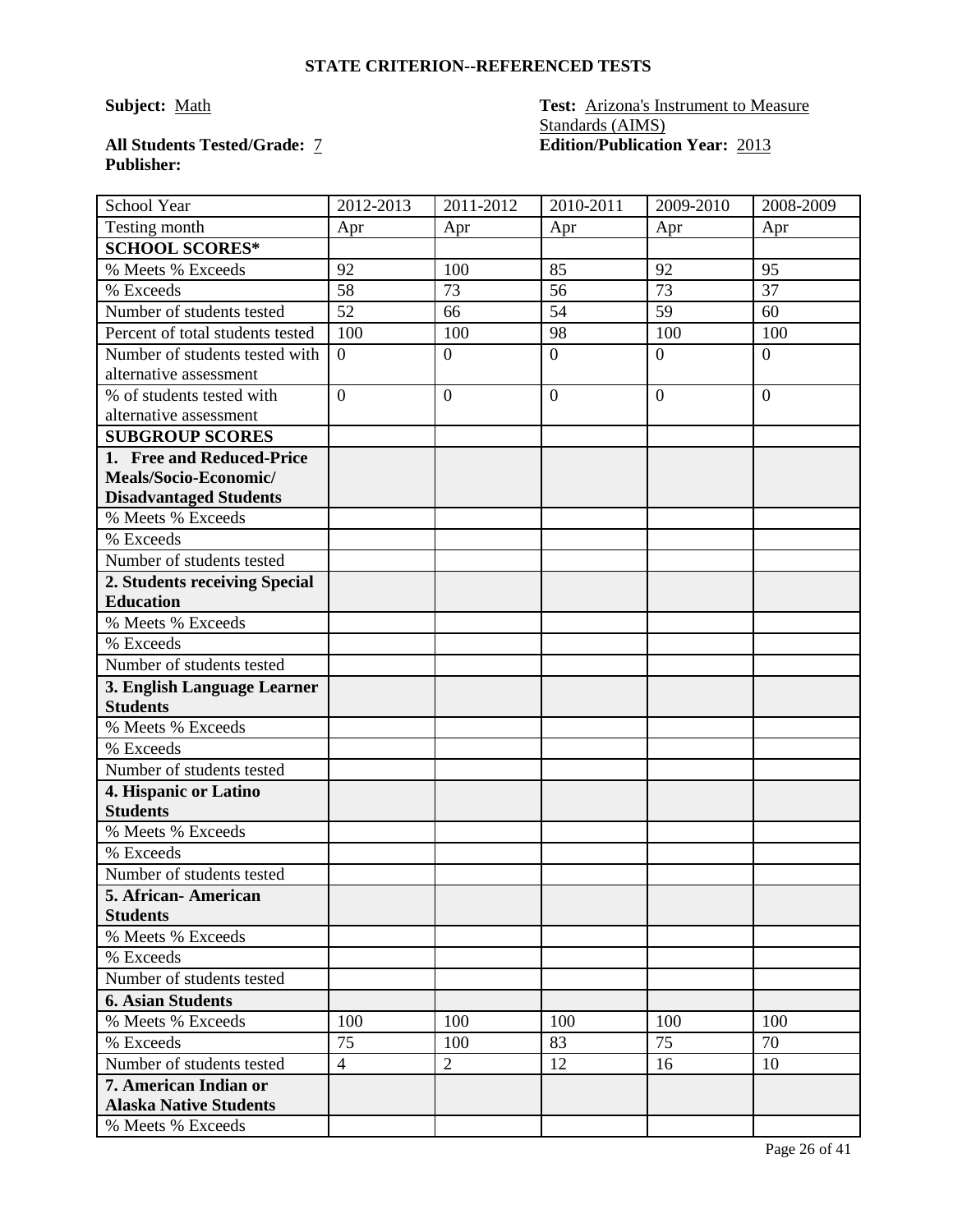| % Exceeds                        |    |     |    |    |    |
|----------------------------------|----|-----|----|----|----|
| Number of students tested        |    |     |    |    |    |
| 8. Native Hawaiian or other      |    |     |    |    |    |
| <b>Pacific Islander Students</b> |    |     |    |    |    |
| % Meets % Exceeds                |    |     |    |    |    |
| % Exceeds                        |    |     |    |    |    |
| Number of students tested        |    |     |    |    |    |
| 9. White Students                |    |     |    |    |    |
| % Meets % Exceeds                | 92 | 100 | 80 | 89 | 96 |
| % Exceeds                        | 56 | 72  | 46 | 72 | 32 |
| Number of students tested        | 48 | 64  | 41 | 46 | 47 |
| <b>10. Two or More Races</b>     |    |     |    |    |    |
| identified Students              |    |     |    |    |    |
| % Meets % Exceeds                |    |     |    |    |    |
| % Exceeds                        |    |     |    |    |    |
| Number of students tested        |    |     |    |    |    |
| 11. Other 1: Other 1             |    |     |    |    |    |
| % Meets % Exceeds                |    |     |    |    |    |
| % Exceeds                        |    |     |    |    |    |
| Number of students tested        |    |     |    |    |    |
| 12. Other 2: Other 2             |    |     |    |    |    |
| % Meets % Exceeds                |    |     |    |    |    |
| % Exceeds                        |    |     |    |    |    |
| Number of students tested        |    |     |    |    |    |
| 13. Other 3: Other 3             |    |     |    |    |    |
| % Meets % Exceeds                |    |     |    |    |    |
| % Exceeds                        |    |     |    |    |    |
| Number of students tested        |    |     |    |    |    |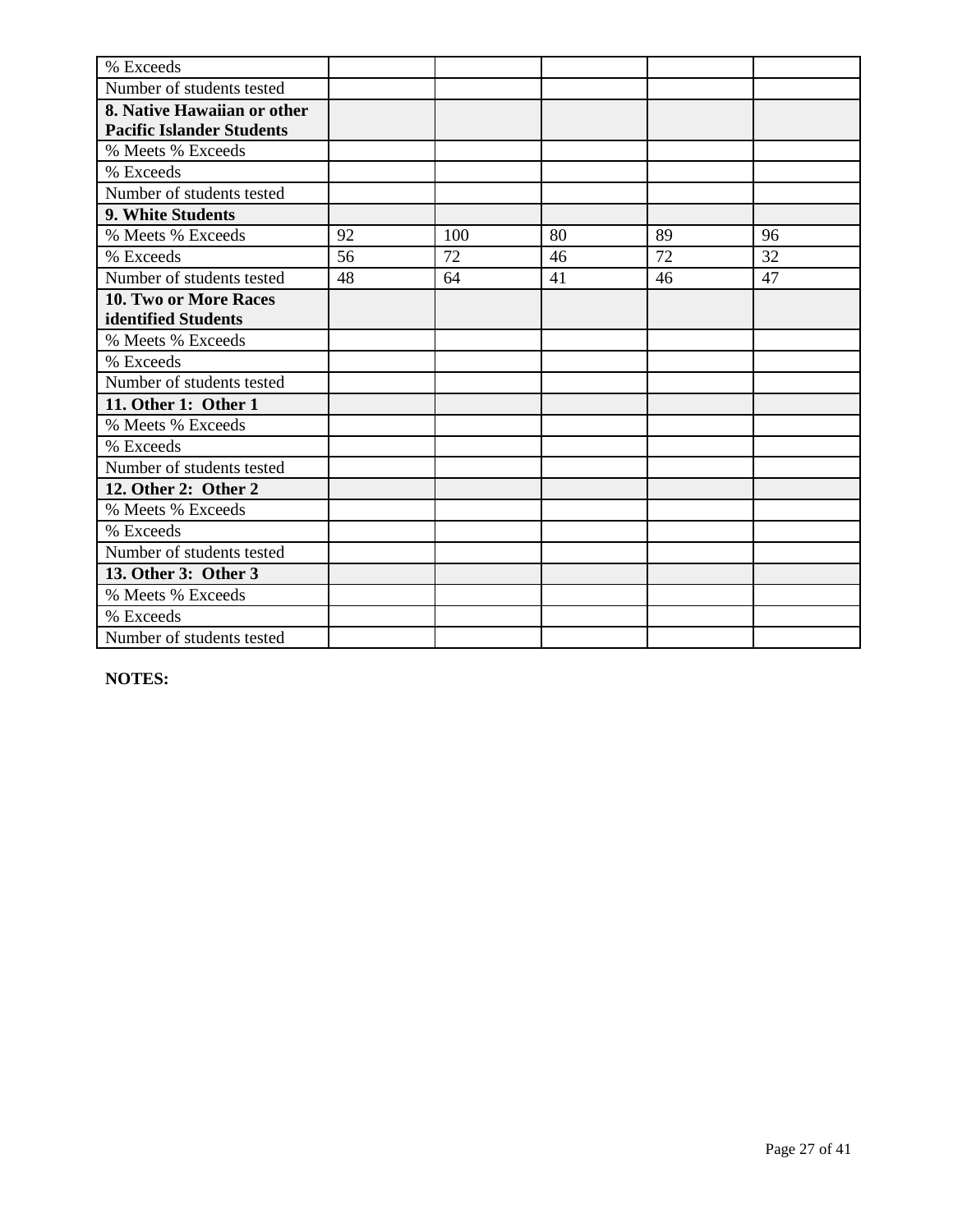# **Publisher:**

**Subject:** Math **Test:** Arizona's Instrument to Measure Standards (AIMS) **All Students Tested/Grade:** 8 **Edition/Publication Year:** 2013

| School Year                      | 2012-2013        | 2011-2012        | 2010-2011      | 2009-2010      | 2008-2009        |
|----------------------------------|------------------|------------------|----------------|----------------|------------------|
| Testing month                    | Apr              | Apr              | Apr            | Apr            | Apr              |
| <b>SCHOOL SCORES*</b>            |                  |                  |                |                |                  |
| % Meets % Exceeds                | 92               | 85               | 95             | 86             | 100              |
| % Exceeds                        | 42               | 46               | 74             | 47             | 58               |
| Number of students tested        | 62               | 46               | 57             | 57             | 48               |
| Percent of total students tested | 100              | 98               | 100            | 100            | 100              |
| Number of students tested with   | $\boldsymbol{0}$ | $\boldsymbol{0}$ | $\overline{0}$ | $\theta$       | $\boldsymbol{0}$ |
| alternative assessment           |                  |                  |                |                |                  |
| % of students tested with        | $\overline{0}$   | $\overline{0}$   | $\overline{0}$ | $\overline{0}$ | $\overline{0}$   |
| alternative assessment           |                  |                  |                |                |                  |
| <b>SUBGROUP SCORES</b>           |                  |                  |                |                |                  |
| 1. Free and Reduced-Price        |                  |                  |                |                |                  |
| Meals/Socio-Economic/            |                  |                  |                |                |                  |
| <b>Disadvantaged Students</b>    |                  |                  |                |                |                  |
| % Meets % Exceeds                |                  |                  |                |                |                  |
| % Exceeds                        |                  |                  |                |                |                  |
| Number of students tested        |                  |                  |                |                |                  |
| 2. Students receiving Special    |                  |                  |                |                |                  |
| <b>Education</b>                 |                  |                  |                |                |                  |
| % Meets % Exceeds                |                  |                  |                |                |                  |
| % Exceeds                        |                  |                  |                |                |                  |
| Number of students tested        |                  |                  |                |                |                  |
| 3. English Language Learner      |                  |                  |                |                |                  |
| <b>Students</b>                  |                  |                  |                |                |                  |
| % Meets % Exceeds                |                  |                  |                |                |                  |
| % Exceeds                        |                  |                  |                |                |                  |
| Number of students tested        |                  |                  |                |                |                  |
| 4. Hispanic or Latino            |                  |                  |                |                |                  |
| <b>Students</b>                  |                  |                  |                |                |                  |
| % Meets % Exceeds                |                  |                  |                |                |                  |
| % Exceeds                        |                  |                  |                |                |                  |
| Number of students tested        |                  |                  |                |                |                  |
| 5. African- American             |                  |                  |                |                |                  |
| <b>Students</b>                  |                  |                  |                |                |                  |
| % Meets % Exceeds                |                  |                  |                |                |                  |
| % Exceeds                        |                  |                  |                |                |                  |
| Number of students tested        |                  |                  |                |                |                  |
| <b>6. Asian Students</b>         |                  |                  |                |                |                  |
| % Meets % Exceeds                | 100              | 80               | 100            | 90             | 100              |
| % Exceeds                        | $\overline{0}$   | 40               | 93             | 70             | 82               |
| Number of students tested        | $\mathbf{1}$     | 5                | 15             | 10             | 11               |
| 7. American Indian or            |                  |                  |                |                |                  |
| <b>Alaska Native Students</b>    |                  |                  |                |                |                  |
| % Meets % Exceeds                |                  |                  |                |                |                  |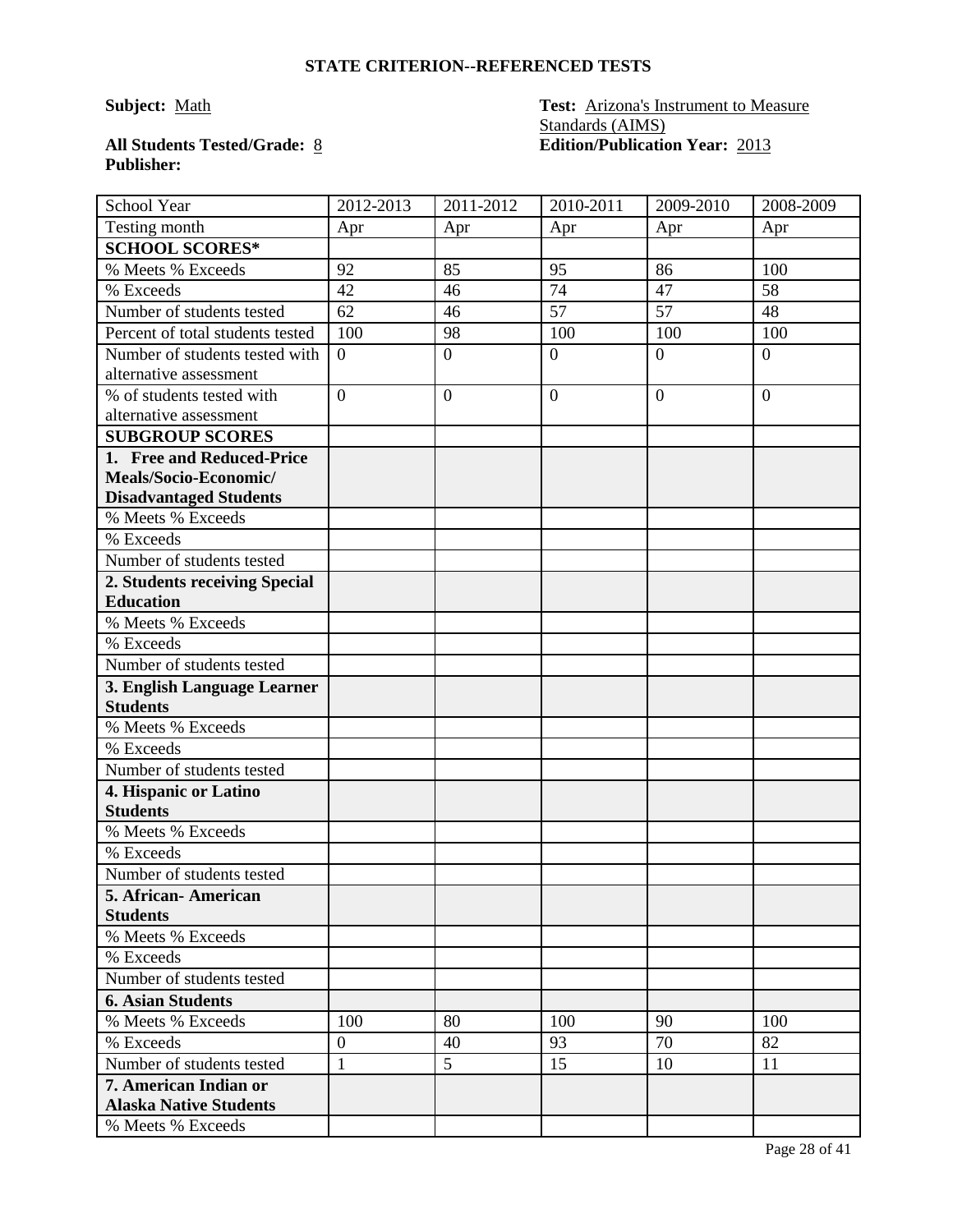| % Exceeds                        |    |    |    |    |     |
|----------------------------------|----|----|----|----|-----|
| Number of students tested        |    |    |    |    |     |
| 8. Native Hawaiian or other      |    |    |    |    |     |
| <b>Pacific Islander Students</b> |    |    |    |    |     |
| % Meets % Exceeds                |    |    |    |    |     |
| % Exceeds                        |    |    |    |    |     |
| Number of students tested        |    |    |    |    |     |
| 9. White Students                |    |    |    |    |     |
| % Meets % Exceeds                | 92 | 85 | 93 | 89 | 100 |
| % Exceeds                        | 43 | 45 | 68 | 48 | 53  |
| Number of students tested        | 61 | 40 | 44 | 44 | 34  |
| 10. Two or More Races            |    |    |    |    |     |
| identified Students              |    |    |    |    |     |
| % Meets % Exceeds                |    |    |    |    |     |
| % Exceeds                        |    |    |    |    |     |
| Number of students tested        |    |    |    |    |     |
| 11. Other 1: Other 1             |    |    |    |    |     |
| % Meets % Exceeds                |    |    |    |    |     |
| % Exceeds                        |    |    |    |    |     |
| Number of students tested        |    |    |    |    |     |
| 12. Other 2: Other 2             |    |    |    |    |     |
| % Meets % Exceeds                |    |    |    |    |     |
| % Exceeds                        |    |    |    |    |     |
| Number of students tested        |    |    |    |    |     |
| 13. Other 3: Other 3             |    |    |    |    |     |
| % Meets % Exceeds                |    |    |    |    |     |
| % Exceeds                        |    |    |    |    |     |
| Number of students tested        |    |    |    |    |     |

**NOTES:** In 2011, three 8th grade students identified themselves as both White and Asian.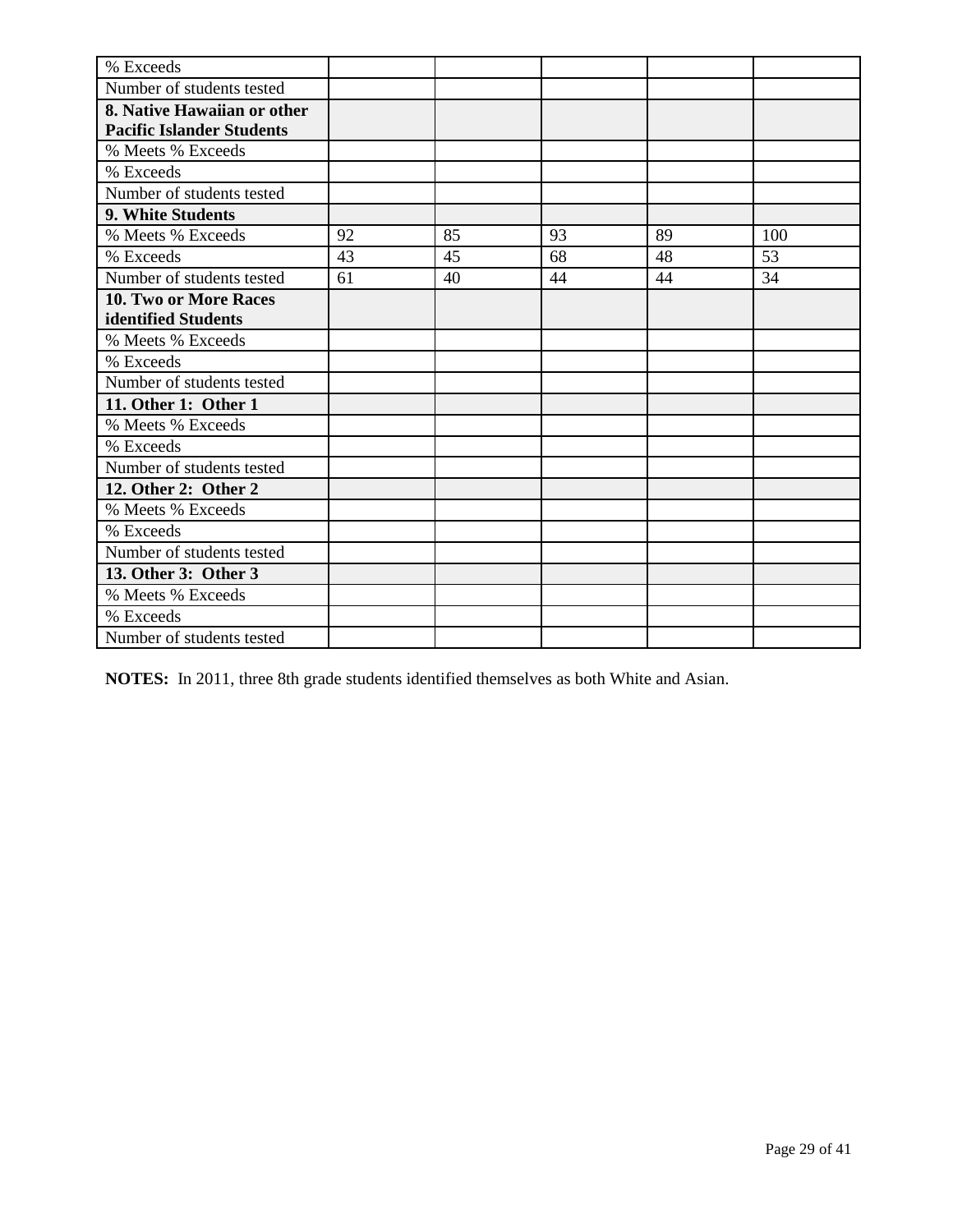#### **Subject: Reading/ELA Test: Arizona's Instrument to Measure** Standards (AIMS) **All Students Tested/Grade:** 3 **Edition/Publication Year:** 2013

## **Publisher:**

| School Year                      | 2012-2013      | 2011-2012      | 2010-2011      | 2009-2010      | 2008-2009      |
|----------------------------------|----------------|----------------|----------------|----------------|----------------|
| Testing month                    | Apr            | Apr            | Apr            | Apr            | Apr            |
| <b>SCHOOL SCORES*</b>            |                |                |                |                |                |
| % Meets % Exceeds                | 100            | 97             | 92             | 93             | 95             |
| % Exceeds                        | 24             | 21             | 19             | 24             | 24             |
| Number of students tested        | 103            | 105            | 103            | 99             | 100            |
| Percent of total students tested | 100            | 100            | 100            | 99             | 100            |
| Number of students tested with   | $\overline{0}$ | $\overline{0}$ | $\overline{0}$ | $\overline{0}$ | $\overline{0}$ |
| alternative assessment           |                |                |                |                |                |
| % of students tested with        | $\overline{0}$ | $\overline{0}$ | $\overline{0}$ | $\theta$       | $\overline{0}$ |
| alternative assessment           |                |                |                |                |                |
| <b>SUBGROUP SCORES</b>           |                |                |                |                |                |
| 1. Free and Reduced-Price        |                |                |                |                |                |
| Meals/Socio-Economic/            |                |                |                |                |                |
| <b>Disadvantaged Students</b>    |                |                |                |                |                |
| % Meets % Exceeds                |                |                |                |                |                |
| % Exceeds                        |                |                |                |                |                |
| Number of students tested        |                |                |                |                |                |
| 2. Students receiving Special    |                |                |                |                |                |
| <b>Education</b>                 |                |                |                |                |                |
| % Meets % Exceeds                |                |                |                |                |                |
| % Exceeds                        |                |                |                |                |                |
| Number of students tested        |                |                |                |                |                |
| 3. English Language Learner      |                |                |                |                |                |
| <b>Students</b>                  |                |                |                |                |                |
| % Meets % Exceeds                |                |                |                |                |                |
| % Exceeds                        |                |                |                |                |                |
| Number of students tested        |                |                |                |                |                |
| 4. Hispanic or Latino            |                |                |                |                |                |
| <b>Students</b>                  |                |                |                |                |                |
| % Meets % Exceeds                |                |                |                |                |                |
| % Exceeds                        |                |                |                |                |                |
| Number of students tested        |                |                |                |                |                |
| 5. African-American              |                |                |                |                |                |
| <b>Students</b>                  |                |                |                |                |                |
| % Meets % Exceeds                |                |                |                |                |                |
| % Exceeds                        |                |                |                |                |                |
| Number of students tested        |                |                |                |                |                |
| <b>6. Asian Students</b>         |                |                |                |                |                |
| % Meets % Exceeds                | 100            | 95             | 100            | 94             | 97             |
| % Exceeds                        | 26             | 40             | 20             | 29             | 24             |
| Number of students tested        | 47             | 40             | 35             | 31             | 29             |
| 7. American Indian or            |                |                |                |                |                |
| <b>Alaska Native Students</b>    |                |                |                |                |                |
| % Meets % Exceeds                |                |                |                |                |                |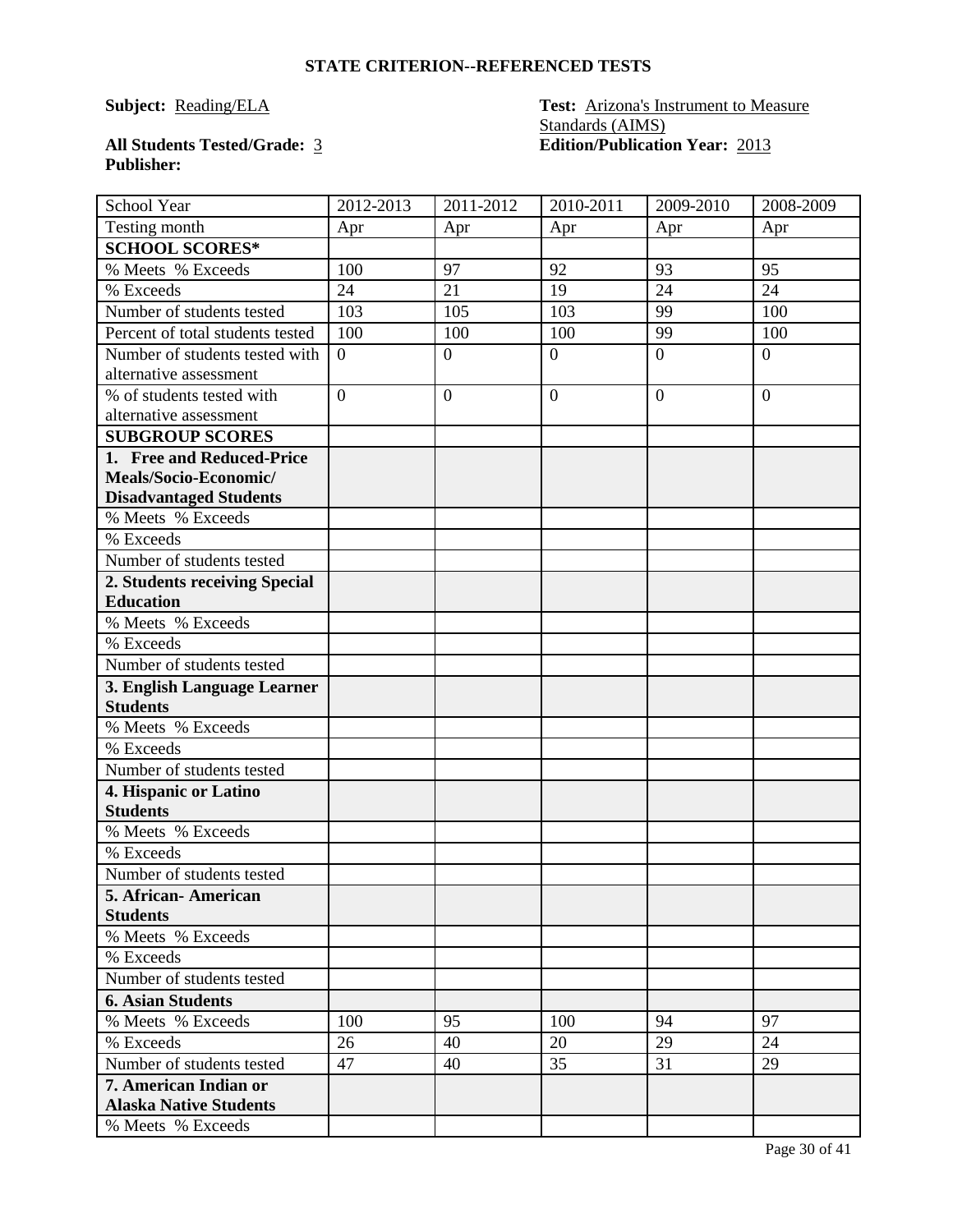| % Exceeds                        |     |    |    |    |    |
|----------------------------------|-----|----|----|----|----|
| Number of students tested        |     |    |    |    |    |
| 8. Native Hawaiian or other      |     |    |    |    |    |
| <b>Pacific Islander Students</b> |     |    |    |    |    |
| % Meets % Exceeds                |     |    |    |    |    |
| % Exceeds                        |     |    |    |    |    |
| Number of students tested        |     |    |    |    |    |
| 9. White Students                |     |    |    |    |    |
| % Meets % Exceeds                | 100 | 98 | 88 | 92 | 94 |
| % Exceeds                        | 24  | 12 | 18 | 22 | 25 |
| Number of students tested        | 54  | 60 | 68 | 65 | 68 |
| <b>10. Two or More Races</b>     |     |    |    |    |    |
| identified Students              |     |    |    |    |    |
| % Meets % Exceeds                |     |    |    |    |    |
| % Exceeds                        |     |    |    |    |    |
| Number of students tested        |     |    |    |    |    |
| 11. Other 1: Other 1             |     |    |    |    |    |
| % Meets % Exceeds                |     |    |    |    |    |
| % Exceeds                        |     |    |    |    |    |
| Number of students tested        |     |    |    |    |    |
| 12. Other 2: Other 2             |     |    |    |    |    |
| % Meets % Exceeds                |     |    |    |    |    |
| % Exceeds                        |     |    |    |    |    |
| Number of students tested        |     |    |    |    |    |
| 13. Other 3: Other 3             |     |    |    |    |    |
| % Meets % Exceeds                |     |    |    |    |    |
| % Exceeds                        |     |    |    |    |    |
| Number of students tested        |     |    |    |    |    |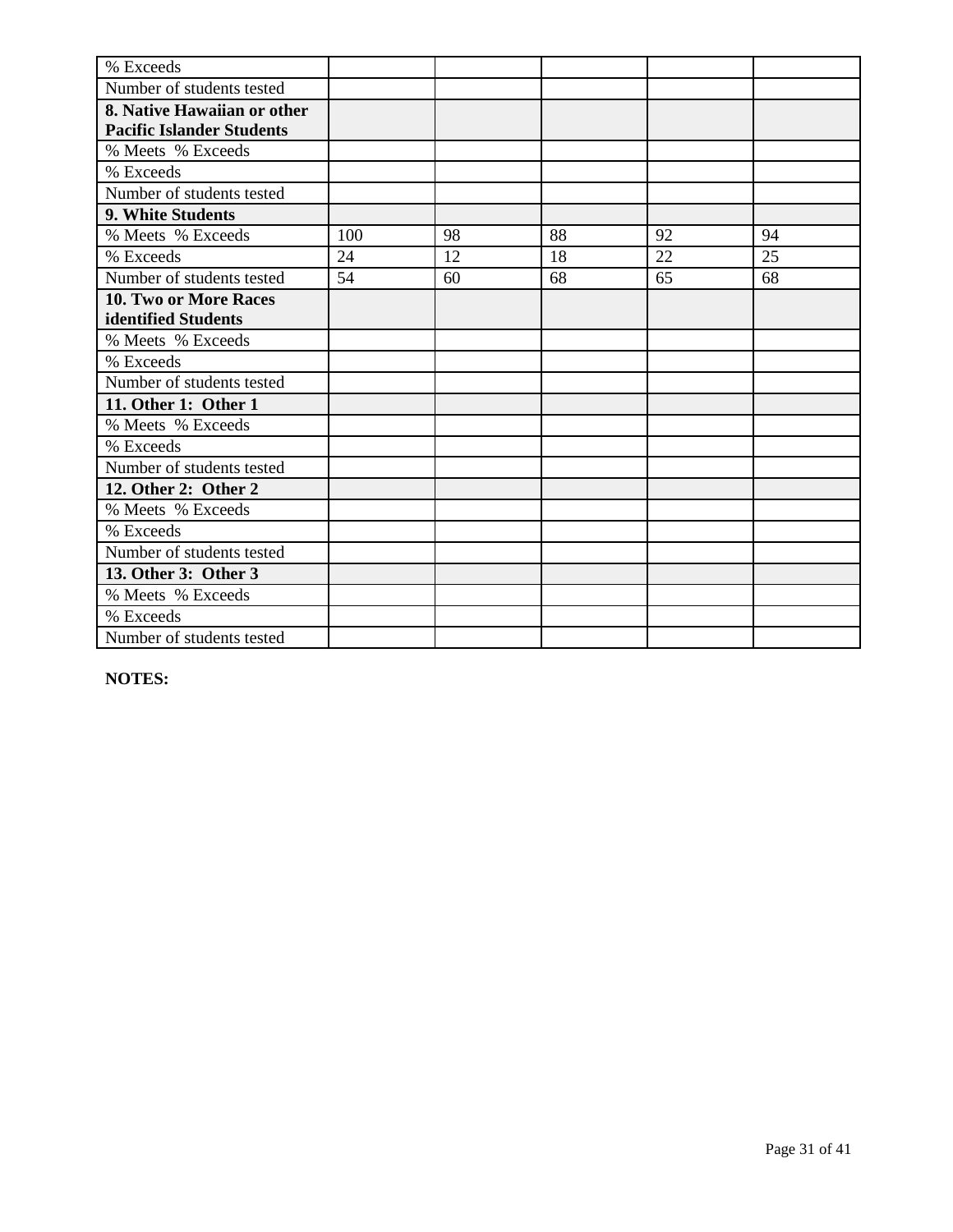### **Subject: Reading/ELA Test: Arizona's Instrument to Measure** Standards (AIMS) **All Students Tested/Grade:** 4 **Edition/Publication Year:** 2013

## **Publisher:**

| School Year                              | 2012-2013      | 2011-2012        | 2010-2011        | 2009-2010       | 2008-2009        |
|------------------------------------------|----------------|------------------|------------------|-----------------|------------------|
| Testing month                            | Apr            | Apr              | Apr              | Apr             | Apr              |
| <b>SCHOOL SCORES*</b>                    |                |                  |                  |                 |                  |
| % Meets % Exceeds                        | 39             | 95               | 99               | 96              | 96               |
| % Exceeds                                | 97             | 38               | 44               | $\overline{35}$ | 40               |
| Number of students tested                | 104            | 107              | 99               | 96              | 85               |
| Percent of total students tested         | 100            | 100              | 100              | 100             | 100              |
| Number of students tested with           | $\overline{0}$ | $\overline{0}$   | $\overline{0}$   | $\overline{0}$  | $\overline{0}$   |
| alternative assessment                   |                |                  |                  |                 |                  |
| % of students tested with                | $\overline{0}$ | $\boldsymbol{0}$ | $\boldsymbol{0}$ | $\overline{0}$  | $\boldsymbol{0}$ |
| alternative assessment                   |                |                  |                  |                 |                  |
| <b>SUBGROUP SCORES</b>                   |                |                  |                  |                 |                  |
| 1. Free and Reduced-Price                |                |                  |                  |                 |                  |
| Meals/Socio-Economic/                    |                |                  |                  |                 |                  |
| <b>Disadvantaged Students</b>            |                |                  |                  |                 |                  |
| % Meets % Exceeds                        |                |                  |                  |                 |                  |
| % Exceeds                                |                |                  |                  |                 |                  |
| Number of students tested                |                |                  |                  |                 |                  |
| 2. Students receiving Special            |                |                  |                  |                 |                  |
| <b>Education</b>                         |                |                  |                  |                 |                  |
| % Meets % Exceeds                        |                |                  |                  |                 |                  |
| % Exceeds                                |                |                  |                  |                 |                  |
| Number of students tested                |                |                  |                  |                 |                  |
| 3. English Language Learner              |                |                  |                  |                 |                  |
| <b>Students</b>                          |                |                  |                  |                 |                  |
| % Meets % Exceeds                        |                |                  |                  |                 |                  |
| % Exceeds                                |                |                  |                  |                 |                  |
| Number of students tested                |                |                  |                  |                 |                  |
| 4. Hispanic or Latino<br><b>Students</b> |                |                  |                  |                 |                  |
| % Meets % Exceeds                        |                |                  |                  |                 |                  |
| % Exceeds                                |                |                  |                  |                 |                  |
| Number of students tested                |                |                  |                  |                 |                  |
| 5. African-American                      |                |                  |                  |                 |                  |
| <b>Students</b>                          |                |                  |                  |                 |                  |
| % Meets % Exceeds                        |                |                  |                  |                 |                  |
| % Exceeds                                |                |                  |                  |                 |                  |
| Number of students tested                |                |                  |                  |                 |                  |
| <b>6. Asian Students</b>                 |                |                  |                  |                 |                  |
| % Meets % Exceeds                        | 100            | 100              | 100              | 100             | 100              |
| % Exceeds                                | 53             | 49               | 48               | 42              | 36               |
| Number of students tested                | 38             | 35               | 33               | 31              | 11               |
| 7. American Indian or                    |                |                  |                  |                 |                  |
| <b>Alaska Native Students</b>            |                |                  |                  |                 |                  |
| % Meets % Exceeds                        |                |                  |                  |                 |                  |
|                                          |                |                  |                  |                 |                  |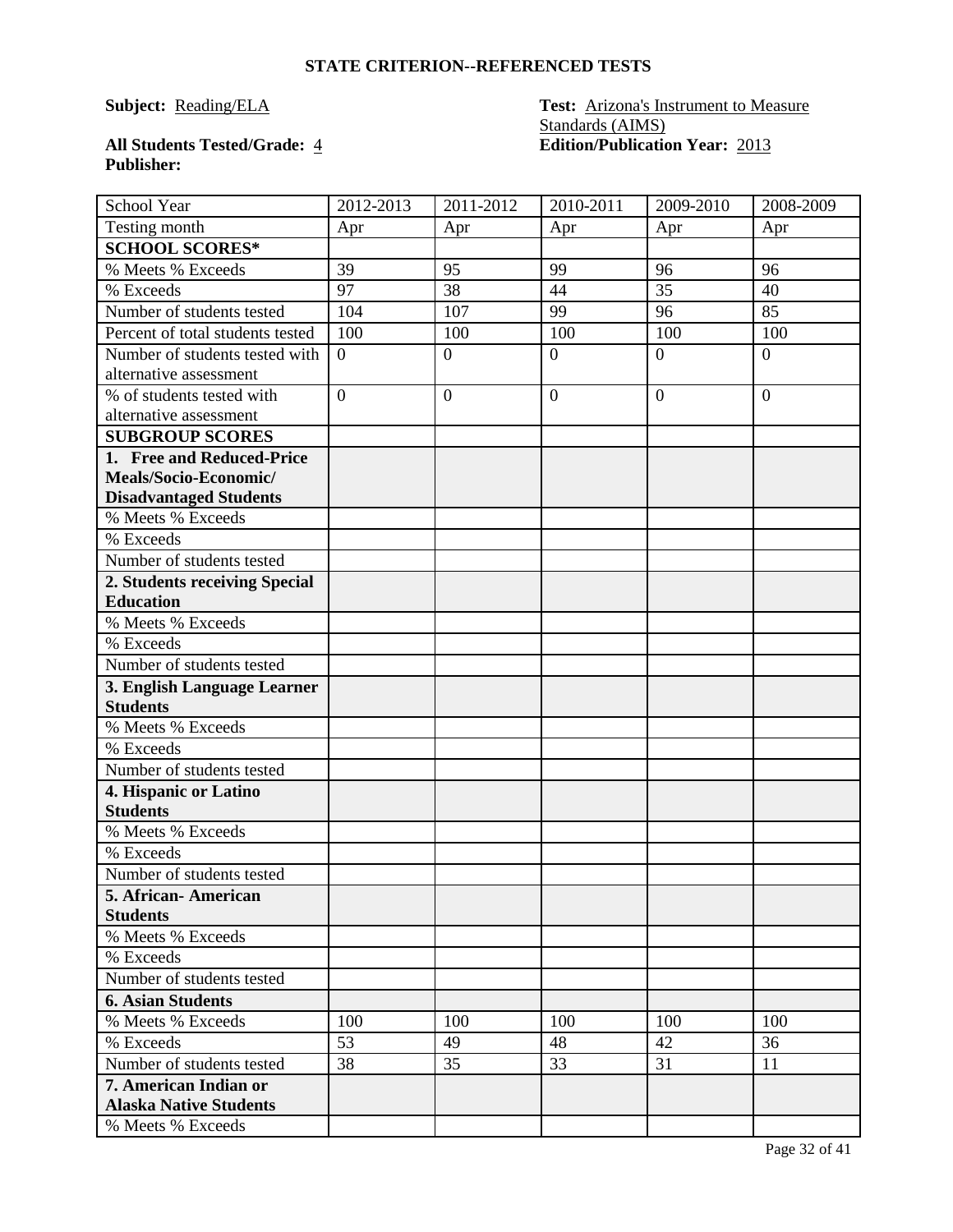| % Exceeds                        |    |    |    |    |    |
|----------------------------------|----|----|----|----|----|
| Number of students tested        |    |    |    |    |    |
| 8. Native Hawaiian or other      |    |    |    |    |    |
| <b>Pacific Islander Students</b> |    |    |    |    |    |
| % Meets % Exceeds                |    |    |    |    |    |
| % Exceeds                        |    |    |    |    |    |
| Number of students tested        |    |    |    |    |    |
| 9. White Students                |    |    |    |    |    |
| % Meets % Exceeds                | 95 | 93 | 98 | 95 | 96 |
| % Exceeds                        | 33 | 32 | 41 | 32 | 40 |
| Number of students tested        | 61 | 71 | 63 | 62 | 72 |
| <b>10. Two or More Races</b>     |    |    |    |    |    |
| identified Students              |    |    |    |    |    |
| % Meets % Exceeds                |    |    |    |    |    |
| % Exceeds                        |    |    |    |    |    |
| Number of students tested        |    |    |    |    |    |
| 11. Other 1: Other 1             |    |    |    |    |    |
| % Meets % Exceeds                |    |    |    |    |    |
| % Exceeds                        |    |    |    |    |    |
| Number of students tested        |    |    |    |    |    |
| 12. Other 2: Other 2             |    |    |    |    |    |
| % Meets % Exceeds                |    |    |    |    |    |
| % Exceeds                        |    |    |    |    |    |
| Number of students tested        |    |    |    |    |    |
| 13. Other 3: Other 3             |    |    |    |    |    |
| % Meets % Exceeds                |    |    |    |    |    |
| % Exceeds                        |    |    |    |    |    |
| Number of students tested        |    |    |    |    |    |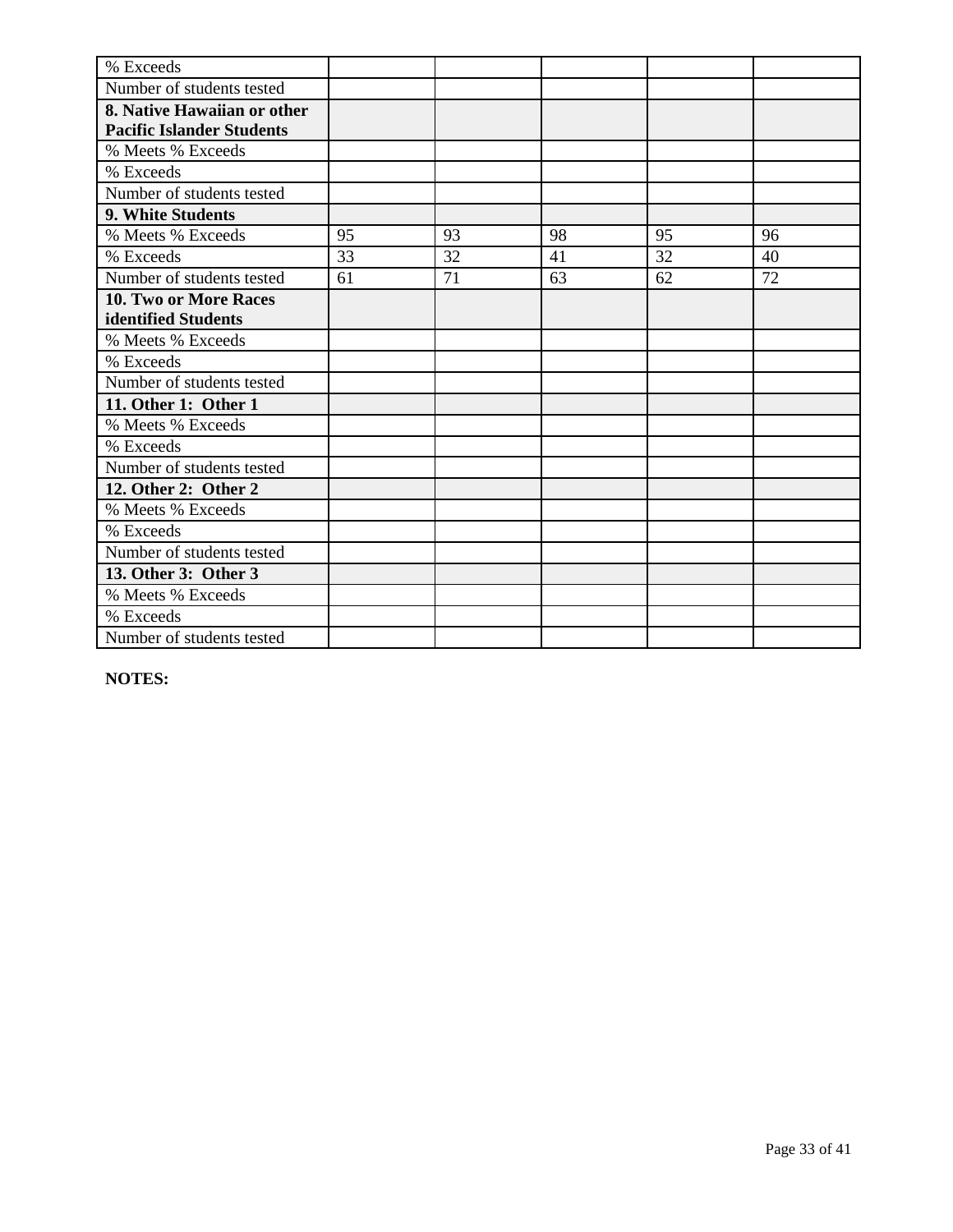### **Subject: Reading/ELA Test: Arizona's Instrument to Measure** Standards (AIMS) **All Students Tested/Grade:** 5 **Edition/Publication Year:** 2013

## **Publisher:**

| School Year                      | 2012-2013      | 2011-2012        | 2010-2011        | 2009-2010        | 2008-2009      |
|----------------------------------|----------------|------------------|------------------|------------------|----------------|
| Testing month                    | Apr            | Apr              | Apr              | Apr              | Apr            |
| <b>SCHOOL SCORES*</b>            |                |                  |                  |                  |                |
| % Meets % Exceeds                | 96             | 98               | 96               | 96               | 92             |
| % Exceeds                        | 23             | 27               | 19               | $\overline{7}$   | 18             |
| Number of students tested        | 75             | 85               | 83               | 83               | 78             |
| Percent of total students tested | 100            | 100              | 100              | 100              | 100            |
| Number of students tested with   | $\overline{0}$ | $\overline{0}$   | $\overline{0}$   | $\overline{0}$   | $\overline{0}$ |
| alternative assessment           |                |                  |                  |                  |                |
| % of students tested with        | $\overline{0}$ | $\boldsymbol{0}$ | $\boldsymbol{0}$ | $\boldsymbol{0}$ | $\overline{0}$ |
| alternative assessment           |                |                  |                  |                  |                |
| <b>SUBGROUP SCORES</b>           |                |                  |                  |                  |                |
| 1. Free and Reduced-Price        |                |                  |                  |                  |                |
| Meals/Socio-Economic/            |                |                  |                  |                  |                |
| <b>Disadvantaged Students</b>    |                |                  |                  |                  |                |
| % Meets % Exceeds                |                |                  |                  |                  |                |
| % Exceeds                        |                |                  |                  |                  |                |
| Number of students tested        |                |                  |                  |                  |                |
| 2. Students receiving Special    |                |                  |                  |                  |                |
| <b>Education</b>                 |                |                  |                  |                  |                |
| % Meets % Exceeds                |                |                  |                  |                  |                |
| % Exceeds                        |                |                  |                  |                  |                |
| Number of students tested        |                |                  |                  |                  |                |
| 3. English Language Learner      |                |                  |                  |                  |                |
| <b>Students</b>                  |                |                  |                  |                  |                |
| % Meets % Exceeds                |                |                  |                  |                  |                |
| % Exceeds                        |                |                  |                  |                  |                |
| Number of students tested        |                |                  |                  |                  |                |
| 4. Hispanic or Latino            |                |                  |                  |                  |                |
| <b>Students</b>                  |                |                  |                  |                  |                |
| % Meets % Exceeds                |                |                  |                  |                  |                |
| % Exceeds                        |                |                  |                  |                  |                |
| Number of students tested        |                |                  |                  |                  |                |
| 5. African-American              |                |                  |                  |                  |                |
| <b>Students</b>                  |                |                  |                  |                  |                |
| % Meets % Exceeds                |                |                  |                  |                  |                |
| % Exceeds                        |                |                  |                  |                  |                |
| Number of students tested        |                |                  |                  |                  |                |
| <b>6. Asian Students</b>         |                |                  |                  |                  |                |
| % Meets % Exceeds                | 100            | 100              | 100              | 90               | 100            |
| % Exceeds                        | 33             | 27               | 17               | 10               | 24             |
| Number of students tested        | 9              | 15               | 23               | 10               | 17             |
| 7. American Indian or            |                |                  |                  |                  |                |
| <b>Alaska Native Students</b>    |                |                  |                  |                  |                |
| % Meets % Exceeds                |                |                  |                  |                  |                |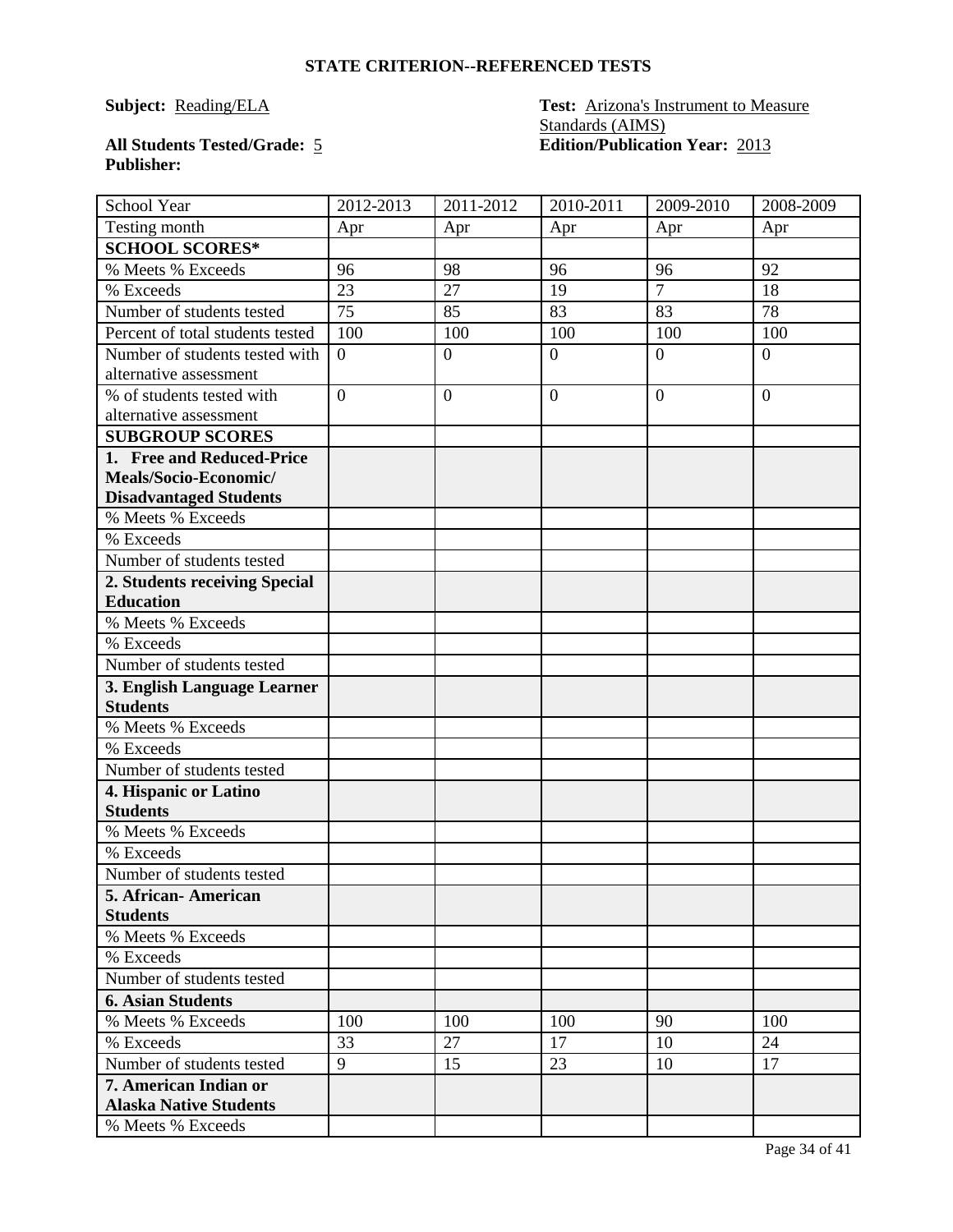| % Exceeds                        |    |    |    |                |    |
|----------------------------------|----|----|----|----------------|----|
| Number of students tested        |    |    |    |                |    |
| 8. Native Hawaiian or other      |    |    |    |                |    |
| <b>Pacific Islander Students</b> |    |    |    |                |    |
| % Meets % Exceeds                |    |    |    |                |    |
| % Exceeds                        |    |    |    |                |    |
| Number of students tested        |    |    |    |                |    |
| 9. White Students                |    |    |    |                |    |
| % Meets % Exceeds                | 95 | 97 | 97 | 97             | 89 |
| % Exceeds                        | 22 | 25 | 21 | $\overline{7}$ | 16 |
| Number of students tested        | 64 | 65 | 58 | 71             | 56 |
| <b>10. Two or More Races</b>     |    |    |    |                |    |
| identified Students              |    |    |    |                |    |
| % Meets % Exceeds                |    |    |    |                |    |
| % Exceeds                        |    |    |    |                |    |
| Number of students tested        |    |    |    |                |    |
| 11. Other 1: Other 1             |    |    |    |                |    |
| % Meets % Exceeds                |    |    |    |                |    |
| % Exceeds                        |    |    |    |                |    |
| Number of students tested        |    |    |    |                |    |
| 12. Other 2: Other 2             |    |    |    |                |    |
| % Meets % Exceeds                |    |    |    |                |    |
| % Exceeds                        |    |    |    |                |    |
| Number of students tested        |    |    |    |                |    |
| 13. Other 3: Other 3             |    |    |    |                |    |
| % Meets % Exceeds                |    |    |    |                |    |
| % Exceeds                        |    |    |    |                |    |
| Number of students tested        |    |    |    |                |    |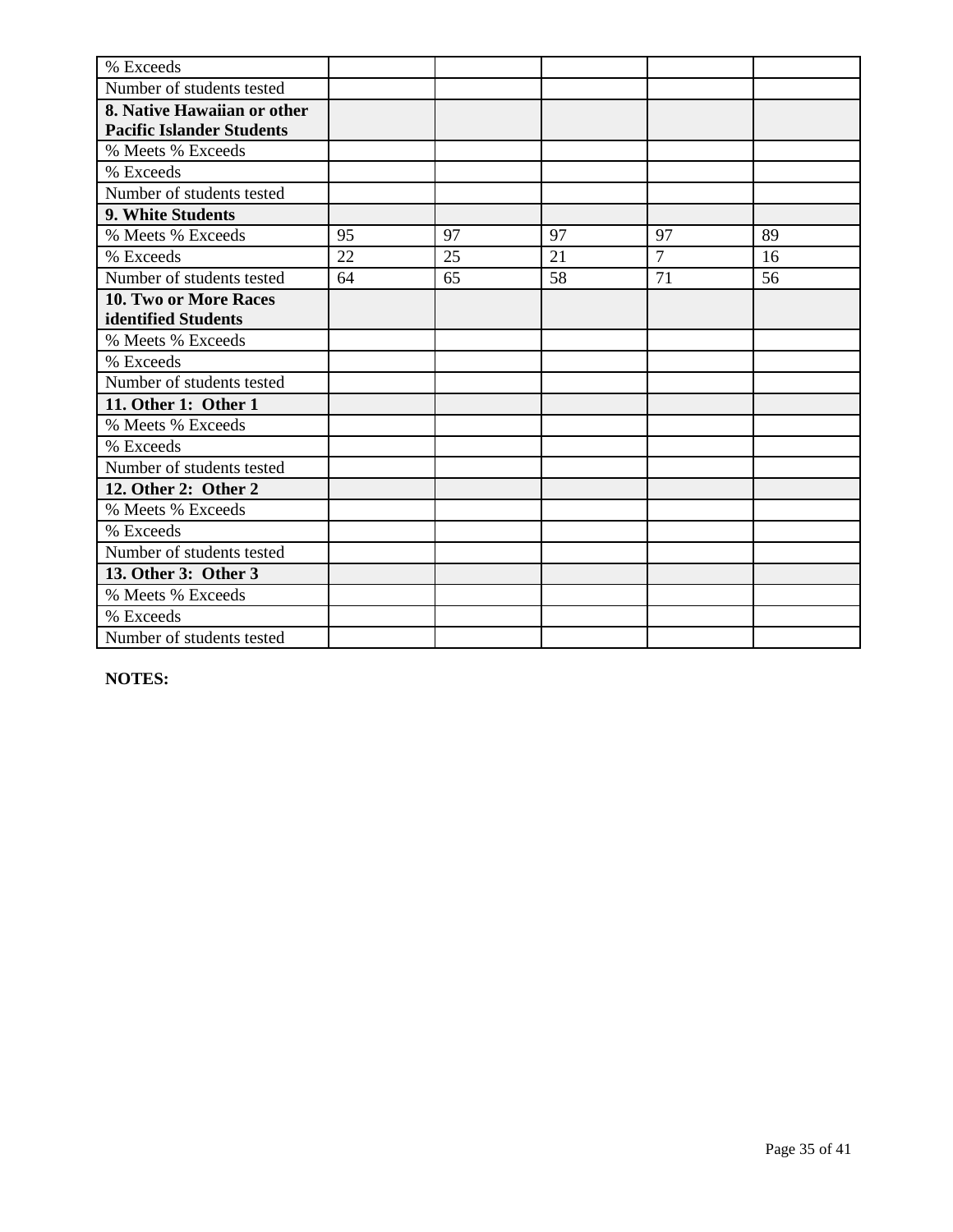#### **Subject: Reading/ELA Test: Arizona's Instrument to Measure** Standards (AIMS) **All Students Tested/Grade:** 6 **Edition/Publication Year:** 2013

## **Publisher:**

| School Year                      | 2012-2013      | 2011-2012      | 2010-2011      | 2009-2010      | 2008-2009      |
|----------------------------------|----------------|----------------|----------------|----------------|----------------|
| Testing month                    | Apr            | Apr            | Apr            | Apr            | Apr            |
| <b>SCHOOL SCORES*</b>            |                |                |                |                |                |
| % Meets % Exceeds                | 99             | 97             | 99             | 96             | 96             |
| % Exceeds                        | 22             | 20             | 19             | 8              | 16             |
| Number of students tested        | 69             | 64             | 75             | 75             | 70             |
| Percent of total students tested | 100            | 100            | 100            | 100            | 100            |
| Number of students tested with   | $\overline{0}$ | $\overline{0}$ | $\overline{0}$ | $\overline{0}$ | $\overline{0}$ |
| alternative assessment           |                |                |                |                |                |
| % of students tested with        | $\overline{0}$ | $\overline{0}$ | $\overline{0}$ | $\theta$       | $\overline{0}$ |
| alternative assessment           |                |                |                |                |                |
| <b>SUBGROUP SCORES</b>           |                |                |                |                |                |
| 1. Free and Reduced-Price        |                |                |                |                |                |
| Meals/Socio-Economic/            |                |                |                |                |                |
| <b>Disadvantaged Students</b>    |                |                |                |                |                |
| % Meets % Exceeds                |                |                |                |                |                |
| % Exceeds                        |                |                |                |                |                |
| Number of students tested        |                |                |                |                |                |
| 2. Students receiving Special    |                |                |                |                |                |
| <b>Education</b>                 |                |                |                |                |                |
| % Meets % Exceeds                |                |                |                |                |                |
| % Exceeds                        |                |                |                |                |                |
| Number of students tested        |                |                |                |                |                |
| 3. English Language Learner      |                |                |                |                |                |
| <b>Students</b>                  |                |                |                |                |                |
| % Meets % Exceeds                |                |                |                |                |                |
| % Exceeds                        |                |                |                |                |                |
| Number of students tested        |                |                |                |                |                |
| 4. Hispanic or Latino            |                |                |                |                |                |
| <b>Students</b>                  |                |                |                |                |                |
| % Meets % Exceeds                |                |                |                |                |                |
| % Exceeds                        |                |                |                |                |                |
| Number of students tested        |                |                |                |                |                |
| 5. African-American              |                |                |                |                |                |
| <b>Students</b>                  |                |                |                |                |                |
| % Meets % Exceeds                |                |                |                |                |                |
| % Exceeds                        |                |                |                |                |                |
| Number of students tested        |                |                |                |                |                |
| <b>6. Asian Students</b>         |                |                |                |                |                |
| % Meets % Exceeds                | 100            | 100            | 90             | 94             | 100            |
| % Exceeds                        | 38             | 25             | 20             | 11             | 17             |
| Number of students tested        | 8              | 8              | 10             | 18             | 18             |
| 7. American Indian or            |                |                |                |                |                |
| <b>Alaska Native Students</b>    |                |                |                |                |                |
| % Meets % Exceeds                |                |                |                |                |                |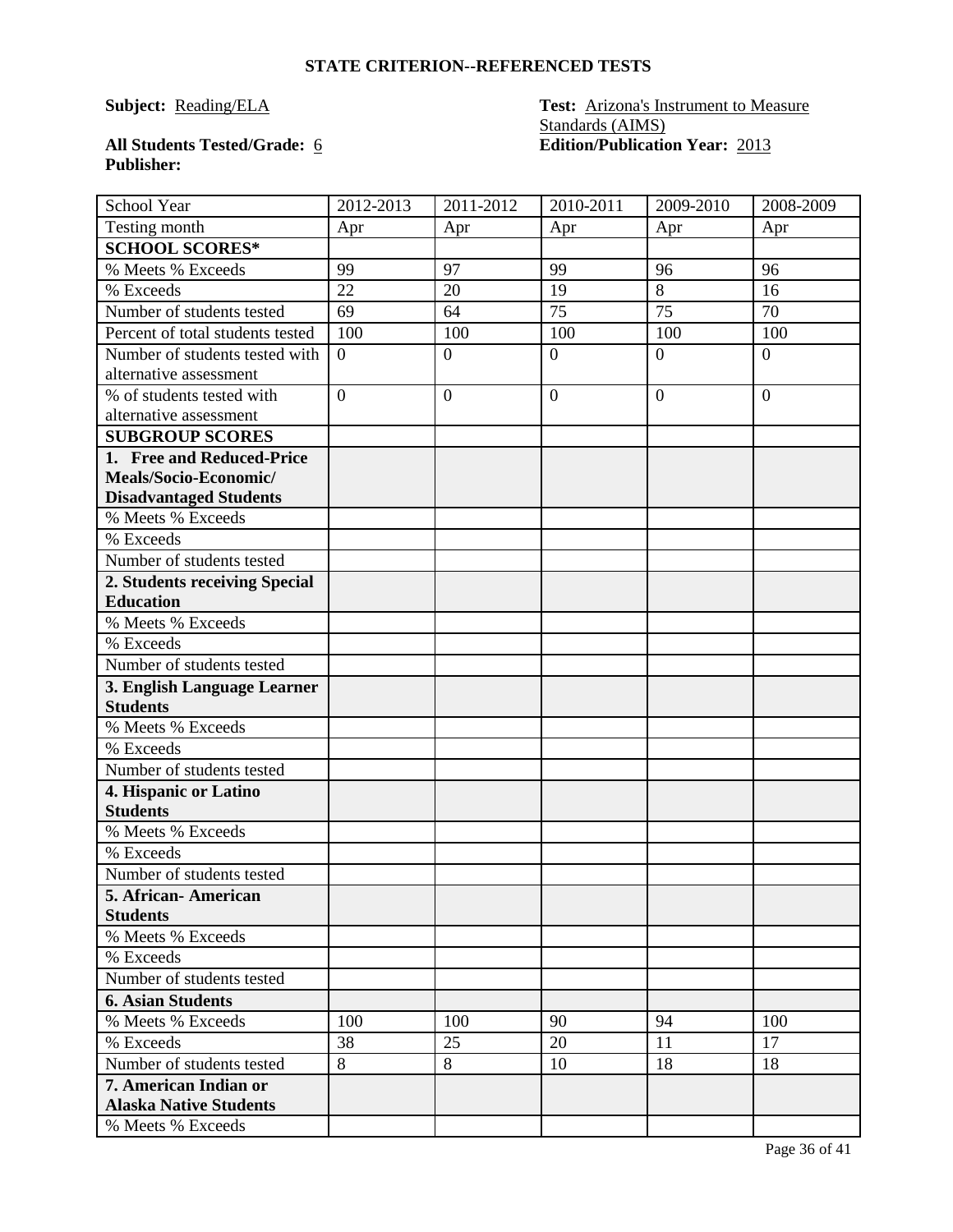| % Exceeds                        |    |    |     |    |    |
|----------------------------------|----|----|-----|----|----|
| Number of students tested        |    |    |     |    |    |
| 8. Native Hawaiian or other      |    |    |     |    |    |
| <b>Pacific Islander Students</b> |    |    |     |    |    |
| % Meets % Exceeds                |    |    |     |    |    |
| % Exceeds                        |    |    |     |    |    |
| Number of students tested        |    |    |     |    |    |
| 9. White Students                |    |    |     |    |    |
| % Meets % Exceeds                | 98 | 98 | 100 | 96 | 94 |
| % Exceeds                        | 21 | 20 | 18  | 8  | 17 |
| Number of students tested        | 58 | 54 | 65  | 53 | 54 |
| <b>10. Two or More Races</b>     |    |    |     |    |    |
| identified Students              |    |    |     |    |    |
| % Meets % Exceeds                |    |    |     |    |    |
| % Exceeds                        |    |    |     |    |    |
| Number of students tested        |    |    |     |    |    |
| 11. Other 1: Other 1             |    |    |     |    |    |
| % Meets % Exceeds                |    |    |     |    |    |
| % Exceeds                        |    |    |     |    |    |
| Number of students tested        |    |    |     |    |    |
| 12. Other 2: Other 2             |    |    |     |    |    |
| % Meets % Exceeds                |    |    |     |    |    |
| % Exceeds                        |    |    |     |    |    |
| Number of students tested        |    |    |     |    |    |
| 13. Other 3: Other 3             |    |    |     |    |    |
| % Meets % Exceeds                |    |    |     |    |    |
| % Exceeds                        |    |    |     |    |    |
| Number of students tested        |    |    |     |    |    |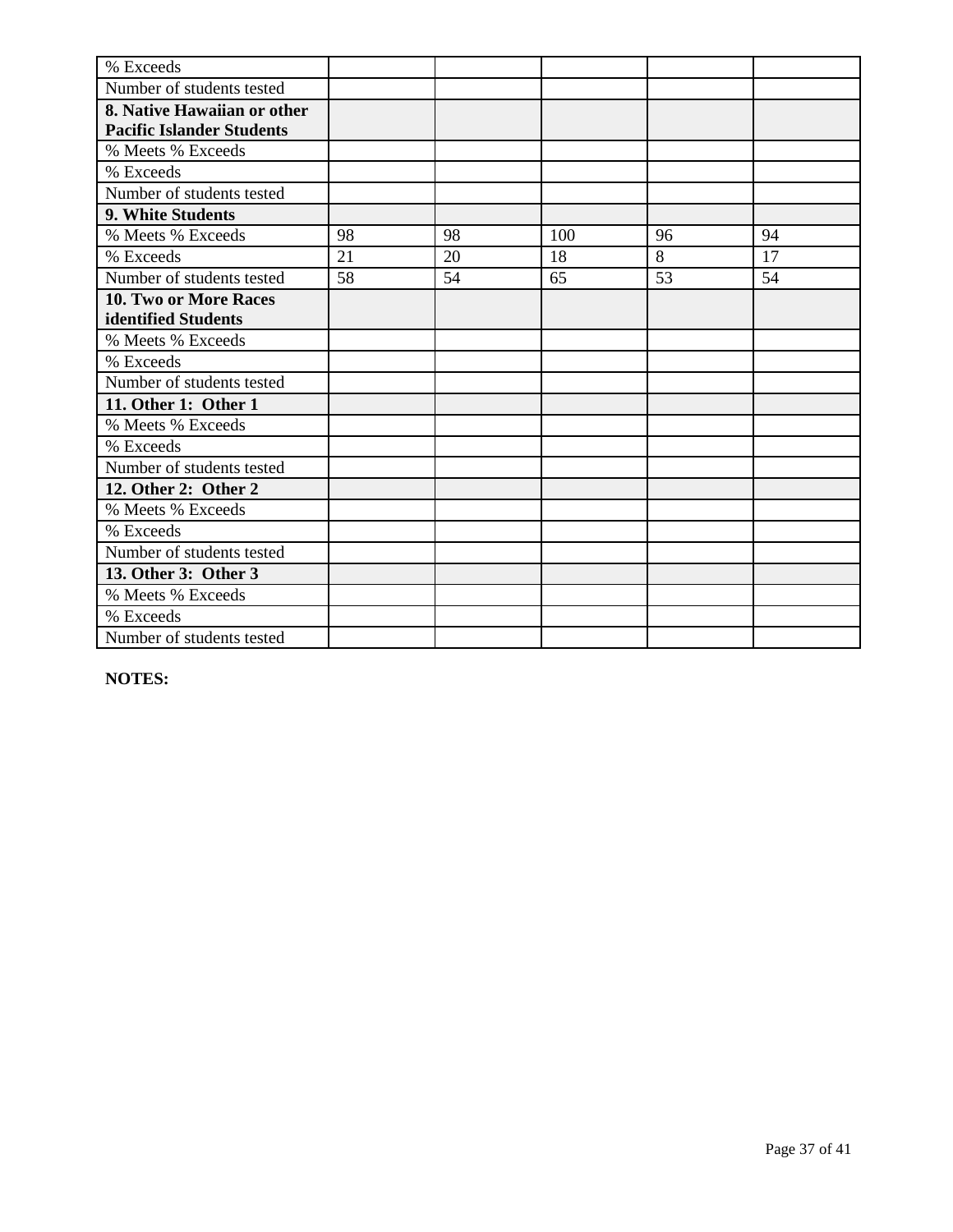#### **Subject: Reading/ELA Test: Arizona's Instrument to Measure** Standards (AIMS) **All Students Tested/Grade:** 7 **Edition/Publication Year:** 2013

## **Publisher:**

| School Year                      | 2012-2013        | 2011-2012        | 2010-2011      | 2009-2010      | 2008-2009      |
|----------------------------------|------------------|------------------|----------------|----------------|----------------|
| Testing month                    | Apr              | Apr              | Apr            | Apr            | Apr            |
| <b>SCHOOL SCORES*</b>            |                  |                  |                |                |                |
| % Meets % Exceeds                | 96               | 100              | 98             | 98             | 95             |
| % Exceeds                        | 31               | 38               | 30             | 47             | 20             |
| Number of students tested        | 52               | 66               | 54             | 59             | 60             |
| Percent of total students tested | 100              | 100              | 98             | 100            | 100            |
| Number of students tested with   | $\overline{0}$   | $\boldsymbol{0}$ | $\overline{0}$ | $\overline{0}$ | $\overline{0}$ |
| alternative assessment           |                  |                  |                |                |                |
| % of students tested with        | $\overline{0}$   | $\boldsymbol{0}$ | $\overline{0}$ | $\overline{0}$ | $\overline{0}$ |
| alternative assessment           |                  |                  |                |                |                |
| <b>SUBGROUP SCORES</b>           |                  |                  |                |                |                |
| 1. Free and Reduced-Price        |                  |                  |                |                |                |
| Meals/Socio-Economic/            |                  |                  |                |                |                |
| <b>Disadvantaged Students</b>    |                  |                  |                |                |                |
| % Meets % Exceeds                |                  |                  |                |                |                |
| % Exceeds                        |                  |                  |                |                |                |
| Number of students tested        |                  |                  |                |                |                |
| 2. Students receiving Special    |                  |                  |                |                |                |
| <b>Education</b>                 |                  |                  |                |                |                |
| % Meets % Exceeds                |                  |                  |                |                |                |
| % Exceeds                        |                  |                  |                |                |                |
| Number of students tested        |                  |                  |                |                |                |
| 3. English Language Learner      |                  |                  |                |                |                |
| <b>Students</b>                  |                  |                  |                |                |                |
| % Meets % Exceeds                |                  |                  |                |                |                |
| % Exceeds                        |                  |                  |                |                |                |
| Number of students tested        |                  |                  |                |                |                |
| 4. Hispanic or Latino            |                  |                  |                |                |                |
| <b>Students</b>                  |                  |                  |                |                |                |
| % Meets % Exceeds                |                  |                  |                |                |                |
| % Exceeds                        |                  |                  |                |                |                |
| Number of students tested        |                  |                  |                |                |                |
| 5. African-American              |                  |                  |                |                |                |
| <b>Students</b>                  |                  |                  |                |                |                |
| % Meets % Exceeds                |                  |                  |                |                |                |
| % Exceeds                        |                  |                  |                |                |                |
| Number of students tested        |                  |                  |                |                |                |
| <b>6. Asian Students</b>         |                  |                  |                |                |                |
| % Meets % Exceeds                | 100              | 100              | 100            | 100            | 100            |
| % Exceeds                        | $\boldsymbol{0}$ | 50               | 67             | 56             | 30             |
| Number of students tested        | $\overline{4}$   | $\overline{2}$   | 12             | 16             | 10             |
| 7. American Indian or            |                  |                  |                |                |                |
| <b>Alaska Native Students</b>    |                  |                  |                |                |                |
| % Meets % Exceeds                |                  |                  |                |                |                |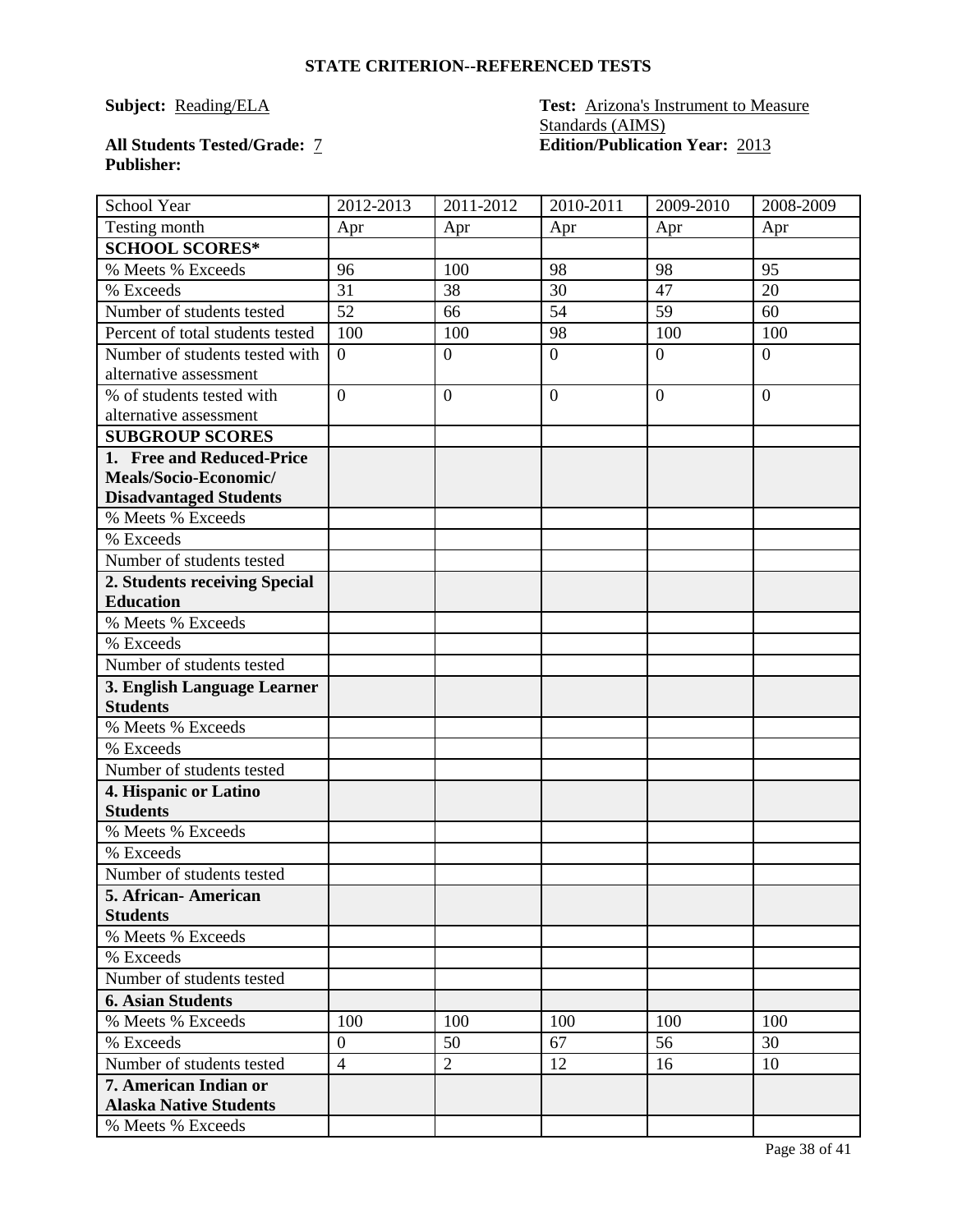| % Exceeds                        |    |     |    |    |    |
|----------------------------------|----|-----|----|----|----|
| Number of students tested        |    |     |    |    |    |
| 8. Native Hawaiian or other      |    |     |    |    |    |
| <b>Pacific Islander Students</b> |    |     |    |    |    |
| % Meets % Exceeds                |    |     |    |    |    |
| % Exceeds                        |    |     |    |    |    |
| Number of students tested        |    |     |    |    |    |
| 9. White Students                |    |     |    |    |    |
| % Meets % Exceeds                | 96 | 100 | 98 | 98 | 96 |
| % Exceeds                        | 33 | 38  | 20 | 43 | 17 |
| Number of students tested        | 48 | 64  | 41 | 46 | 47 |
| <b>10. Two or More Races</b>     |    |     |    |    |    |
| identified Students              |    |     |    |    |    |
| % Meets % Exceeds                |    |     |    |    |    |
| % Exceeds                        |    |     |    |    |    |
| Number of students tested        |    |     |    |    |    |
| 11. Other 1: Other 1             |    |     |    |    |    |
| % Meets % Exceeds                |    |     |    |    |    |
| % Exceeds                        |    |     |    |    |    |
| Number of students tested        |    |     |    |    |    |
| 12. Other 2: Other 2             |    |     |    |    |    |
| % Meets % Exceeds                |    |     |    |    |    |
| % Exceeds                        |    |     |    |    |    |
| Number of students tested        |    |     |    |    |    |
| 13. Other 3: Other 3             |    |     |    |    |    |
| % Meets % Exceeds                |    |     |    |    |    |
| % Exceeds                        |    |     |    |    |    |
| Number of students tested        |    |     |    |    |    |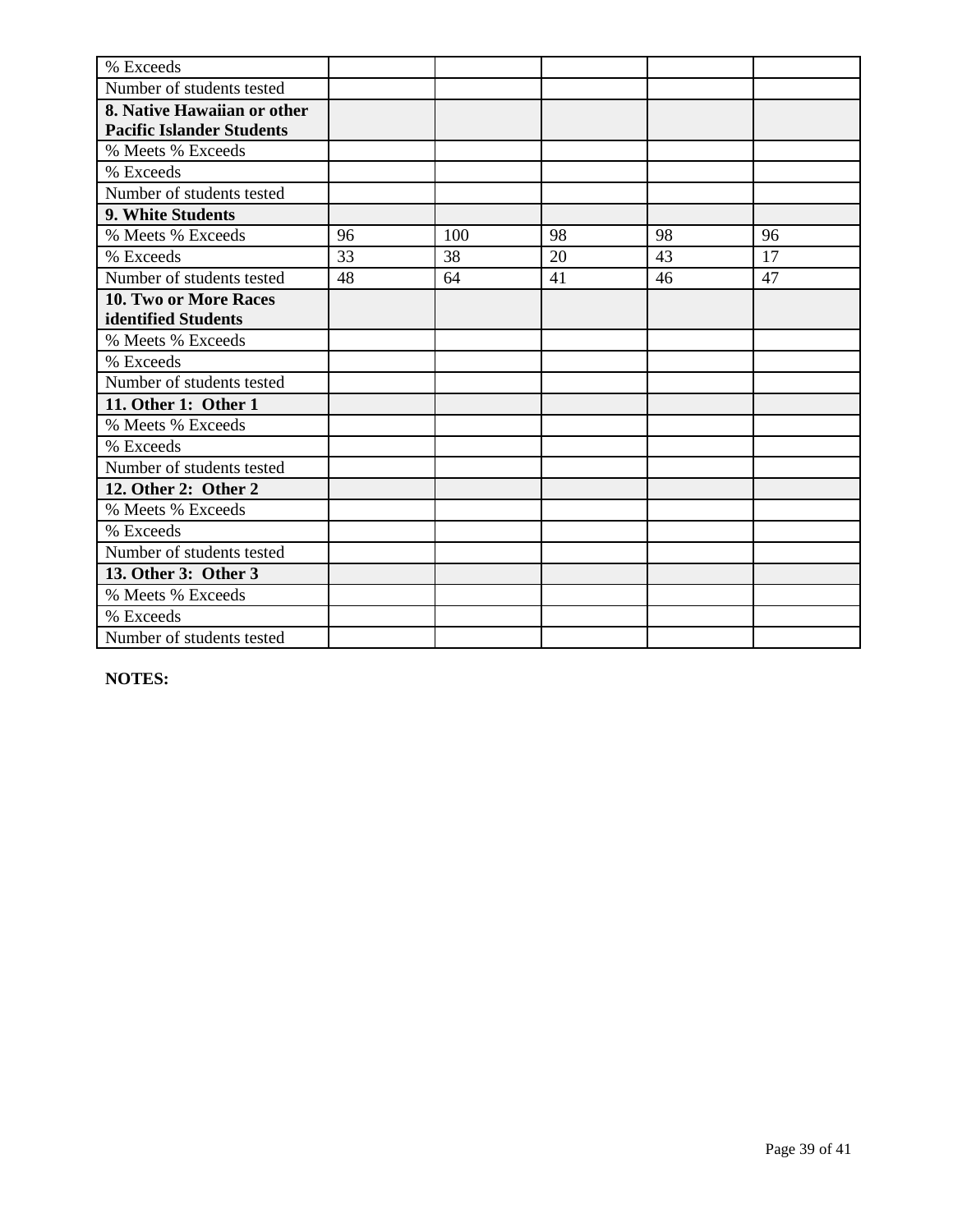#### **Subject: Reading/ELA Test: Arizona's Instrument to Measure** Standards (AIMS) **All Students Tested/Grade:** 8 **Edition/Publication Year:** 2013

## **Publisher:**

| School Year                                            | 2012-2013        | 2011-2012      | 2010-2011      | 2009-2010      | 2008-2009      |
|--------------------------------------------------------|------------------|----------------|----------------|----------------|----------------|
| Testing month                                          | Apr              | Apr            | Apr            | Apr            | Apr            |
| <b>SCHOOL SCORES*</b>                                  |                  |                |                |                |                |
| % Meets % Exceeds                                      | 98               | 91             | 96             | 98             | 100            |
| % Exceeds                                              | 10               | $\overline{2}$ | 35             | 14             | 38             |
| Number of students tested                              | 62               | 46             | 57             | 57             | 48             |
| Percent of total students tested                       | 100              | 98             | 100            | 100            | 100            |
| Number of students tested with                         | $\overline{0}$   | $\overline{0}$ | $\overline{0}$ | $\overline{0}$ | $\overline{0}$ |
| alternative assessment                                 |                  |                |                |                |                |
| % of students tested with                              | $\overline{0}$   | $\overline{0}$ | $\overline{0}$ | $\theta$       | $\overline{0}$ |
| alternative assessment                                 |                  |                |                |                |                |
| <b>SUBGROUP SCORES</b>                                 |                  |                |                |                |                |
| 1. Free and Reduced-Price                              |                  |                |                |                |                |
| Meals/Socio-Economic/                                  |                  |                |                |                |                |
| <b>Disadvantaged Students</b>                          |                  |                |                |                |                |
| % Meets % Exceeds                                      |                  |                |                |                |                |
| % Exceeds                                              |                  |                |                |                |                |
| Number of students tested                              |                  |                |                |                |                |
| 2. Students receiving Special                          |                  |                |                |                |                |
| <b>Education</b>                                       |                  |                |                |                |                |
| % Meets % Exceeds                                      |                  |                |                |                |                |
| % Exceeds                                              |                  |                |                |                |                |
| Number of students tested                              |                  |                |                |                |                |
| 3. English Language Learner                            |                  |                |                |                |                |
| <b>Students</b>                                        |                  |                |                |                |                |
| % Meets % Exceeds                                      |                  |                |                |                |                |
| % Exceeds                                              |                  |                |                |                |                |
| Number of students tested                              |                  |                |                |                |                |
| 4. Hispanic or Latino                                  |                  |                |                |                |                |
| <b>Students</b>                                        |                  |                |                |                |                |
| % Meets % Exceeds                                      |                  |                |                |                |                |
| % Exceeds                                              |                  |                |                |                |                |
| Number of students tested                              |                  |                |                |                |                |
| 5. African-American                                    |                  |                |                |                |                |
| <b>Students</b><br>% Meets % Exceeds                   |                  |                |                |                |                |
| % Exceeds                                              |                  |                |                |                |                |
| Number of students tested                              |                  |                |                |                |                |
|                                                        |                  |                |                |                |                |
| <b>6. Asian Students</b>                               |                  |                |                |                |                |
| % Meets % Exceeds                                      | 100              | 80             | 100            | 100            | 100            |
| % Exceeds                                              | $\boldsymbol{0}$ | $\overline{0}$ | 53             | 20             | 45             |
| Number of students tested                              | $\mathbf{1}$     | 5              | 15             | 10             | 11             |
| 7. American Indian or<br><b>Alaska Native Students</b> |                  |                |                |                |                |
| % Meets % Exceeds                                      |                  |                |                |                |                |
|                                                        |                  |                |                |                |                |